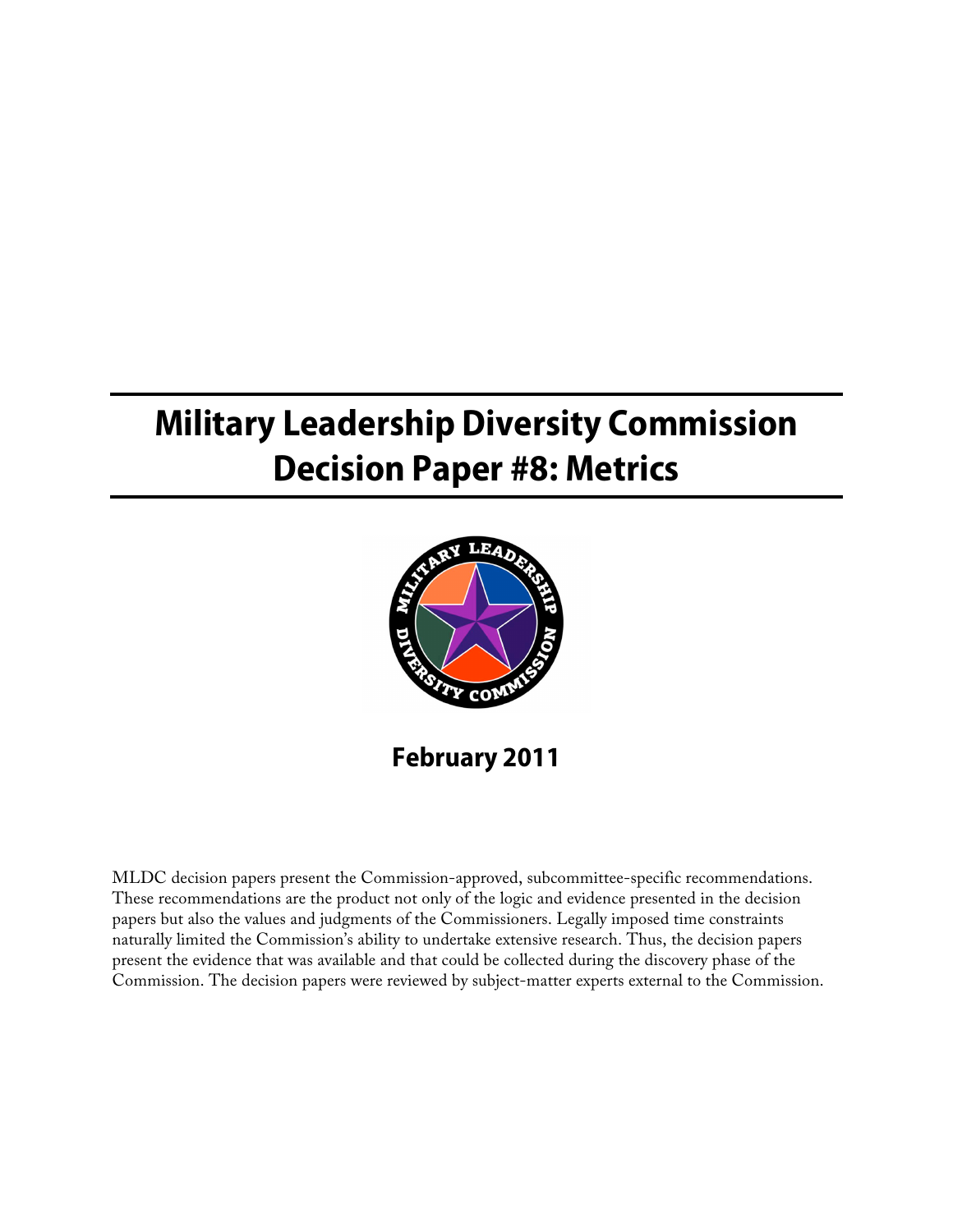# **CONTENTS**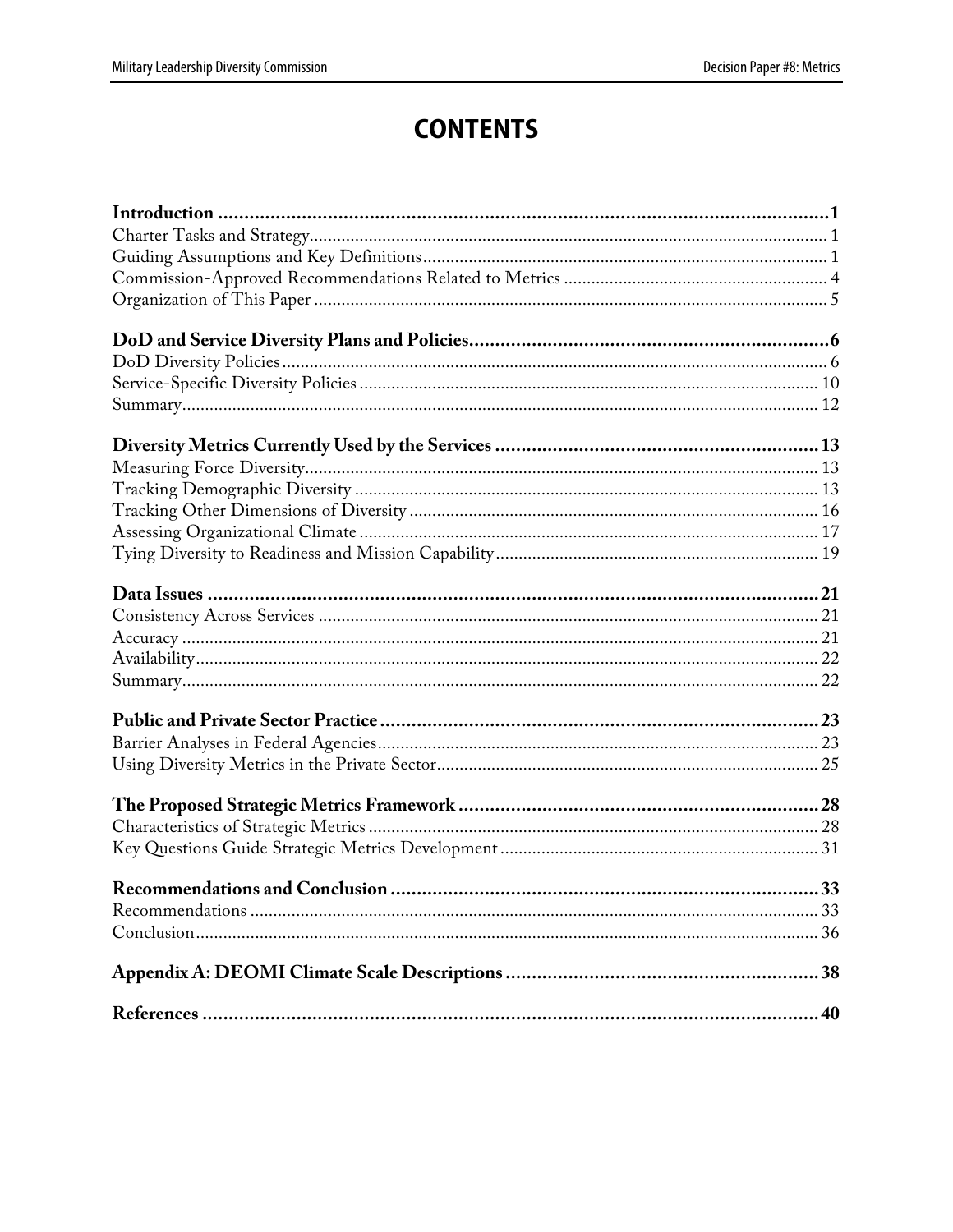# **INTRODUCTION**

Incorporating diversity management into the critical business practices of the military in order to optimize its mission readiness requires sustained strategic leadership by the Service Secretaries and Chiefs. Top leaders must transform the military through its vision and values, culture and climate, and structure and systems, as well as through its diversity strategy. To drive this level of strategic change, the Service Secretaries and Chiefs must continuously measure and assess the military's effectiveness using a set of well-crafted metrics. Further, the Service Secretaries and Chiefs should be held accountable to the President, to Congress, and to the American public whom they have sworn to protect and serve.

The recommendations presented in this decision paper focus on establishing a set of strategic metrics that would support a sustainable diversity strategy led by the Office of the Secretary of Defense (OSD) and would allow the Services to continue with their own diversity work consistent with OSD goals.

# **Charter Tasks and Strategy**

The Commission's charter had one task focused on metrics: "Examine existing metrics and milestones for evaluating DoD diversity plans (including those of the individual Services) and for facilitating future evaluation and oversight." Based on this charter task, the Metrics Subcommittee mapped out three overarching topics to investigate:

- *Department of Defense (DoD) diversity plans (including the plans of the individual Services)*: The subcommittee sought to characterize current diversity plans and how progress toward their goals is tracked.
- *Existing metrics and milestones*: The subcommittee sought to determine the metrics and milestones used by DoD and the Services to evaluate their diversity programs.
- *Future evaluation and oversight*: The subcommittee sought to identify methods of using metrics to improve evaluation and oversight efforts. The subcommittee addressed this by looking at practices in the private and public sectors.

The subcommittee considered developing a metrics set for DoD and the Services to track that would include variables of interest, methods of measurement, and benchmarks that determine whether appropriate progress is being made. However, members of the subcommittee believed that, in order for OSD to lead in this area, the Secretary of Defense must feel ownership over the set of metrics and, thus, that OSD must develop the metrics itself. In order to facilitate development of this metrics set, the subcommittee developed a strategic framework for the metrics development and a proposed set of questions, variables, and measures for DoD to consider. Subcommittee members also focused on how to institutionalize the *use* of the metric set, not just the collection of metrics, which influenced its recommendations.

# **Guiding Assumptions and Key Definitions**

Based on the Military Leadership Diversity Commission (MLDC) charter, Commission discussions, and the results of its own investigation, the subcommittee developed four sets of assumptions to guide its work.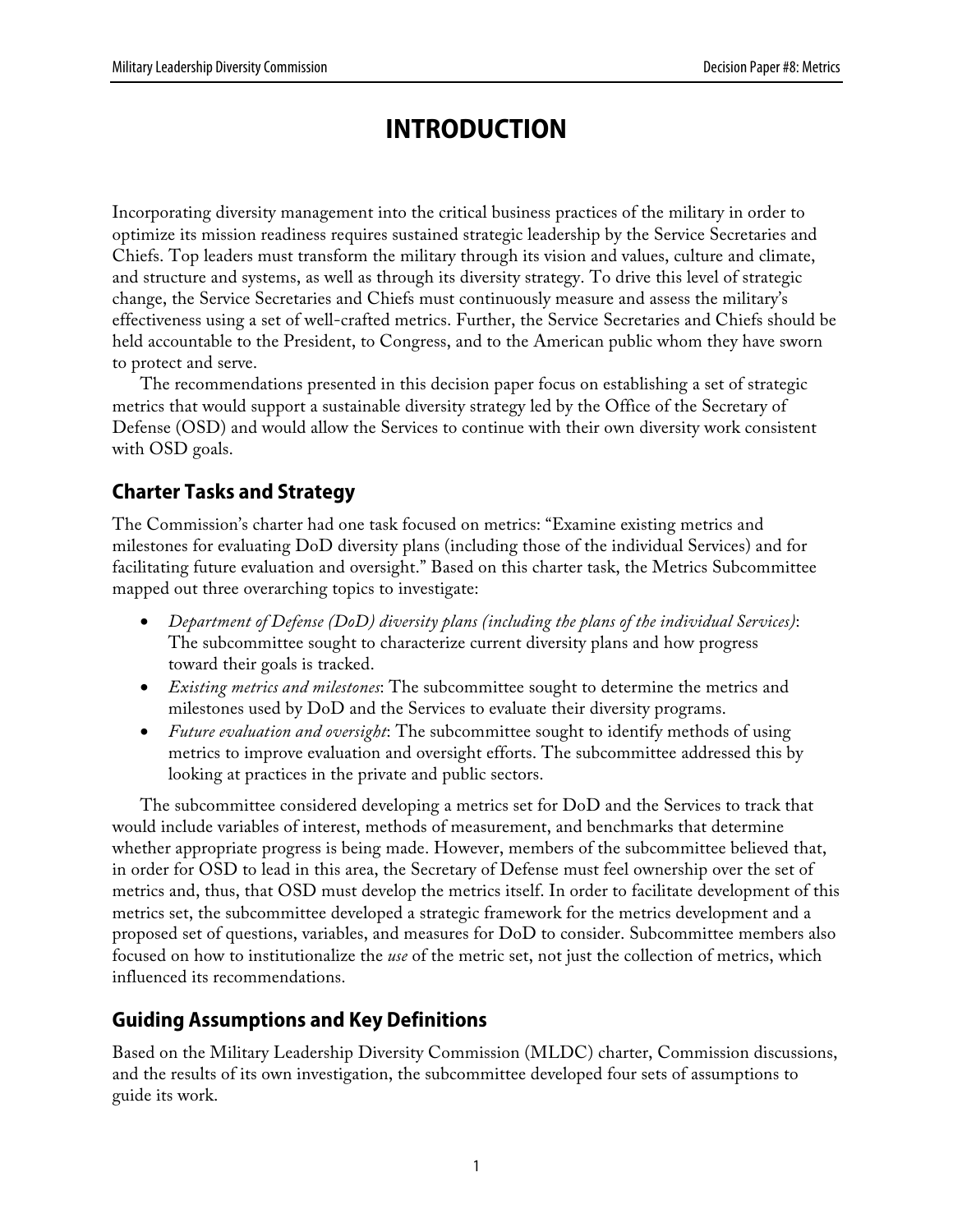### **Strategic Metrics**

The subcommittee wanted to stress that DoD and the Services should track metrics that can be used to drive improvement toward diversity management goals. To represent this concept, the subcommittee adopted the term *strategic metrics*, which it defined as metrics that

- encompass some conceptual whole relative to the definer's responsibilities
- are linked directly to key organizational priorities and goals
- are actionable
- are actively used to drive improvement (McGregor, 2005).

### **Metrics Versus Benchmarks**

In the course of its investigation, the subcommittee noted that there is some confusion regarding the term *metrics*. Specifically, Service representatives balked at the idea of "common metrics," but the Metrics Subcommittee found that these reservations concerned establishing common benchmarks, not establishing common measures. For the purposes of this paper and the Commission's recommendations, the concept of measurement is separated from benchmarks. The term *metrics* refers to measures of key variables of interest and their measurement, and *benchmarks* refers to targets against which to judge progress.

### **Implications of a Broad Definition of Diversity**

How an organization defines diversity has significant implications for what to measure. Thus, the recommendations and the strategic metrics framework proposed in this paper intentionally align with the Commission's proposed broad diversity definition, which encompasses all the different characteristics and attributes of individuals that are consistent with DoD core values, integral to overall readiness and mission accomplishment, and reflective of the nation.

Following from this broad definition, there are two assumptions that underlie the proposed framework that the Commission wants to make explicit. First, in order for the U.S. military force to remain the best in the world, it must continue to attract, pursue, and access the nation's finest talent. To meet the demand for talent, the military must recruit from all groups. Second, the mix of skills required to meet military missions can change, and this implies the need to revisit the developed strategic metrics set on a periodic basis, perhaps after release of each Quadrennial Defense Review (QDR), in order to ensure that the strategic metrics adequately match the desired end state.

### **The Relationship Between Metrics Recommendations and Other Commission Recommendations**

Although the Commission's work was divided among multiple topical subcommittees, there was some overlap across subcommittee boundaries. In particular, several of the recommendations from the other subcommittees include an aspect of measurement and evaluation (Table 1). The recommendations outlined in this paper are intended to supplement those recommendations, not to supplant them.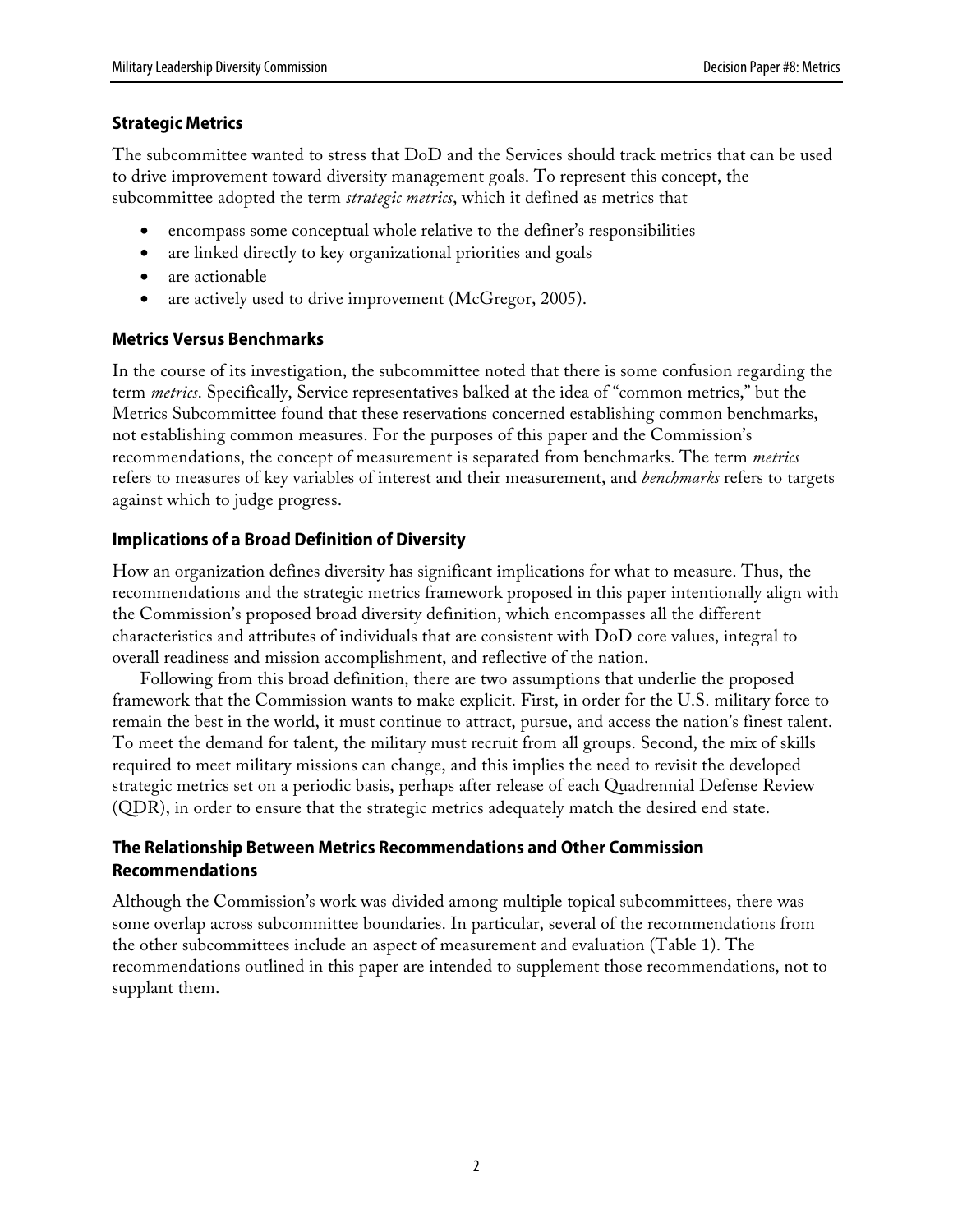| <b>Subcommittee</b>                                                                                                                                                                               | <b>Metrics Mentioned</b><br>To assess demographic diversity patterns across the military life cycle, the Secretary of Defense shall<br>hold annual accountability reviews with the individual Service Secretaries, Service Chiefs, and Chief,<br>National Guard Bureau. The Coast Guard should be subject to a similar review.                                                                                                                                                                                                                                                                                                                                                                                                                                                                                                                            |  |  |
|---------------------------------------------------------------------------------------------------------------------------------------------------------------------------------------------------|-----------------------------------------------------------------------------------------------------------------------------------------------------------------------------------------------------------------------------------------------------------------------------------------------------------------------------------------------------------------------------------------------------------------------------------------------------------------------------------------------------------------------------------------------------------------------------------------------------------------------------------------------------------------------------------------------------------------------------------------------------------------------------------------------------------------------------------------------------------|--|--|
| <b>Branching and Assignments</b>                                                                                                                                                                  |                                                                                                                                                                                                                                                                                                                                                                                                                                                                                                                                                                                                                                                                                                                                                                                                                                                           |  |  |
| Promotion                                                                                                                                                                                         | The Services should report enlisted and officer promotion rates based on a common definition of<br>demographic groups, a common methodology, and a common reporting structure to the Secretary of<br>Defense. Specific deviations for demographic groups and career fields should be investigated for<br>underlying causes, and corrective actions should be taken as appropriate. Each Service shall make the<br>promotion and/or selection rate of underrepresented groups a key metric of the Services' success in<br>creating an inclusive environment.                                                                                                                                                                                                                                                                                               |  |  |
|                                                                                                                                                                                                   | DoD should continue to require that its Services use a common survey instrument to monitor and<br>periodically report on servicemembers' perceptions about promotion opportunities. The Coast Guard<br>should participate in this effort. DoD and the Services should take corrective actions whenever negative<br>perceptions emerge or persist.                                                                                                                                                                                                                                                                                                                                                                                                                                                                                                         |  |  |
| Retention                                                                                                                                                                                         | DoD shall establish a universal qualitative and quantitative data collection and analysis system that<br>tracks career progression over time, including branching and assignments, promotion, and retention.                                                                                                                                                                                                                                                                                                                                                                                                                                                                                                                                                                                                                                              |  |  |
| Implementation and<br>DoD should institute mechanisms for accountability and internal and external monitoring at OSD and<br>Accountability<br>Service levels, including the Reserve Component, by |                                                                                                                                                                                                                                                                                                                                                                                                                                                                                                                                                                                                                                                                                                                                                                                                                                                           |  |  |
|                                                                                                                                                                                                   | embedding diversity leadership in performance assessment throughout careers<br>establishing diversity leadership as a criterion for nomination and appointment to<br>$\bullet$<br>senior enlisted leadership positions and flag and general officers, including 3-star and 4-<br>star positions and Service Chief:<br>Formalize the process and requirements for 3- and 4-star selection in the DoD<br>instruction 1320.4, Military Officer Actions Requiring Approval of the Secretary<br>of Defense or the President, or Confirmation by the Senate:<br>service laydowns<br>$\bullet$<br>slates of candidates<br>$\bullet$<br>broadened pool to include nontraditional sources<br>describe vetting process to emphasize accountability.<br>$\bullet$<br>include diversity leadership statement in the Senate Armed Services<br>Committee questionnaire. |  |  |
| Diversity Leadership                                                                                                                                                                              | DoD will determine the framework for how (e.g., through curricula, content, methods) to inculcate such<br>education and training into leader development, including how to measure and evaluate its<br>effectiveness.                                                                                                                                                                                                                                                                                                                                                                                                                                                                                                                                                                                                                                     |  |  |
| <b>Guard and Reserve</b>                                                                                                                                                                          | The Commission recommends that Congress include the following text in Title 32:                                                                                                                                                                                                                                                                                                                                                                                                                                                                                                                                                                                                                                                                                                                                                                           |  |  |
|                                                                                                                                                                                                   | a. The National Guard Bureau shall report annually to Congress and DoD on the status of diversity for all<br>ranks of the Army and Air National Guard in each state, territory, and the District of Columbia. This<br>report shall show how reflective each district, territory, and state National Guard is of its respective<br>general population, relevant labor pool, and eligible population.                                                                                                                                                                                                                                                                                                                                                                                                                                                       |  |  |
|                                                                                                                                                                                                   | b. Based on the report to Congress, the National Guard Bureau shall produce a dashboard of diversity<br>metrics to be used by the Army and Air National Guard. This dashboard shall show comparisons across<br>states, territories, and the District of Columbia and highlight best practices.                                                                                                                                                                                                                                                                                                                                                                                                                                                                                                                                                            |  |  |

### **Table 1. Metrics and Evaluation Included in Other Recommendations**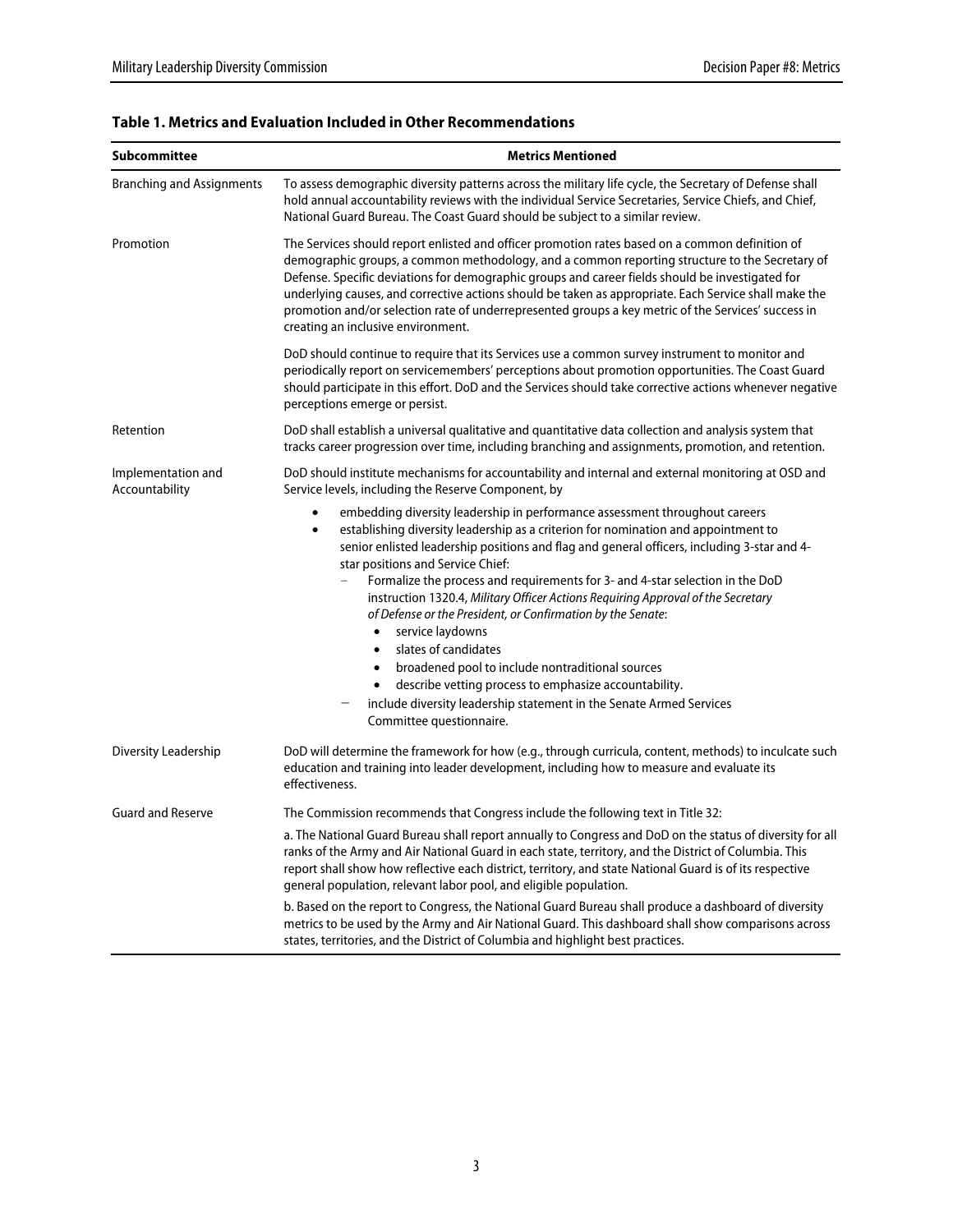### **Commission-Approved Recommendations Related to Metrics**<sup>1</sup>

Based on its understanding of metrics from the Services, examples from private and public sector practice and the business literature, testimony presented at the Commission meetings, and the judgment and experiences of subcommittee members, the subcommittee developed a set of recommendations intended to encourage the development of a top-level set of common strategic metrics to support a sustainable, OSD-led diversity strategy that would also allow the Services to continue with their own, unique diversity work. To this end, the Commission recommends the following:

### **1. Congress should revise Title 10, Section 113, to require that**

- **a. The Office of the Secretary of Defense develop a standard set of strategic metrics and benchmarks that enables the Secretary of Defense to track progress toward its goal of having a dynamic and sustainable 20–30 year pipeline that yields (1) an officer and enlisted corps that reflects the eligible U.S. population across all Service communities and ranks and (2) a military force that is able to prevail in its wars; prevent and deter conflict; defeat adversaries and succeed in a wide range of contingencies; and preserve and enhance the all-volunteer force.**
- **b. The Secretary of Defense meet at least annually with Service Secretaries, Service Chiefs, and senior enlisted advisors to drive progress toward diversity management goals.**
- **c. The Secretary of Defense send an annual report to Congress and the President on the progress made toward diversity goals in the Services, including the National Guard and Reserve.**
- **d. The Secretary of Defense report to Congress annually an assessment of the available pool of qualified minority and female candidates for the 3- and 4-star general and flag officer positions.**

**2. The Office of the Secretary of Defense must revise and reissue existing DoD diversity policies to**

- **a. Require DoD to define clear measures of its diversity goals.**
- **b. Require DoD to establish standards that allow for the accurate collection and analyses of data needed to measure progress towards diversity goals.**
- **c. Provide oversight and support for the Services' respective diversity initiatives and metrics to ensure that, as a minimum, they align with the end state established by DoD.**

**3. DoD and the Services must track regional and cultural expertise and relevant Reserve Component civilian expertise and continue to track language expertise upon military** 

The recommendations discussed in this decision paper are the Commission-approved, topic-specific recommendations that resulted from the Commission's understanding and interpretation of the findings from this subcommittee. Following the approval of all of the subcommittee-specific recommendations, the Commission developed its final recommendations by combining recommendations across subcommittees to reduce overlap and repetition. Therefore, the recommendations presented in this paper do not map directly to the recommendations presented in the Commission's forthcoming final report.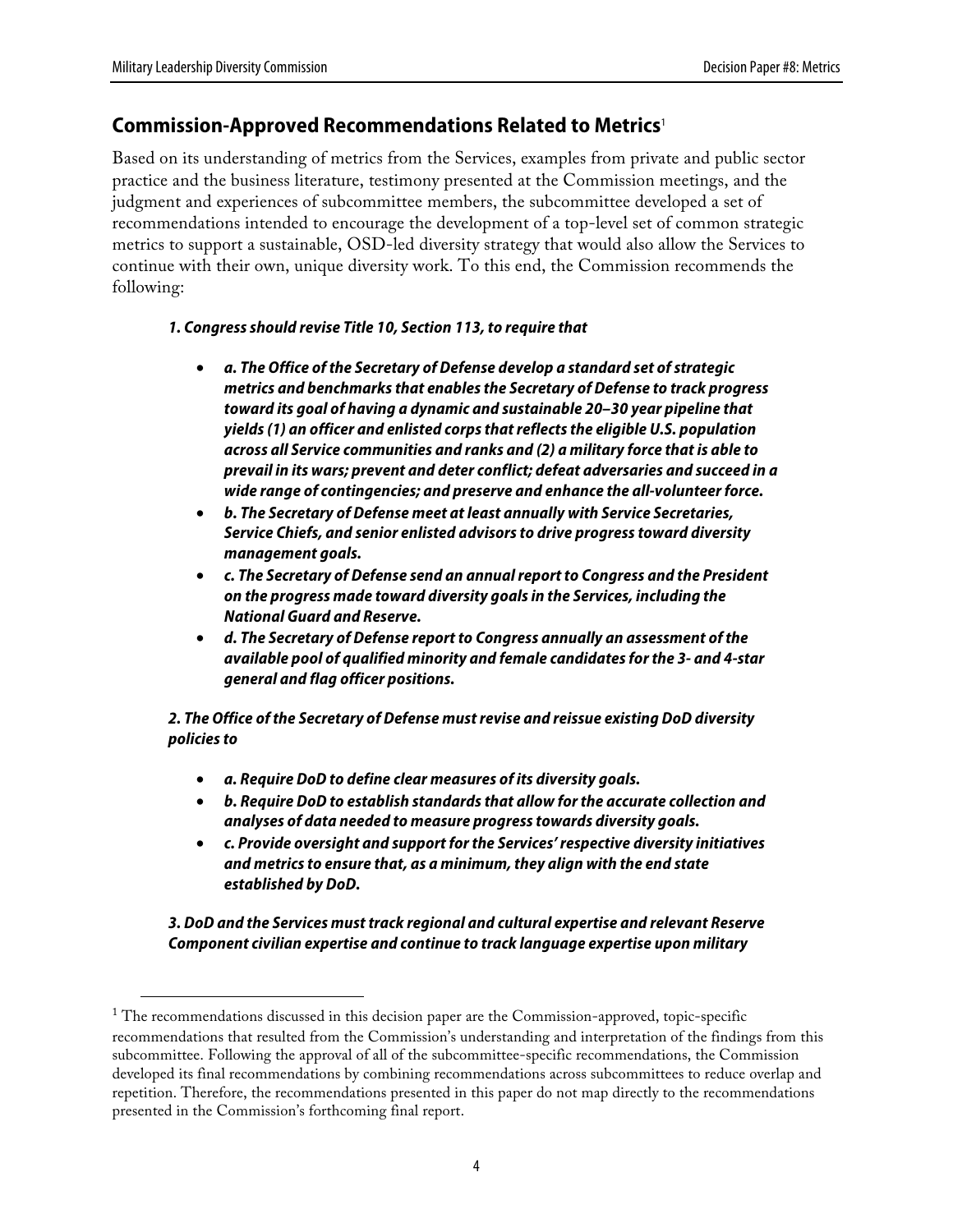**accession and throughout servicemembers' careers in order to better manage personnel with mission-critical skill sets.**

**4. The Secretary of Defense must ensure that all qualified candidates (including minorities and women) have been considered for the nomination of every 3- and 4-star position. If there were no qualified minority and/or female candidates, then a statement of explanation should be made in the package submitted to the Senate for the confirmation hearings.**

## **Organization of This Paper**

This paper reviews the findings from the Metrics Subcommittee investigation that influenced its recommendations and explains the rationale underlying the Commission-approved recommendations. It starts by reviewing the DoD and Service diversity management policies that are relevant for diversity management metrics. It then describes the diversity metrics and benchmarks currently being used by the Services, including a discussion of data problems encountered in the course of the Commission's work. The next section presents key concepts from the business literature that helped guide the creation of the proposed strategic metrics framework. The final section describes the Commission-approved recommendations and the rationale for their development.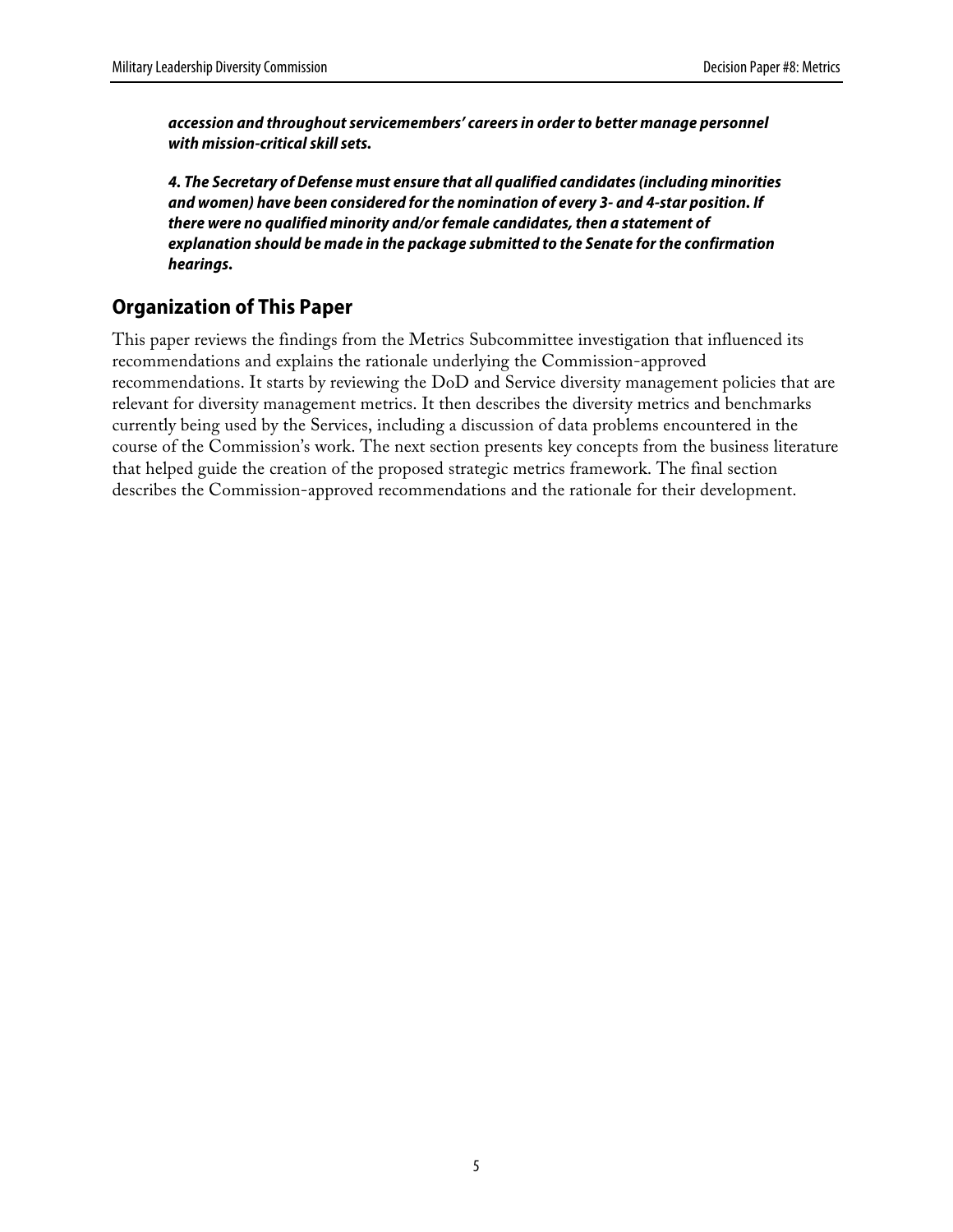# **DOD AND SERVICE DIVERSITY PLANS AND POLICIES**

The charter task assigned to the Metrics Subcommittee directed the Commission to examine the metrics used by DoD to evaluate its diversity plans. Thus, the intended first step in addressing this task was to examine the plans themselves to understand DoD's overall diversity vision, as well as to identify goals, interim milestones, and other concepts of progress or success to which metrics are being or might be applied. The charter task also asked the Commission to cast its net beyond DoD to include an examination of the Services' diversity plans as well.

In fact, the subcommittee found that, as of spring 2010, DoD had no published diversity plan, and the Services were at varying stages of creating theirs. At that point, only the Coast Guard had a published, public diversity plan, although the Air Force released a plan in November 2010. 2 DoD and all of the Services did, however, have diversity policies and/or policy statements that gave the subcommittee and the Commission as a whole some insight into what each organization might be or should be measuring in order to evaluate progress toward diversity-related goals. These policies are summarized below. Although the discussion begins with the DoD policies, it should be noted that, for the most part, the Services' policies preceded the current DoD policy.

### **DoD Diversity Policies**

### **DoD Directive 1020.02**

On February 5, 2009, DoD released Department of Defense Directive (DoDD) 1020.02, *Diversity Management and Equal Opportunity (EO) in the Department of Defense*. This directive is now DoD's primary policy statement about diversity and diversity management. Three elements of the policy are particularly relevant to thinking about diversity metrics because they inform what attributes in the force should be tracked and what goals should be used to define benchmarks and milestones. They are (1) the directive's overall purpose; (2) the definitions of diversity and diversity management; and (3) the diversity management policies, especially the requirement for tracking and reporting progress.3

### **Purpose**

Under the leadership of the Under Secretary of Defense for Personnel and Readiness (USD [P&R]), DoDD 1020.02 was written iteratively over the course of two years by members of the DDWG and the Office of Diversity Management and Equal Opportunity (ODMEO). The original intent of the directive was to institutionalize diversity management as a separate addition to longer-standing EO

 $\overline{\phantom{a}}^2$  Interviews with representatives from the Defense Diversity Working Group (DDWG) indicate that a DoD plan is currently under development (see Issue Paper #7), and representatives from the Army indicated that they are also developing a plan.

 $^3$  The directive and its implications for effective and accountable diversity management are discussed in detail in Issue Paper #50, which concludes that the directive represents a good first step but that it also contains some internal tensions that may undermine the establishment of diversity management as its own effort, separate from equal opportunity (EO) programs.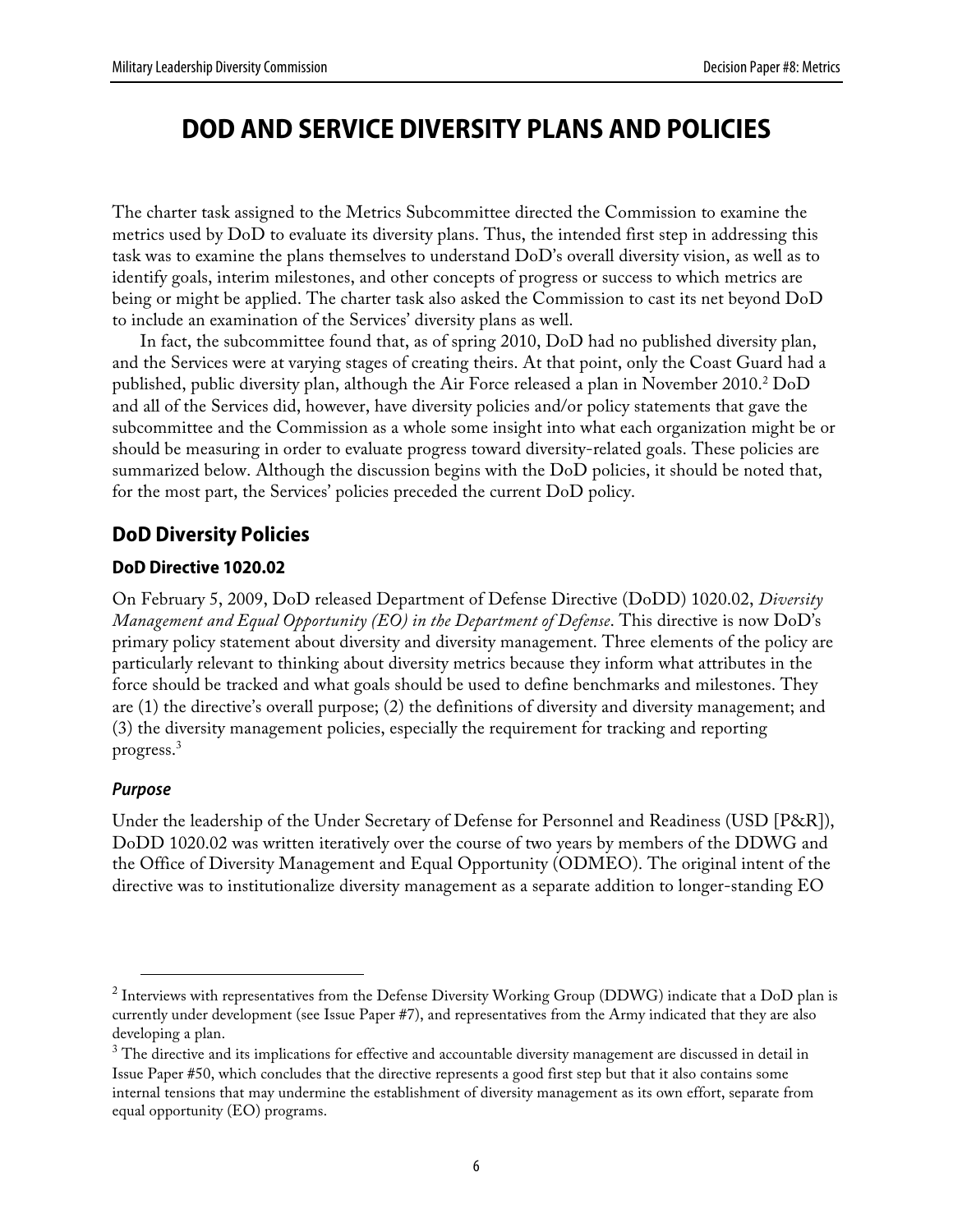programs (known as EO, MEO, or EEO programs<sup>4</sup>) and to establish policies for diversity programs to keep the Service diversity offices and DoD on the same course (Issue Paper #7).5

An important implication of this purpose is that diversity management programs are different from MEO/EEO programs and, therefore, that the metrics associated with them should also be different. However, the Commission believes that a good EO climate is a necessary, but not sufficient, condition for a good diversity climate and that strong, well-functioning EO programs are important, but again not sufficient, for the establishment of successful diversity management programs. This position seems consistent with the provisions of DoDD 1020.02, which distinguishes diversity management policies from MEO/EEO policies but nevertheless keeps them under the same umbrella. Therefore, MEO policies that effect MEO metrics are discussed below.

#### **Definitions**

DoDD 1020.02 provides these definitions of diversity and diversity management:<sup>6</sup>

*Diversity* is the different characteristics and attributes of individuals. (U.S. Department of Defense, 2009, section 3b)

*Diversity management* is the plans made and programs undertaken to identify in the aggregate the diversity within the Department of Defense to enhance DoD capabilities and achieve mission readiness. (U.S. Department of Defense, 2009, section 3c)

These definitions matter for the discussion of metrics because they inform, respectively, what attributes in the force should be tracked and what goals should be used to define benchmarks and milestones. Based on the directive's definition of diversity, diversity metrics should track more than just the demographic mix of the workforce. The directive's definition does not, however, exclude tracking demographics, though such tracking should already be part of MEO metrics.

The directive's definition of diversity management implies that the objective of diversity-related efforts is to enhance DoD capabilities and achieve mission readiness. Both the Services' diversity statements and the empirical literature on diversity in the private sector workforce suggest that enhanced organizational capability is the right goal for diversity management (Issue Paper #3; Issue Paper #14; Issue Paper #20). The directive's definition of diversity management, however, suggests an oddly narrow set of activities—solely *identifying* the diversity within DoD that can enhance DoD capabilities and help achieve mission readiness—which, in turn, suggests a narrow set of metrics. The diversity management policies in the directive broaden the scope, however.

 <sup>4</sup> DoD has both military and civilian programs: Military equal opportunity programs are known by the MEO abbreviation, and civilian equal employment opportunity programs are known by the EEO abbreviation. EO is shorthand for both programs.

 $^5$  Although the formal policy designed to coordinate the Services' diversity efforts is relatively new, ODMEO was, to some extent, filling a coordination role since 2005 via the DDWG, which is the primary collaboration and execution body for diversity management in DoD. The DDWG meets quarterly, and its main objectives are to synchronize the efforts of the Services by establishing common diversity goals and policies and to provide a forum in which the Services can share best practices (Issue Paper #7). Note, however, that the role of the DDWG is about coordination, not oversight.

<sup>6</sup> Note that the directive was released about four months *after* the passage of legislation establishing the MLDC, which explains the existence of the charter task directing the Commission to develop a diversity definition for DoD.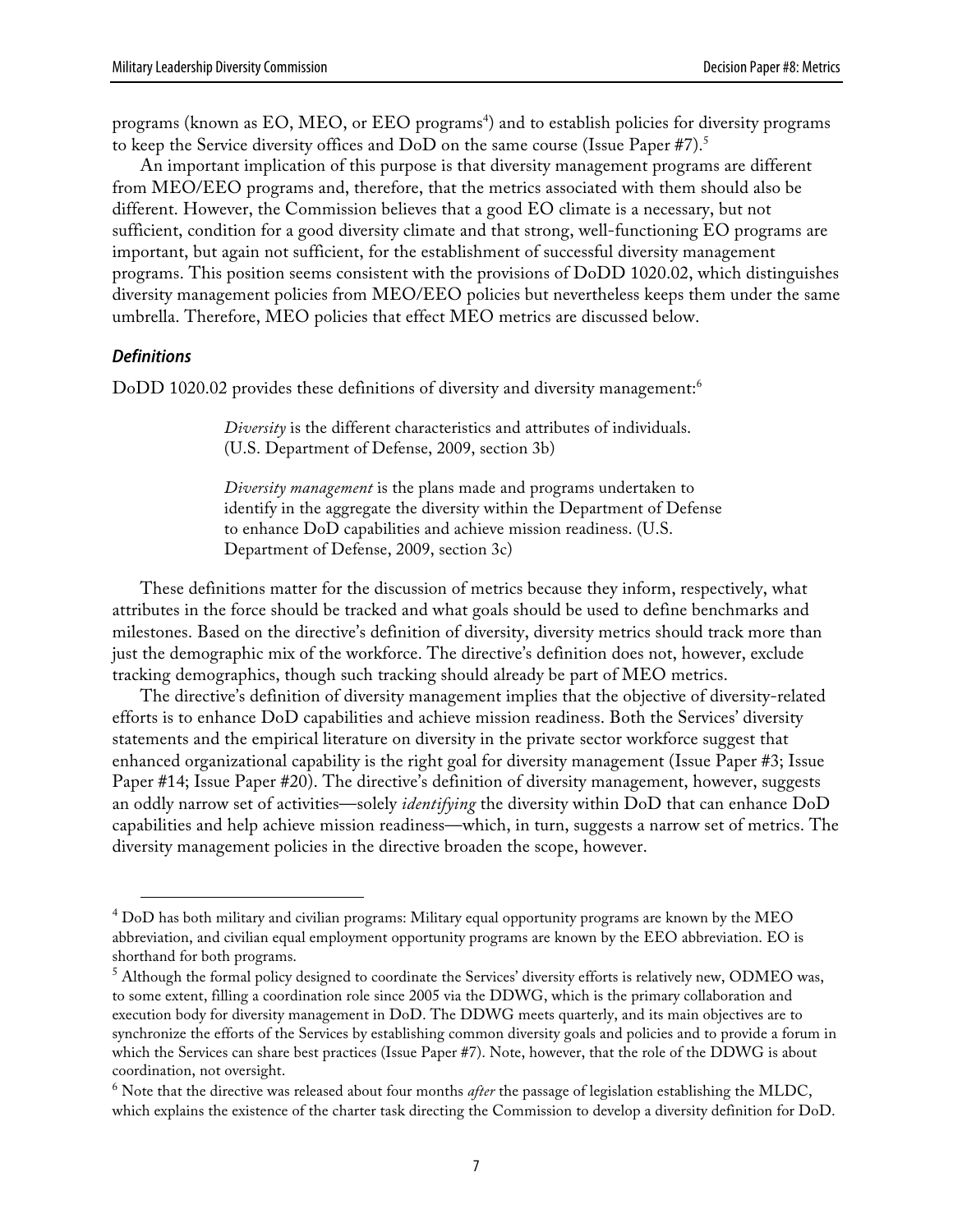#### **Diversity Management Policies**

The diversity management program defined in DoDD 1020.02 has the following five elements, stated in terms of what the program should do:

> 1. Encourage DoD organizations to value diversity, thus establishing a DoD culture that values inclusion of all DoD personnel, military and civilian, as part of the DoD team and views diversity throughout the workforce as a potential force multiplier in DoD mission accomplishment.

2. Ensure that all military and civilian personnel understand they are valued; ensure they are able to achieve their full potential while contributing to accomplishment of the DoD mission.

3. Establish training, mentoring, and development approaches that ensure all DoD personnel have the skills to navigate career progression successfully.

4. Provide culturally aware training and appropriate assistance to enhance organizational capabilities.

Develop management systems that measure and report diversity management and 5. EO progress. (U.S. Department of Defense, 2009, sections  $4c(1)$ – $4c(5)$ )

Program elements (1) and (2) are about creating a positive, inclusive diversity climate in the service of mission accomplishment. The importance of climate and its role in creating missionrelated diversity benefits is discussed in several MLDC issue papers. 7 Program element (3) is about providing tools for personnel to manage their own career progression. At first glance, this part of the program may appear to be more about MEO/EEO than diversity management. However, comparing the language in this section with the language in the sections defining the MEO and EEO programs shows that MEO and EEO are about identifying and removing barriers to advancement at the organization level rather than providing tools that allow individual members to proactively manage their careers.<sup>8</sup> Program element (4) appears to call for training that will help personnel generate capability benefits from diversity.<sup>9</sup> The issue paper on effective diversity

 $7$  The issue paper on business-case arguments for diversity describes the positive impact of a healthy diversity climate on retention (Issue Paper #14). The issue paper on effective diversity leadership says that developing an inclusive environment is an important role for leaders at all levels (Issue Paper #29). Specifically, Issue Paper #29 notes that inclusion preserves and leverages individual differences to enhance capability and that key elements of a positive diversity climate are leader-dependent. Finally, the issue paper on internal private-sector practices notes that it is important for supervisors to support upper leadership's diversity statements and organization-level diversity policies with actions that embrace inclusion (Issue Paper #48).

 $^8$  Issue papers on the Services' mentoring programs (Issue Paper #33), career development resources (Issue Paper #38), and servicemembers' knowledge and perceptions of the promotion system (Issue Paper #43) address the extent to which the Services are doing this now and whether the current activities and tools are equally effective for all members, regardless of race, ethnicity, or gender.

 $9$  There may be other ways to interpret this part of the diversity management program (i.e., section 4c[4]). Absent additional information regarding the actual intent of this provision, this is our operating interpretation.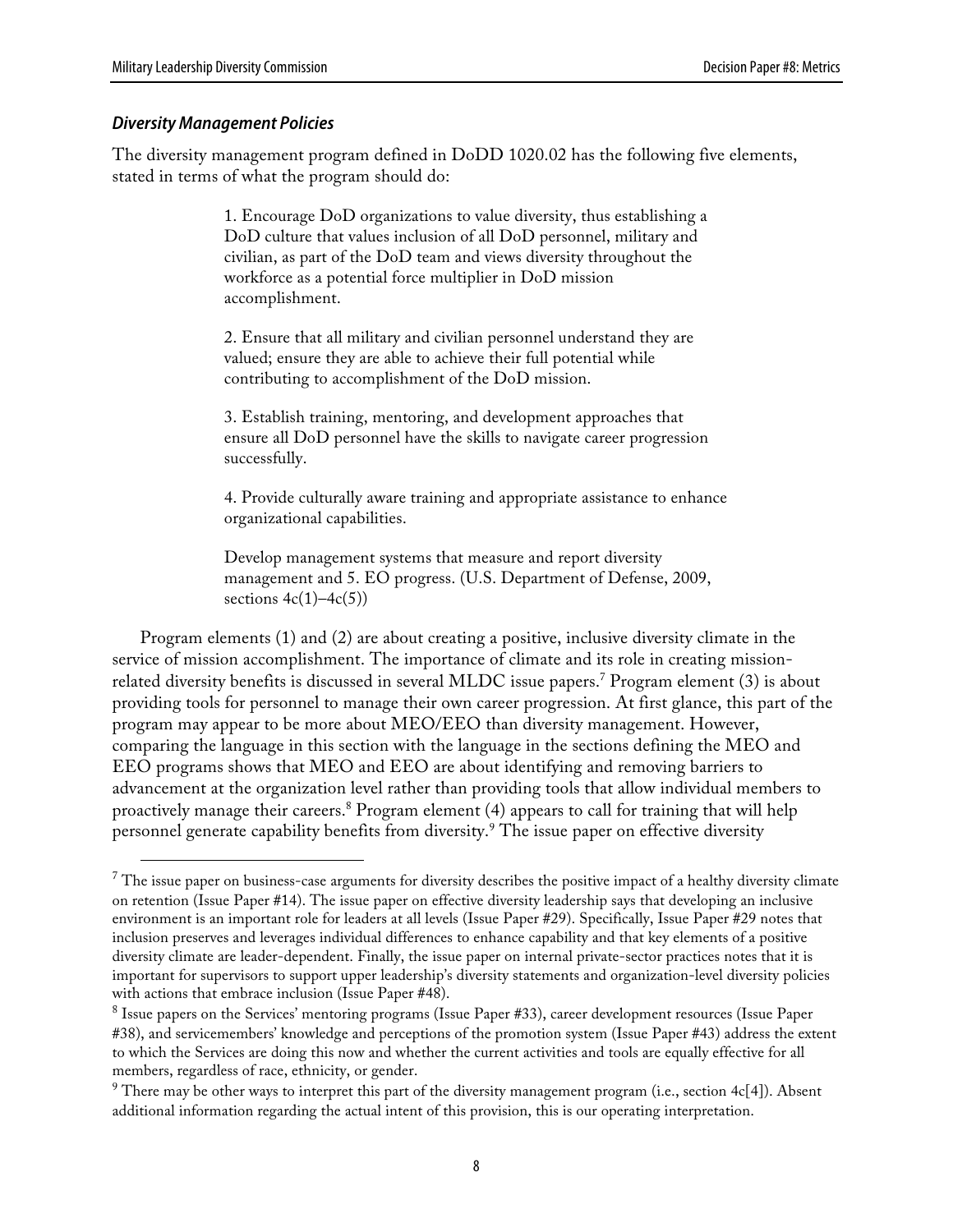leadership describes key practices and tools that individual leaders can use to do this in their units and workgroups (Issue Paper #29).

Program element (5) gets to the heart of the metrics issue by requiring measurement of and reporting on the progress of the diversity management program toward its goals. There are two types of measurement and reporting that can be done to satisfy this program requirement: first, documenting what activities are being undertaken and noting that they are consistent with the program's goals and, second, tracking the outcomes of those activities using metrics that are goal appropriate.

The four substantive parts of the diversity management program suggest that at least three outcomes should be monitored. The first is the diversity climate. Using multiple survey instruments, the Services and DoD are already doing this under various efforts; these are discussed in the next section. The second outcome is the extent to which career development programs adequately prepare personnel to manage their career progression. The issue paper on the career development resources provided by the Services indicates that these resources are extensive but that there has been no systematic effort to evaluate their effectiveness, either overall or for specific demographic groups (Issue Paper #38). Demographic differences in retention and promotion rates are also indirect, but bottom-line, indicators of both the diversity climate and the extent to which personnel of all demographic backgrounds are able to successfully manage their career progression. These outcomes should be tracked as part of the MEO and EEO programs, as discussed below and in the next section. The third outcome is the extent to which diversity is being managed to enhance capability. This is the most difficult outcome to measure, and the extent to which the Services have attempted to do this is discussed with other metrics in the next section.

These metrics are, however, only implicit in the directive: Beyond requiring the development of systems to measure and report progress, the directive provides no specifics on what to measure or in what format or with what frequency to make reports. It is implied that clarity on reporting will be provided in future instructions. Furthermore, ODMEO reported to the Commission that it does not administer a centralized reporting system and that it does not require the formal reporting of diversity metrics from the Services.

#### **DoD Directive 1350.2**

Although DoDD 1020.02 does not provide specific guidance regarding what to measure as part of a diversity management program, there explicit, well-developed guidance on metrics and reporting for MEO/EEO programs is provided in DoDD 1350.2, *Diversity Management and Equal Opportunity (EO) in the Department of Defense*. Two provisions in this directive are important for this discussion of diversity metrics.

First, the directive stipulates that commanders are accountable for the EO climates in their commands and, thus, requires commanders to assess their organizational EO climates, "preferably as part of their assumption of command" and to schedule additional assessments periodically during their command tenures.

Second, DoDD 1350.2 requires each DoD Component to submit to the USD (P&R) an annual MEO assessment (MEOA) for each fiscal year (FY).<sup>10</sup> According to the directive, each assessment is required to include

 $10$  The reporting period is defined as each year ending September 30, and the reports are required to be submitted no later than February 1 of the following year.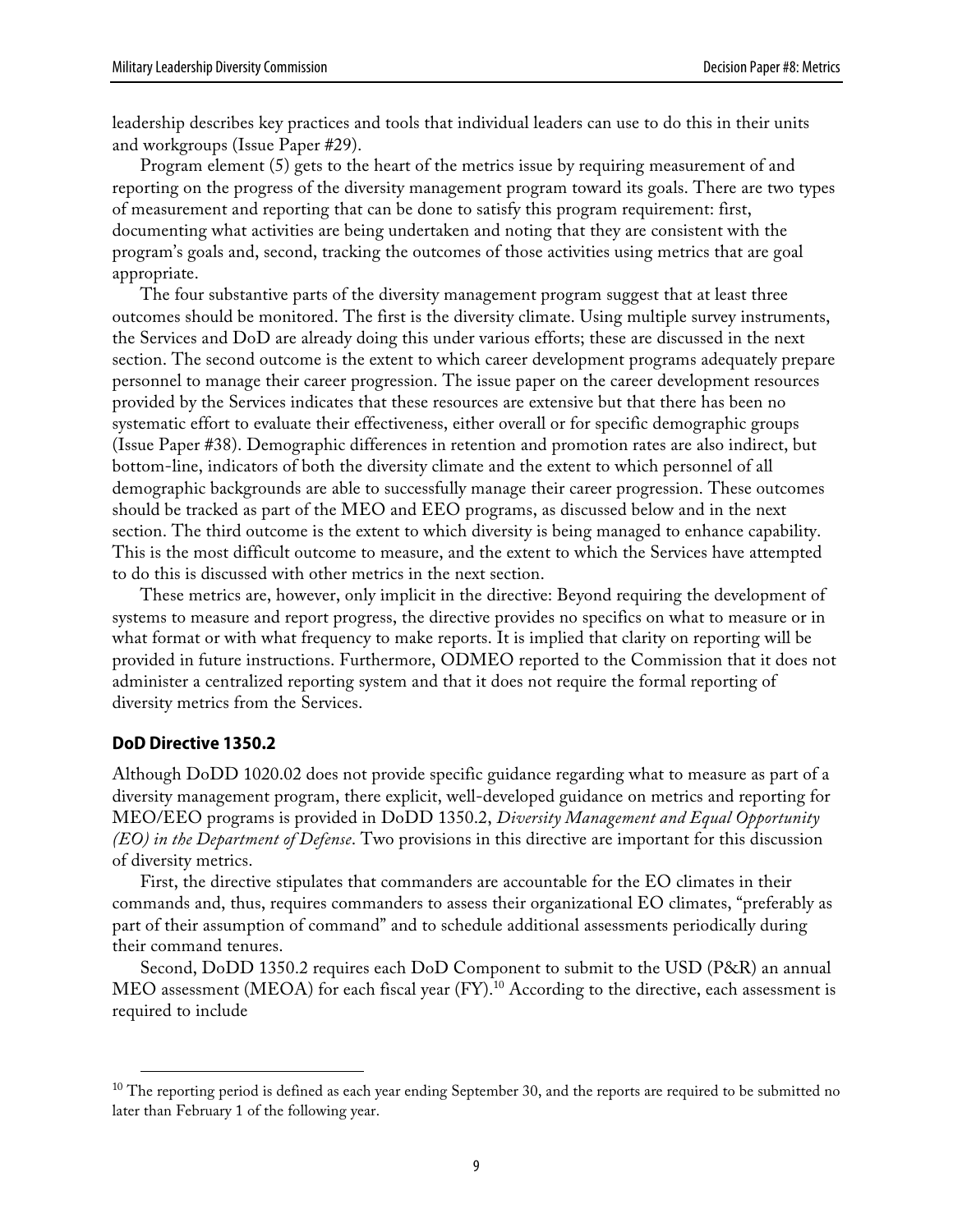- an executive summary providing an overall assessment of each Component's affirmative action plans (AAPs) and EO programs
- an enclosure that includes an assessment of each affirmative action in the ten categories listed below (the assessment in each category should include quantitative data in the basic race and/or ethnic classifications for officers and enlisted personnel broken down by sex):
	- recruiting and/or accessions
	- composition
	- promotions
	- professional military education
	- separations
	- augmentation and/or retention
	- assignments
	- discrimination and/or sexual harassment complaints
	- utilization of skills
	- discipline.

Accompanying DoDD 1350.2 is DoD Instruction 1350.3, *Affirmative Action Planning and Assessment Process*, which provides additional detail on what should be reported in each category. Enforcement of and compliance with the reporting requirement of this directive have, however, been lacking: The last MEOA report, submitted in 2004, summarized data for FY 2002.

### **Service-Specific Diversity Policies**

In general, the Services' diversity policies are framed by one-page policy statements issued by top leadership. These policy statements identify the goals of diversity management programs and also include embedded diversity definitions. Thus, as with these same components of the DoD policy, these components of the Services' policies matter because they inform what attributes in the force should be tracked and what goals should be used to define benchmarks and milestones.

The policy statements have been released over the past several years and were developed with considerable investment of resources and time.<sup>11</sup> Commission interviews with Service representatives identified the following motivating factors behind the development of these policy statements:<sup>12</sup>

- *Differentiating diversity management from EO.* The Service representatives cited an organizational need to distinguish diversity, and therefore diversity management, from EO. For each Service, EO is a legal concept in place to ensure that no servicemember experiences discrimination because of his or her gender, religion, race, or ethnicity or by being a member of any other legally protected group. In contrast, diversity management is about the spirit or intent of equity and inclusion.
- *Mission readiness.* Each Service representative noted that diversity was important to being mission ready, either for recruiting or operational purposes. For example, the Navy's policy statement indicates that it wants to increase its ability to "attract, recruit, and

<sup>&</sup>lt;sup>11</sup> Release dates for each Service are Army: April 1, 2009; Air Force: March 27, 2008; Coast Guard: 2006 or 2007; Marine Corps: February 2008; and Navy: August 27, 2007. See Issue Paper #20 for information on the processes that the Services used to develop their diversity definitions and policy statements.

<sup>&</sup>lt;sup>12</sup> See Issue Paper #20 for additional motivating factors and more information about each Service's policy statement and diversity definition and the process by which they were developed.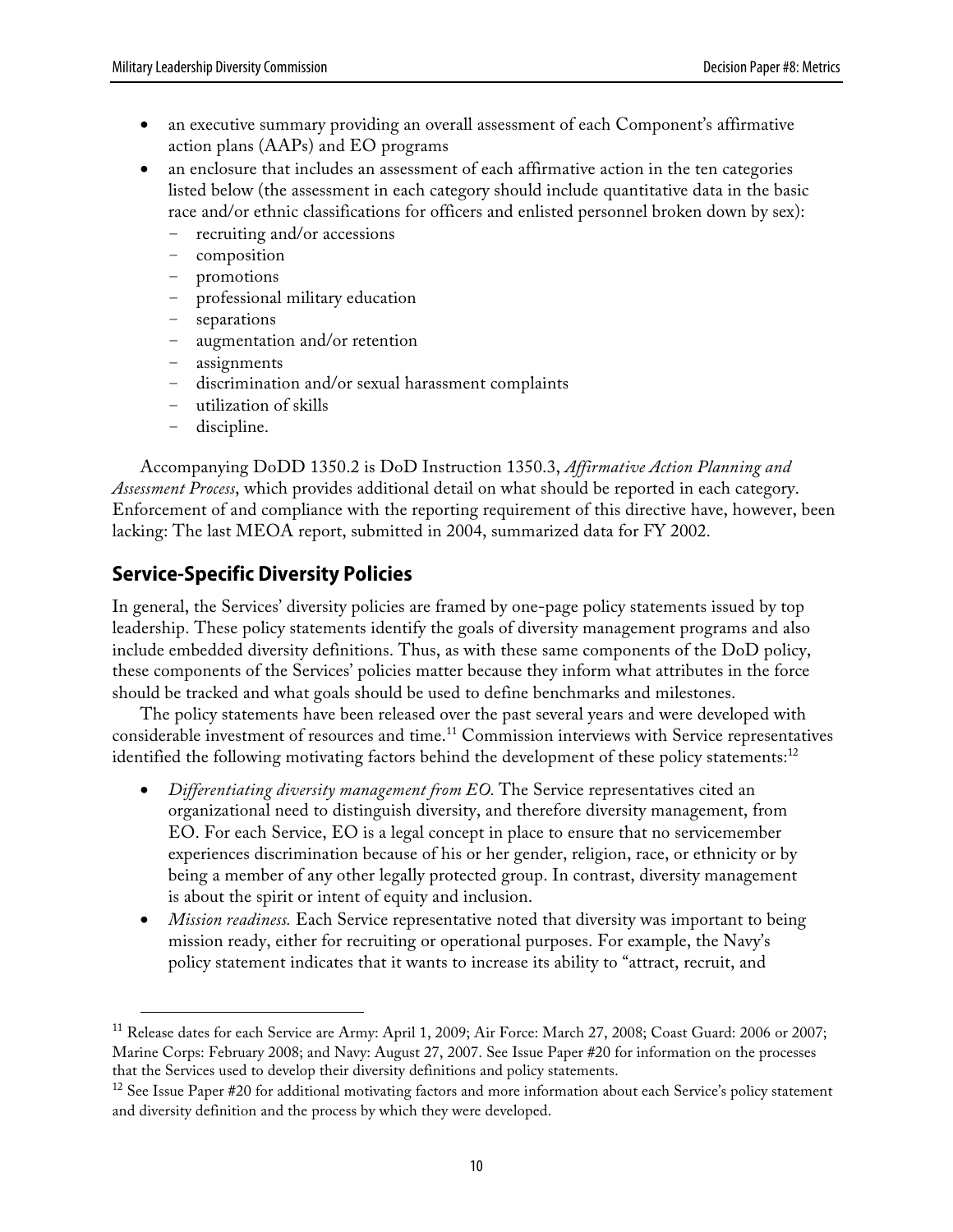retain," while the Marine Corps statement indicates that diversity is expected to introduce "fresh ideas and innovative capabilities."

• *Demographic representation.* As described in greater detail below, the Navy strives to match its enlisted force with the future national population and to ensure that the officer corps reflects the enlisted force. The Air Force, Marine Corps, and Coast Guard see the U.S. population as their benchmark. The Coast Guard's diversity statement sees such representation as important to its relevance: "To ensure that we continue this level of excellence and thus maintain our hard-earned relevance in the minds of the American people, it is imperative that our workforce be reflective of the society that we serve" (U.S. Coast Guard, n.d.).

Thus, the Services characterize a dual relationship between diversity and capability. First, recruiting and retaining members of all demographic groups is considered necessary to man the allvolunteer force and to maintain legitimacy. Second, diversity of thought and skill is expected to contribute to mission readiness via increased flexibility and creativity. As a result, the Services define diversity broadly to include not just demographic differences but also differences that can enhance mission capability.

In April 2010, Dr. Andre Sayles, Deputy, Army Diversity Office, clearly articulated to the Commission how these two arguments inform his Service's approach to diversity management:

> The Army's diversity strategy and measurements will support the mission in many ways. Most importantly, we would like to represent the American people and hold their confidence. To attract our Nation's best talent, we must understand our Nation's diversity, including generational differences and the challenges related to eligibility for military service. To retain that talent, we must be inclusive and monitor the environment. To achieve high performance, we must know how to develop diverse talent and measure associated outcomes. To be able to fight and win our Nation's wars, we must be culturally astute and understand the human dimension of conflict. This understanding starts with the diversity in our own ranks, and follows with leveraging that diversity to build stronger teams, solve complex problems, and take innovative approaches to missions down range. (Sayles, 2010)

Given this vision, one would expect the Services to measure the diversity of their forces across multiple dimensions, organizational climate, and final performance outcomes. However, to date, the Services' policies regarding diversity metrics and reporting focus primarily on EO-related metrics tracking race, ethnicity, and gender throughout the career life cycle.

For example, the Navy's diversity policy statement was supplemented with SECNAV Instruction (SECNAVINST) 5354.2, *Department of the Navy Equal Opportunity, Equal Employment Opportunity, and Diversity Oversight*. Issued on January 26, 2009, this instruction requires the Navy and Marine Corps to submit annual diversity reports covering, "at minimum," the following topics:

- current demographics of military and civilian personnel in the Department of the Navy (DoN)
- assessments of changes in demographic data that occurred during the reporting period, including barrier and root cause analyses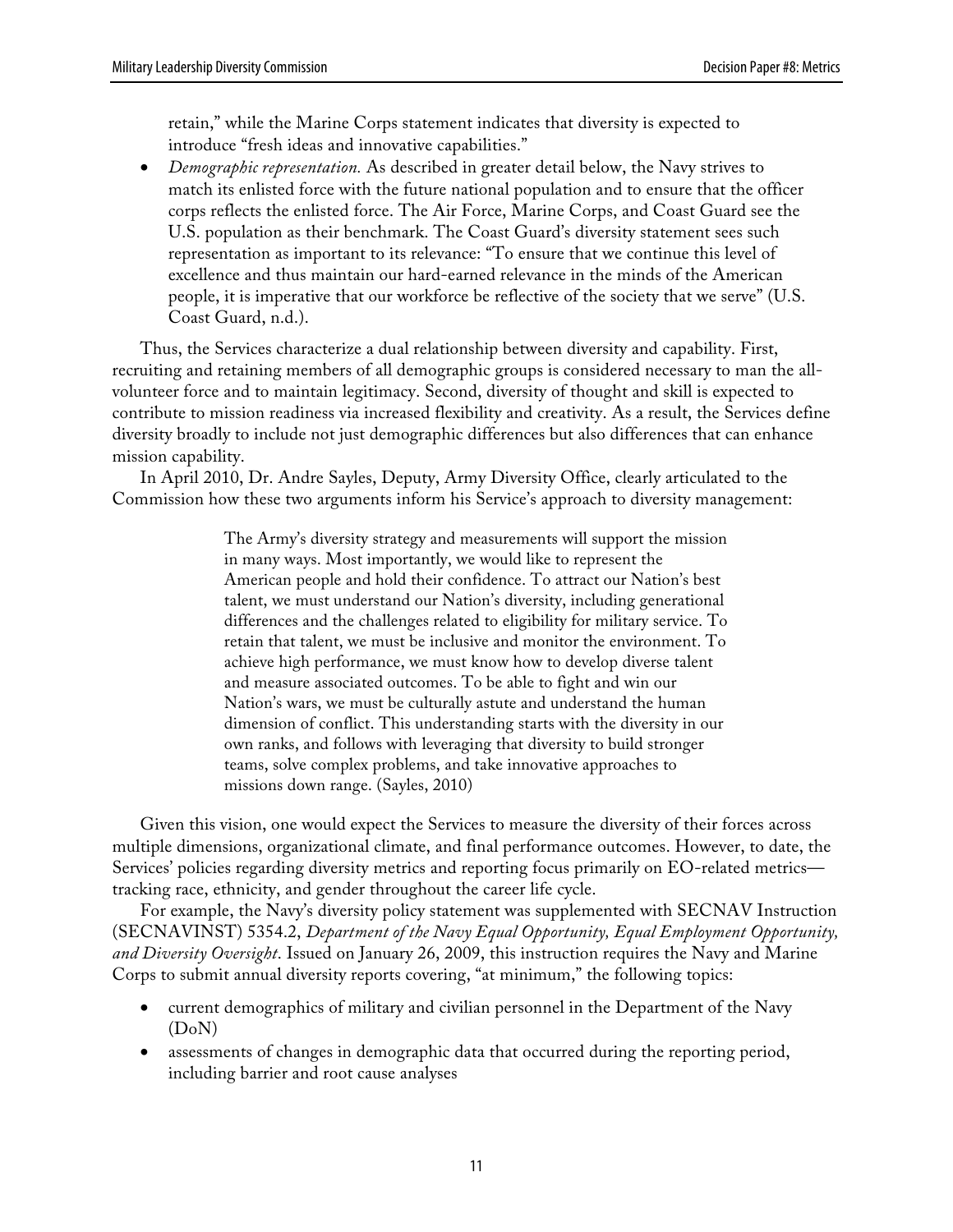- descriptions and evaluations of pertinent aspects of military and civilian accession, training, development, and retention programs
- application of lessons learned to planned initiatives and program improvements and adaptations.

The instruction further stipulates that other information and data "that contribute to the understanding of the DON EO, EEO and Diversity picture may also be reported, as necessary" (U.S. Department of the Navy, 2009).<sup>13</sup> This latter provision may be seen to include other aspects of diversity or the extent to which diversity improves capability, which is a stated goal of diversity policy, but explicit mention of these things is notably absent.

### **Summary**

The subcommittee's review of DoD and Service diversity management plans and policies revealed a major gap, but not a vacuum. The gap is due to the fact that DoD has no strategic plan to guide the Services' efforts, and only two of the Services—the Coast Guard and Air Force—have completed strategic plans to guide their individual efforts. This gap is only partially filled by a collection of policies at both the DoD and Service levels. For the most part, the Services were ahead of DoD in the policy development effort, issuing policy statements with embedded diversity definitions and diversity management goals at different points since 2006. Recognizing the individuality of the Services' efforts, DoD issued an umbrella policy, DoDD 1020.02, in early 2009, which is generally consistent with the approaches that were already taken by the Services. None of these policies, however, provides specific guidance regarding diversity metrics separate from EO metrics. In particular, there is no DoD-level system for coordinating the collection and reporting of *diversity* metrics, and the DoD-level requirements for reporting *EO* metrics are not being enforced. Based on this review, the subcommittee concluded that DoD has not exerted sufficient leadership for diversity policy.

<sup>&</sup>lt;sup>13</sup> Similarly, the objectives, milestones, and metrics contained in the Coast Guard diversity plan focus primarily on racial, ethnic, and gender diversity.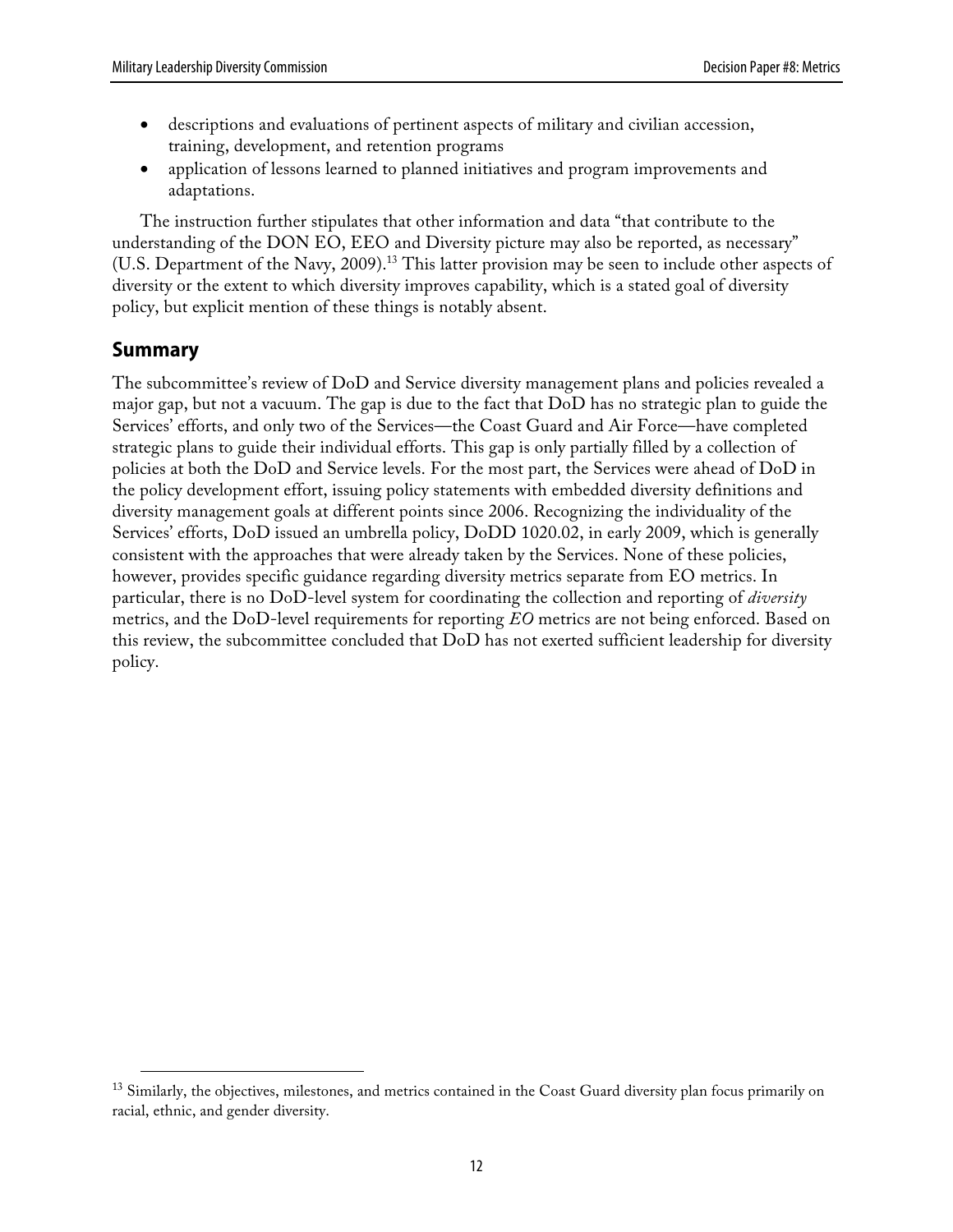# **DIVERSITY METRICS CURRENTLY USED BY THE SERVICES**

All five Services in the Armed Forces have adopted broad definitions of diversity and identified improved mission capability as a diversity management goal. DoD has followed suit and done the same. As described in the previous section, these decisions imply a need for three categories of diversity metrics: those that characterize the diversity in the forces, those that describe the diversity and/or EO climates, and those that tie diversity and diversity management to the achievement of predefined capability goals. This section describes, by category, the metrics currently being used by the Services and concludes with a discussion of some data issues observed by the Commission.

### **Measuring Force Diversity**

The broad definitions of diversity follow from two key factors. First, the capability-related diversity management goals necessitate broad definitions because research shows that many types of difference, not just race, ethnicity, and gender, can affect organizational capability. Specifically, based on the Commission's reviews of existing literature, there are four types of characteristics that can affect mission capability:

- *Demographic diversity* ensures that the Armed Forces consist of people of different races, ethnicities, religion, and gender.
- *Cognitive diversity* refers to different personality types, such as extroverted or introverted, and to different thinking styles, such as quick and decisive versus slow and methodical.
- *Structural diversity* refers to organizational background differences, including Service, occupation, component (i.e., Active or Reserve), and work function.
- *Global diversity* occurs through contact with those (e.g., members of foreign military services) who have national affiliations with countries other than the United States (Kraus et al., 2007; Lim et al., 2008).

Second, diversity of all these types is expected to increase in the future as the result of changes in the demographic mix of the U.S. labor force, warfighting requirements, and personnel constructs, and the Services must be prepared to manage this increased diversity to their benefit.

Currently, the Services track racial, ethnic, and gender diversity in their forces using multiple metrics and benchmarks, but they typically do not track other types of diversity. 14 Therefore, the discussion of this category of diversity metrics begins by addressing the Services' measurement efforts in the area of racial, ethnic, and gender diversity and concludes with a discussion of ways to approach measuring other types of diversity.

# **Tracking Demographic Diversity**

Although tracking demographic diversity might be more properly considered part of an EO metrics program, the metrics described below were presented to the Commission as diversity metrics. This is appropriate for two reasons. First, as noted previously, well-functioning EO programs form a solid foundation for successful diversity management programs. Second, the Services all include some

<sup>&</sup>lt;sup>14</sup> There are some aspects of diversity that the Services and the Commission are not interested in measuring, such as cognitive diversity and some aspects of demographic diversity, such as marital status.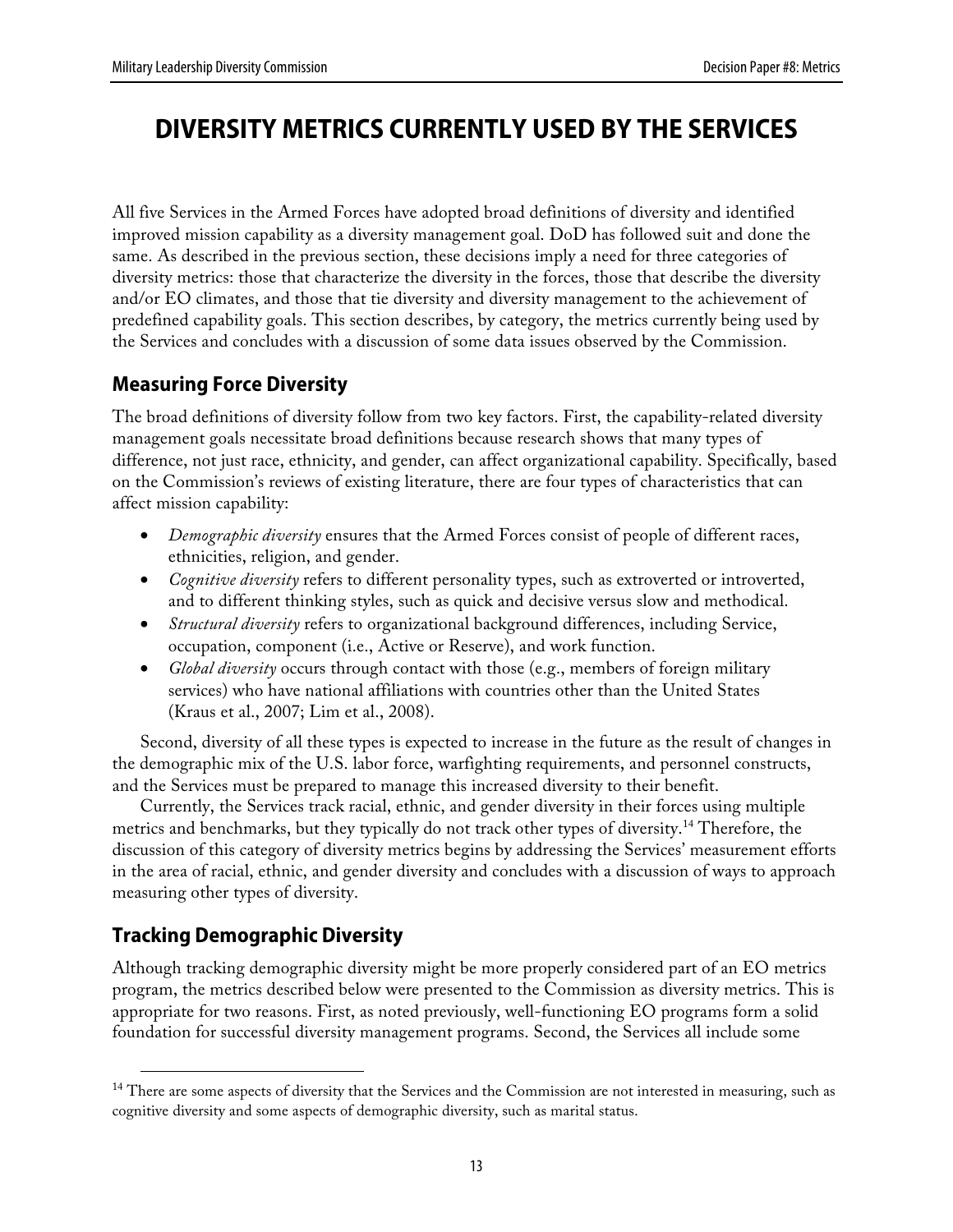aspect of greater representation of racial and ethnic minorities and women as a diversity management goal.

### **Dynamic Aspects of Demographic Diversity**

To capture the dynamic aspects of racial, ethnic, and gender diversity as each accession cohort progresses through the career life cycle, the Services reported tracking racial, ethnic, and gender diversity at key points in a military career, including

- recruitment contact
- recruitment application
- acceptance and enrollment (for Service academies)
- accessions
- retention
- promotion
- officer milestones
- command and other key assignments.

The key element to "tracking" diversity at each of these career points is the existence of a clear type of benchmark against which to judge success or progress. The first four metrics on the list are related to recruiting, and the Services can compare the demographic profiles of contacts, applications, enrollments, and accessions to *external* benchmarks that capture the profiles of the relevant pools. The other metrics on the list are related to career progression, and the Services can compare retention, promotion, and assignment rates of racial and ethnic minorities and women to those of whites and men as an indicator of EO and climate. In this sense, the advancement rates of whites and men are *internal* benchmarks. For both recruiting and career progression, it is also useful to compare results from year to year.

Other decision papers address how racial, ethnic, and gender diversity at each of these points is being assessed by the Services: Decision Paper #1 shows the extent to which applications and accessions have been demographically representative of the eligible recruiting pool; Decision Papers #3 and #4 show how promotion and retention rates have varied by race, ethnicity, and gender; and Decision Paper #2 shows the extent to which occupational assignments and key assignment histories (e.g., command) have varied by race, ethnicity, and gender.

### **Static Aspects of Demographic Diversity**

The Services also assess demographic diversity by comparing static force profiles to selected *external* benchmarks. It should be noted, however, that the Services were quite clear that benchmarks are not quotas. Their key strategy for increasing demographic diversity was to increase the number of eligible candidates in the selection pools. As Captain Kenneth Barrett, U.S. Navy, put it in his April 2010 briefing to the Commission,

> The Navy has no quotas or goals with respect to minority recruiting. That being said, Navy does monitor the number of minorities in all officer programs and targets advertising/outreach efforts to underrepresented markets. For the past three years Navy has aggressively executed a Diversity Campaign strategy that seeks to "move the needles" with respect to underrepresented minorities. We have targeted top black, Hispanic, and Asian markets with the mission of increasing the number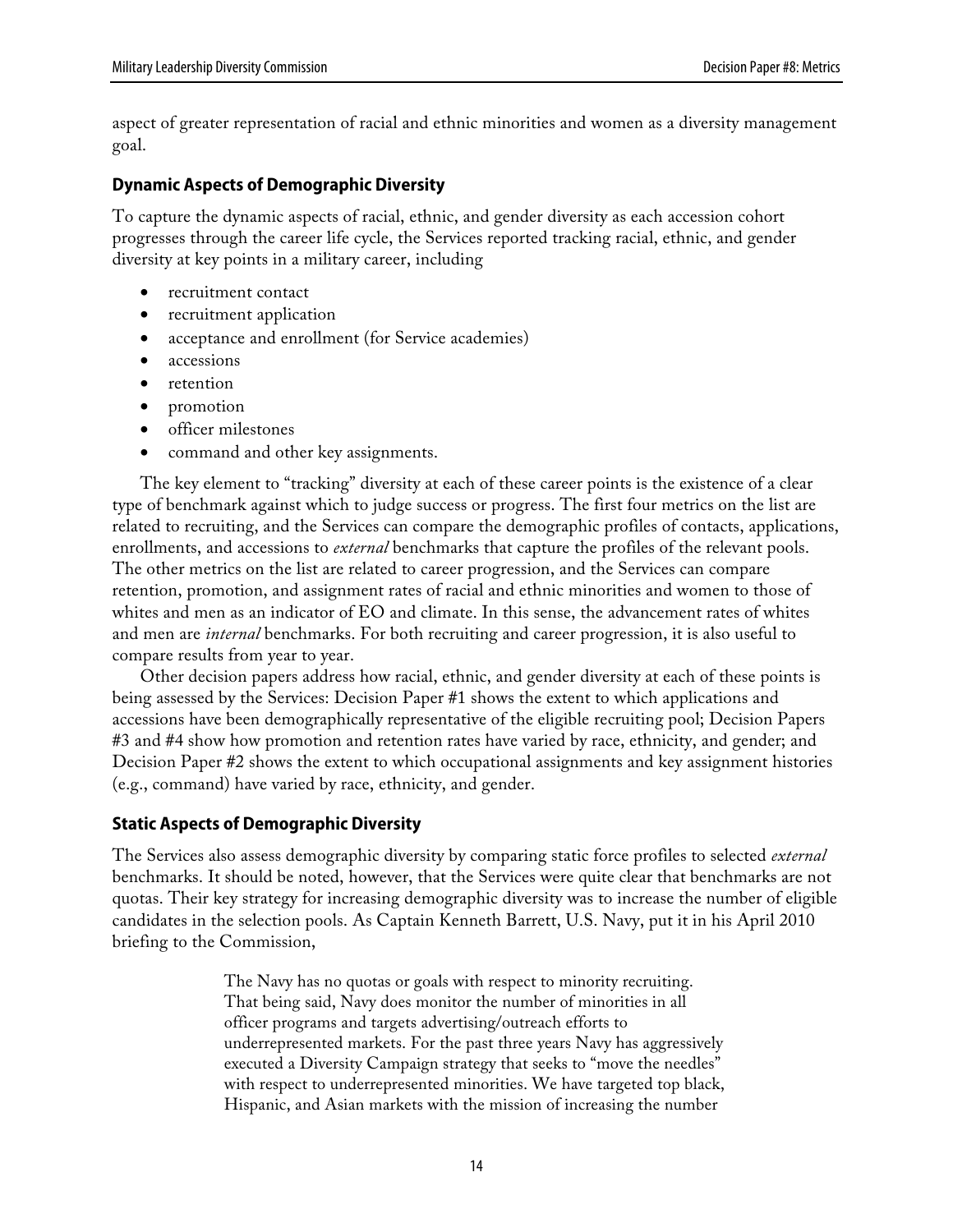of minority applications to the Naval Academy, Reserve Officer Training Corps (ROTC), and Officer Candidate School (OCS). (Barrett, 2010)

There are three commonly used external benchmarks against which to measure the demographic diversity of the military as a whole: the national population, the future national population, and the eligible population. The Services use a variety of these benchmarks. The Navy set the most ambitious benchmarks for accessions, comparing incoming officer pools to the future population (30 years in the future). 15 The Marine Corps, Air Force, and Coast Guard use the national population, and the Army reported comparing the enlisted force profile against the population of youth ages 17–24 (a type of eligible population).

Which benchmark to use depends on the question being asked and the demographic diversity goals that have been set. Each of the external benchmarks has implications for a "standard" against which to hold the military and influences how one views the current demographic representation in the military. The implications of each are discussed below.

Use of the *national population* as a benchmark implies that the military should be demographically representative of the entire national population. Because the military is a closed system that develops senior leaders over a course of 20–30 years, if a Service believes that the demographic composition of its leadership should reflect the current national population, concern about the match between its incoming force and *the future national population* is warranted.

However, as described in MLDC issue papers, not all members of the U.S. population are eligible to serve in the U.S. military (see Issue Paper #2, Issue Paper #5, Issue Paper #10, and Issue Paper #11). Officers must be citizens, must possess a college degree, meet height and weight standards, must have no disqualifying medical conditions, and, on commission, must be of a certain age (e.g., between ages 18 and 28 for the Marine Corps). Enlisted personnel must meet their Service's requirements concerning education, aptitude, age, citizenship, number of dependents, moral eligibility, substance abuse history, height and weight, physical fitness, and medical conditions. Thus, the *eligible population* may be considered a more practical demographic benchmark for DoD and the Services.

However, the "true" eligible population is difficult to compute, given the number of eligibility requirements. For instance, in an effort to look at the effect of enlisted eligibility standards on Hispanic accessions, Asch et al. (2009) used data from the 1997 National Longitudinal Survey of Youth to compute compliance with the Armed Forces Qualification Test, weight, and dependent standards; the 2003 Youth Poll to examine compliance with standards related to drug use and criminal behavior; and the 2000 Census to examine the impact of high school graduation. Compounding the difficulty of such estimation, these estimates contain inaccuracies because applicants can obtain waivers for certain enlistment standards on a case-by-case basis.

Because of the complications of estimating a "true" eligible population, a proxy for the eligible population is often constructed. Such proxies are used in the DoD Population Representation Reports. These reports rely on Current Population Survey data and use citizens ages 18–44 as a civilian comparison for the enlisted force and citizen college graduates ages 21–49 as a civilian comparison for the commissioned officer corps.16

<sup>&</sup>lt;sup>15</sup> In addition to these cross-sectional comparisons, Navy develops "moving the needle reports" that track progress in demographic diversity against the past year.

<sup>&</sup>lt;sup>16</sup> For the National Guard, the national population benchmarks are not appropriate, since State Guards only draw from within their own states. Instead, each State's Guard would use its state population as the analogous population benchmark.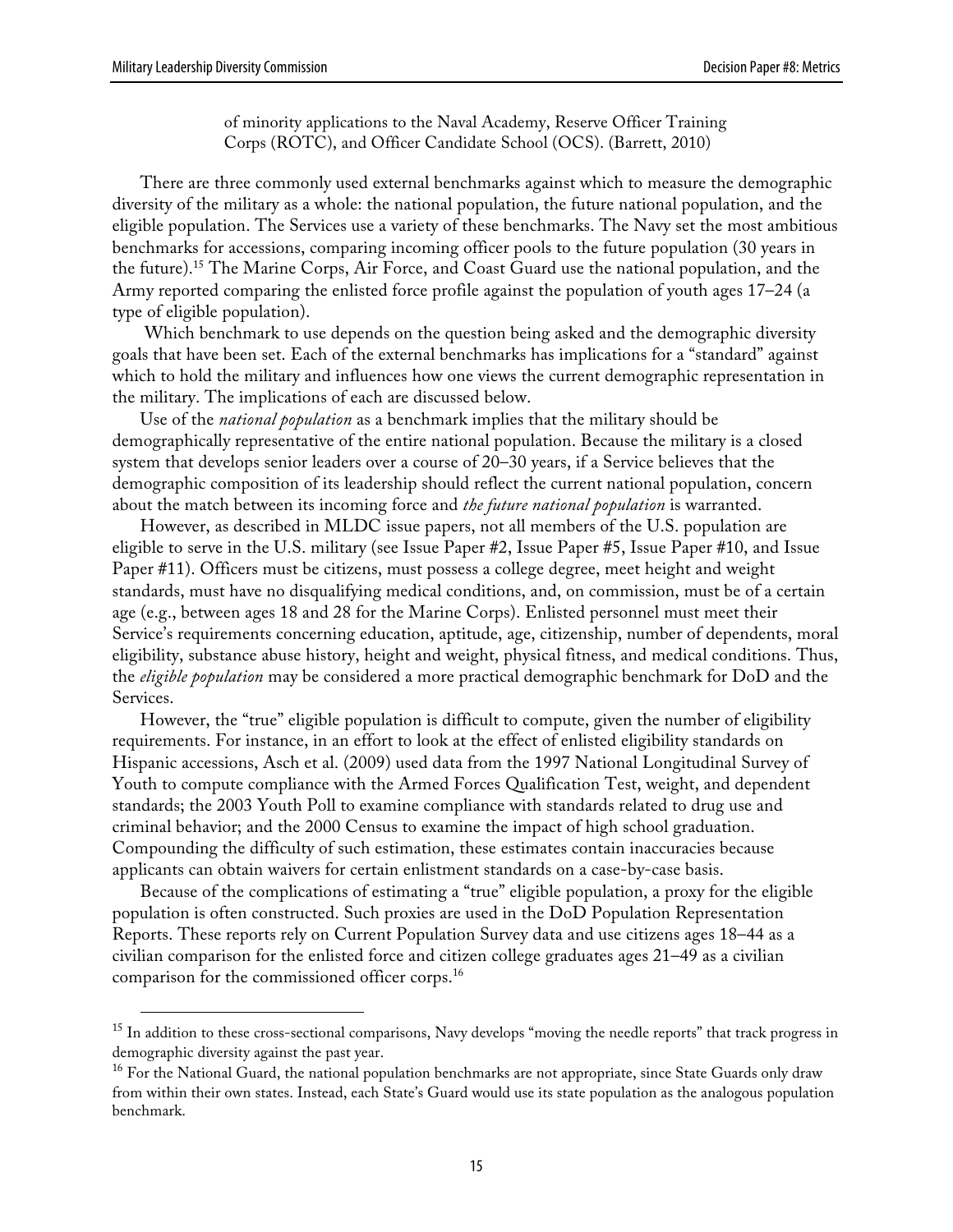The subcommittee compared DoD and Service-specific force profiles to each of these benchmarks to determine the extent to which benchmark selection might influence how one judges the demographic diversity in the military (see Issue Paper #26). The subcommittee found that the extent to which different race or ethnicity groups are underrepresented or overrepresented in the military does vary depending on the benchmark. For example,

- For company-grade officers, using the U.S. population as a benchmark would show that blacks and Hispanics are underrepresented (particularly Hispanics). Using the eligible officer population would show a slight overrepresentation for blacks and a much lower rate of underrepresentation for Hispanics.
- For junior enlisted personnel, using the U.S. population as a benchmark shows overrepresentation of blacks and underrepresentation of Hispanics. Using the eligible population shows lower overrepresentation of blacks but higher underrepresentation for Hispanics.
- Using a future U.S. population benchmark shows increased representation imbalance for certain groups. Because future population projections show Hispanics and Asians increasing and whites decreasing as a proportion of the total population, using the 2030 U.S. population estimates as a benchmark shows greater overrepresentation of whites and greater underrepresentation of Hispanics for company-grade officers and junior enlisted personnel.

By any of these external comparisons, women are heavily underrepresented among both officers and enlisted personnel.

## **Tracking Other Dimensions of Diversity**

DoD and the Services have the ability to track many of the other dimensions of diversity that have been shown to affect capability in civilian settings. For example, the Services' personnel files include data on other demographic characteristics, such as age, religion, and marital status. And, as part of standard personnel management practices, the Services track members' functional specialties and additional qualifications earned in the military. Representatives from DoD also told the Commission that language expertise is tracked, though regional and cultural expertise are not, despite the fact that they are increasingly considered critical to mission success. Finally, rank, entry cohort, and component are fundamental identifiers for every servicemember.

However, in briefings to the Commission, the Marine Corps was the only Service to describe tracking anything other than gender, race, and ethnicity as part of its annual diversity report. Specifically, the Marine Corps tracks skills, including SAT scores, grade point averages, leadership scores, and military skill scores (U.S. Marine Corps, 2010), though the goal is not to have a diverse population on those measures but rather an appropriately elite ranking to help meet mission goals. This distinction highlights an important difference between tracking gender, racial, and ethnic diversity and tracking certain other kinds of diversity: the existence of a clear set of benchmarks.

For racial, ethnic, and gender diversity, one can establish clear benchmarks stated in terms of *how much* diversity to seek: As described above, all of the Services have some type of representation goal to which specific external or internal benchmarks can be applied. In contrast, the other dimensions of diversity are tied to capability goals that shift based on mission requirements (e.g., functional and skill diversity). In order for the Services to ensure that they obtain the benefits from diversity, and to avoid potential diversity costs, they have to manage diversity. Thus, the relevant metrics for these types of diversity are ones that help determine whether diversity is being well managed.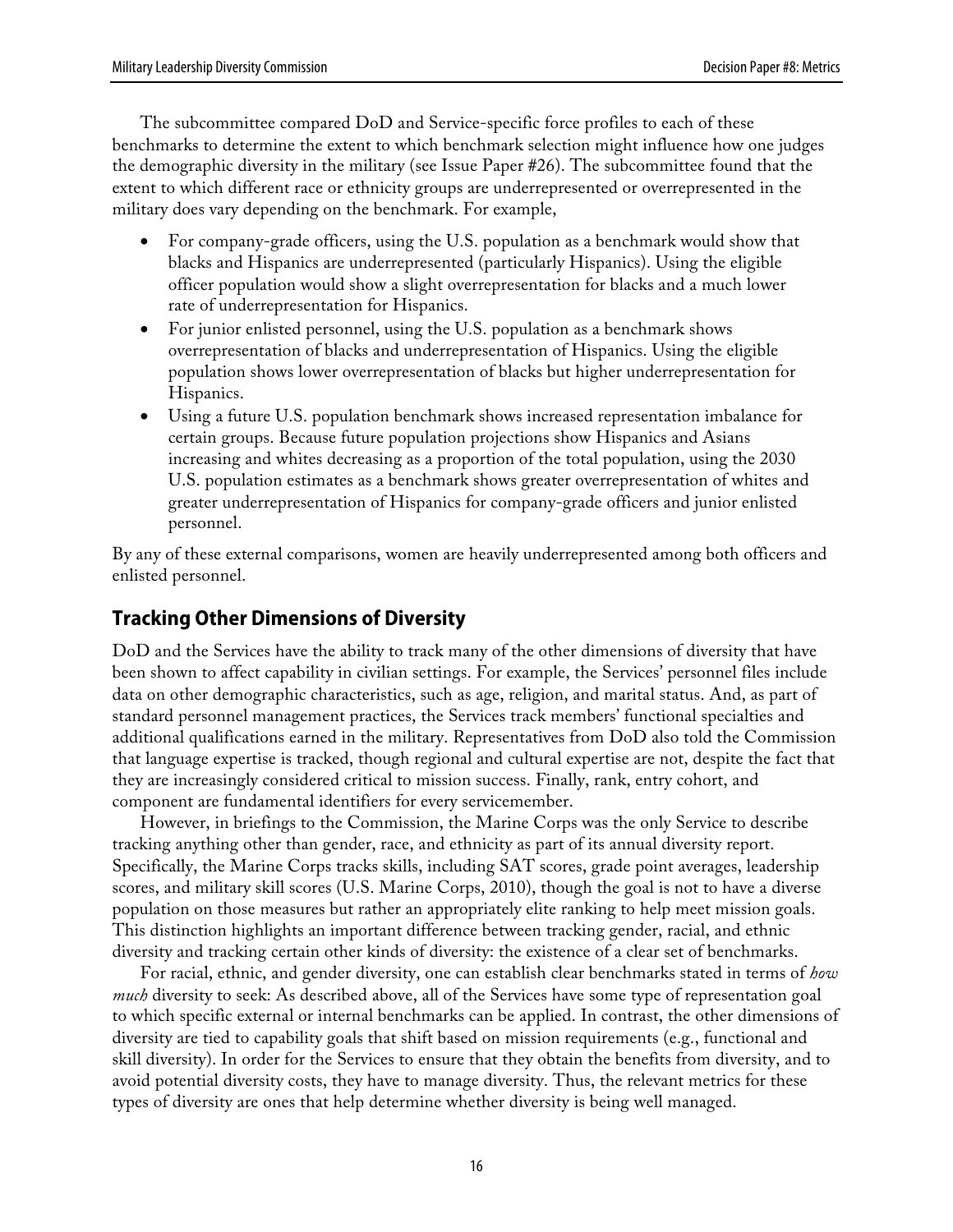### **Assessing Organizational Climate**

Although increased diversity can improve the capabilities of the military if it is managed properly, diversity can lead to conflict if it is not managed properly. Indeed, prior industrial organizational research has found that a major organizational problem with managing diversity stems not so much from an inability to hire as from the difficulties experienced in making the best use of each employee's potential and in retaining and promoting talent after initial recruitment (Thomas, 1990). Organizational research has also found that climate perceptions are associated with both individual job performance (Brown & Leigh, 1996; Pritchard & Karasick, 1973) and organizational performance (Lawler et al., 1974). Consequently, measuring aspects of organizational climate can indicate how well diversity is being managed and can be viewed as an intermediate outcome of performance.

Climate factors can be grouped into three categories: general organizational climate, EO climate, and diversity climate. Below, we briefly describe these facets of climate that are currently measured, the content of some surveys currently used across the Services, and some of the analytic methods currently used to determine whether there are differences by groups.

### **Climate Factors**

*Organizational climate* refers to employees' shared perceptions or experiences of the policies, practices, and procedures of their workplace and the behaviors that are expected, rewarded, and supported. In the literature on industrial organizational psychology, climate questions are usually framed in terms of what respondents perceive to be the behaviors and actions that leaders or managers take with respect to some specific organizational goal. Here, we use the term *organizational climate* more colloquially, so it encompasses such concepts as morale, trust, leadership, and teamwork found in the workplace. Analyzing such data by demographic group allows leadership to determine whether certain demographic groups perceive and experience the organization and their individual job situations differently than others.

Interest in measuring *EO climate* emerges directly from EO laws. A positive EO climate describes an environment in which people are not excluded based on such immutable traits as race, ethnicity, and gender and in which all receive equal treatment and respect, ensuring that no discrimination or hostile environment exists in the workplace. Prior research has found that, among active-duty personnel, a positive EO climate is associated with positive organizational commitment, job satisfaction, and perceived workgroup effectiveness (Estrada et al., 2007; McIntyre et al., 2002), whereas negative EO behaviors (e.g., racist behaviors and sexual discrimination) are associated with lower job satisfaction, lower organizational commitment, and lower workgroup effectiveness (McIntyre et al., 2002).

Emerging from efforts to measure the EO climate are efforts to measure the *diversity climate*. Prior literature has identified two aspects of diversity climate: an individual aspect, meaning individuals' views and feelings toward people who are different from them, and an organizational dimension, which encompasses leadership's policies and procedures targeted toward women and minorities (Mor Barak et al., 1998). Diversity climate often encompasses the concept of inclusion the degree to which an employee is accepted and treated as a full member of the group by others in a work system (Pelled et al., 1999).<sup>17</sup>

<sup>&</sup>lt;sup>17</sup> Inclusion has been defined differently by different sets of researchers. Other definitions include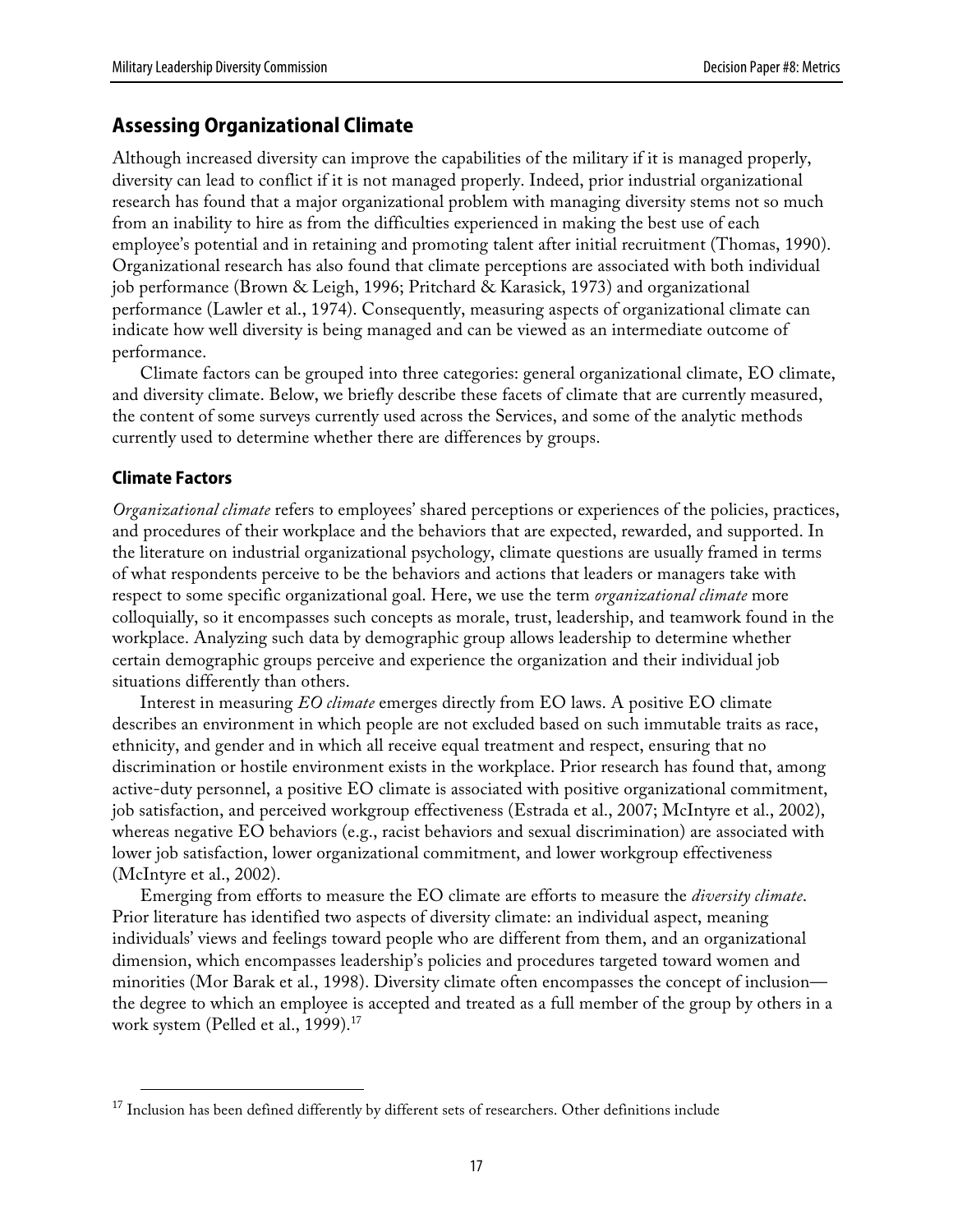#### **Existing Climate Surveys**

The military uses several surveys to assess these aspects of climate. First, the Defense Manpower Data Center (DMDC) administers three climate-related surveys: the Armed Forces Workplace and Equal Opportunity (WEO) Surveys, the Armed Forces Workplace and Gender Relations (WGR) Surveys, and the Status of Forces Survey (SOFS).

The WEO and WGR surveys are conducted by DMDC as part of a quadrennial cycle of human relations surveys mandated by law. Specifically, Title 10, Section 481, requires the Secretary of Defense to conduct four cross-Service surveys to identify and assess racial, ethnic, and gender issues among members of the Active and Reserve Components of the Armed Forces: The WEOA and WGRA address these issues for the Active Component (AC), and the WEOR and WGRR address these issues for the Reserve Component (RC). A similar requirement is specified for the Coast Guard in Title 6, which covers the Department of Homeland Security.

The surveys target military personnel who had at least six months of service at the time the survey was first fielded and were below flag rank, and they are designed to solicit information on the following:

- indicators of positive and negative trends for professional and personal relationships among members of all racial and ethnic groups and between men and women
- the effectiveness of DoD policies designed to improve relationships among all racial and ethnic groups and between men and women
- the effectiveness of current processes for complaints on and investigations into racial, ethnic, and gender discrimination.

On the completion of each survey, the law requires the Secretary of Defense to submit to Congress a report containing its results.

The SOFS, in contrast, is not required by law and has a different target population and schedule. The SOFS is administered to AC servicemembers three times a year and to RC servicemembers twice a year. The SOFS is also administered to DoD civilian employees once a year. The Coast Guard does not participate in the SOFS.<sup>18</sup>

The SOFS also has a broader focus than the WEO and WGR surveys. It is designed to assess the attitudes and opinions of DoD members on a variety of personnel and policy issues, and its results can be parsed to determine whether attitudes differ along any relevant dimension of diversity. Topics of particular interest for assessing the organizational climate are job satisfaction, especially satisfaction with the "military way of life," and organizational commitment, including retention intentions and career intentions.<sup>19</sup>

In addition to the DMDC surveys, the Defense Equal Opportunity Management Institute (DEOMI) administers two climate surveys for the Services: the DEOMI Organizational Climate

- "[t]he removal of obstacles to the full participation and contribution of employees in organizations" (Roberson, 2006)
- the extent to which diverse individuals "are allowed to participate and are enabled to contribute fully" (Miller, 1998)
- an organization "in which the diversity of knowledge and perspectives that members of different groups bring to the organization has shaped its strategy, its work, its management and operating systems, and its core values and norms for success" (Holvino et al., 2004).

<sup>18</sup> See Klerman, 2009, for more information on the SOFS.

 $\overline{a}$ 

<sup>&</sup>lt;sup>19</sup> See Decision Paper #3 for a summary of recent results on these topics.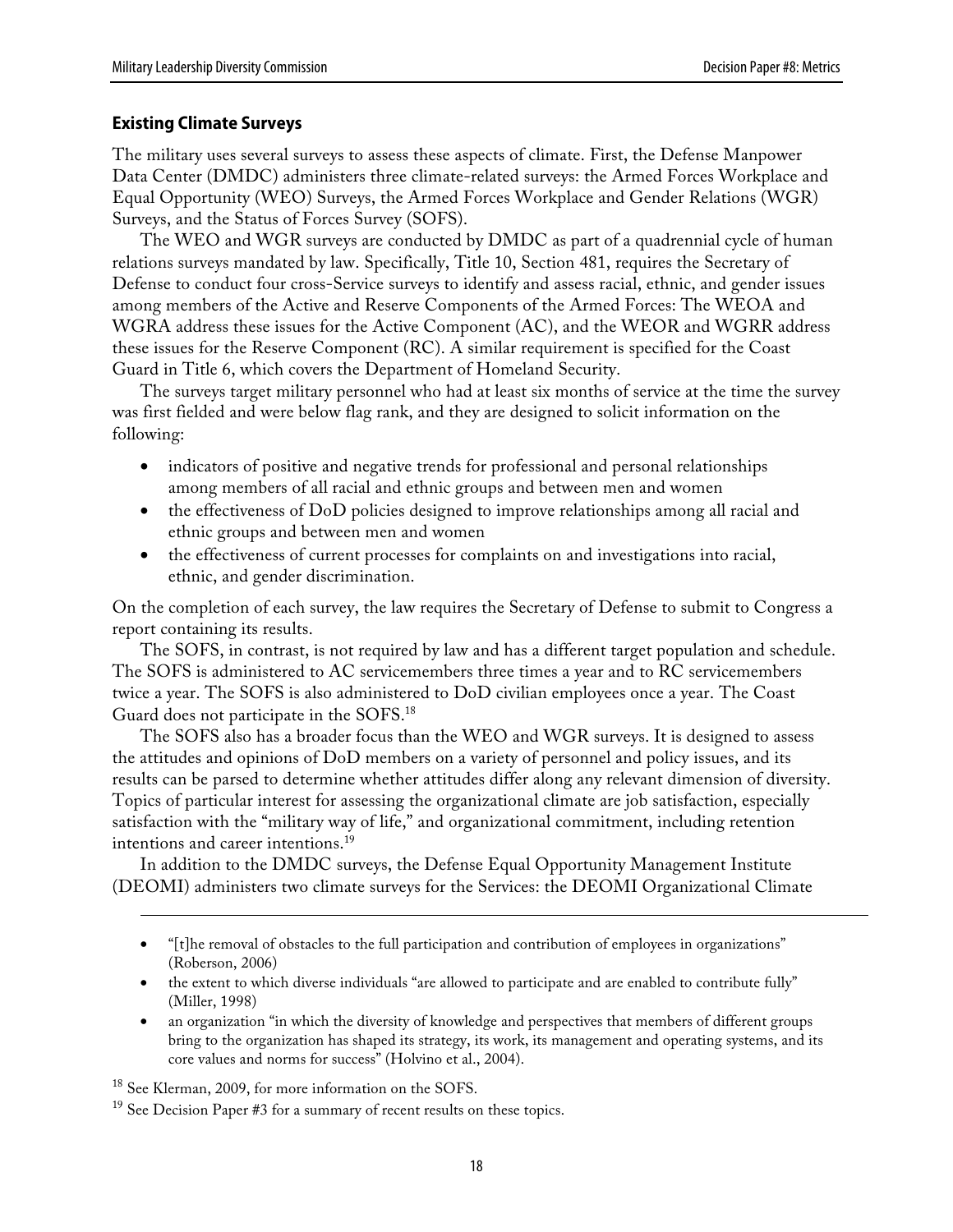Survey (DEOCS), which measures organizational climate dimensions that can affect organizational effectiveness, and the DEOMI Diversity Management Climate Survey (DDMCS), which measures climate factors associated with diversity and inclusion. With the exception of the Air Force, which uses its own Unit Climate Assessment, all the Services use these DEOMI surveys.

Finally, the Services also administer separate climate surveys and conduct exit interviews. In the appendix, Table A.1 lists the surveys and exit interviews that were provided to the Commission by the Services and DEOMI. The table shows the purpose of the survey, the response format, and the topics measured by each survey. The table shows that some topics are of interest across the Services, such as leadership, unit cohesion, attachment to the Service, and the EO environment. However, each of these surveys or interview protocols measures these topics in different ways. Note that the word *topics* is used purposefully because, except in the case of the DEOMI surveys, information was not provided regarding whether the survey items under these topics are merged into scales that are reliable and valid for analysis. Survey scales provide a quantitative measurement of an abstract theoretical concept (e.g., leadership, unit cohesion).

### **Analyzing Survey Results**

DEOMI provided definitions of the constructs that it measures through the DEOCS (e.g., racist behaviors, job satisfaction, workplace effectiveness, trust in the organization, leadership cohesion) and the DDMCS (justice, benefits, inclusion), which can be found in Tables A.1–A.2. DEOMI also supplied information on how data from these surveys are analyzed. First, analysts calculate the averages of each climate factor for the unit and compare them with the overall average for the respective Service and with the overall average for all Services combined. These averages are calculated using DEOCS data from the most-recent six months, which creates a contemporary comparison. Comparisons between complementary groups of respondents across the 13 climate factors are also provided in the DEOCS report. These comparisons are intended to highlight potential climate problems that may exist among subgroups within an organization. Examples of such problems include women reporting lower trust in the organization than men, civilian members reporting lower job satisfaction than their military counterparts, and enlisted members reporting a higher likelihood of witnessing racial discrimination than officers. DMDC provides these analyses to commanders. The information generated at the unit level is considered confidential to that commander.

In thinking about analysis, it is important to note that prior research has found that the workgroup to which an employee belongs has great influence on his or her views of the organizational diversity climate. For instance, a woman who is a member of a workgroup that gives her more professional and promotional opportunities may view the organizational diversity climate more favorably than one who belongs to a workgroup that discriminates against women (Mor Barak et al., 1998). Thus, for the purposes of the military, examining these measures by unit and community or occupational specialty—not just by Service—may be important.

### **Tying Diversity to Readiness and Mission Capability**

The last category of metrics implied by the Services' diversity definitions and stated diversity management goals are direct measures of the impact of diversity and diversity management on readiness and mission capability.

The Services have various methods for assessing such final outcomes as readiness and mission accomplishment. For example, the Services assess unit operational readiness using the Status of Resources and Training System (SORTS). Based on both quantitative indicators and the judgment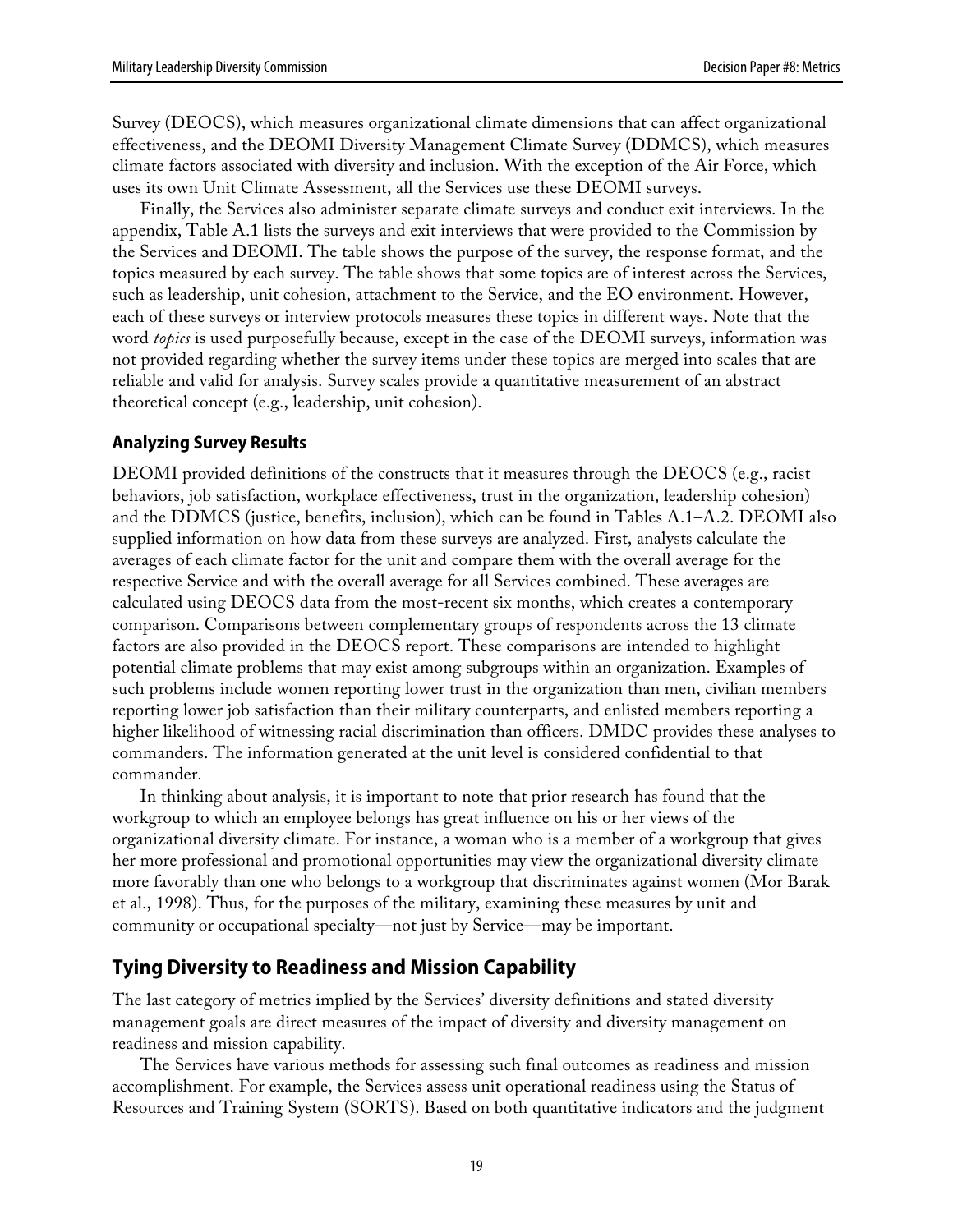of commanding officers, SORTS ratings measure whether units have the personnel, equipment, training, and supplies needed to go to war. These ratings are called C-ratings (*C* stands for category) and they range from 1 to 5, with a score of  $C-1$  or  $C-2$  indicating that a unit is "fully" or "substantially" read to carry out its wartime mission. Scores of C-3 to C-5 indicate a lower level of readiness for units that are undergoing maintenance or are otherwise not adequately manned or equipped (Congressional Budget Office, 1997).

In addition, the Secretary of Defense is required Title 10, Section 482, to submit to Congress quarterly reports on personnel and unit readiness. Specifically, the law stipulates that each report shall include evaluations of seven "Comprehensive Readiness Indicators for Active Components," three of which are directly related to personnel and, therefore, potentially to diversity:

- personnel strength
	- personnel status, including the extent to which members of the Armed Forces are serving in positions outside of their military occupational specialty, serving in grades other than the grades for which they are qualified, or both
	- historical data and projected trends in personnel strength and status
- personnel turbulence
	- recruit quality
	- borrowed manpower
	- personnel stability
- other personnel matters
	- personnel morale
	- recruiting status.

According to the law, for the AC, this information should be reported at the unit level as "Unit Readiness Indicators" for any unit that received a readiness a rating of C–3 or below for any month of the calendar-year quarter covered by the report. $^{20}$ 

To the Commission's knowledge, neither DoD nor any of the Services has attempted to directly link a unit's diversity or diversity management to its readiness according SORTS ratings for personnel or to actual performance in any other area. The Air Force, however, has taken steps in this direction by sponsoring a series of studies on the relationship between force diversity and force capability.21

The Commission acknowledges that these final outcome measures are dependent on multiple inputs that go beyond diversity, so making these strong links between outcomes and diversity is likely to be difficult. In particular, mission capability and readiness are difficult to quantify, and attributing improvements in them directly to diversity management will be even harder still. Nevertheless, effective diversity metrics should link intended goals, strategies, and actual execution, so this area warrants further research.

 $20$  For these purposes, the law defines unit level as "the battalion, squadron, or an equivalent (or higher) level" (10 U.S.C. 482).

<sup>21</sup> See Kraus et al., 2007; Riche et al., 2007; and Riche & Kraus, 2009.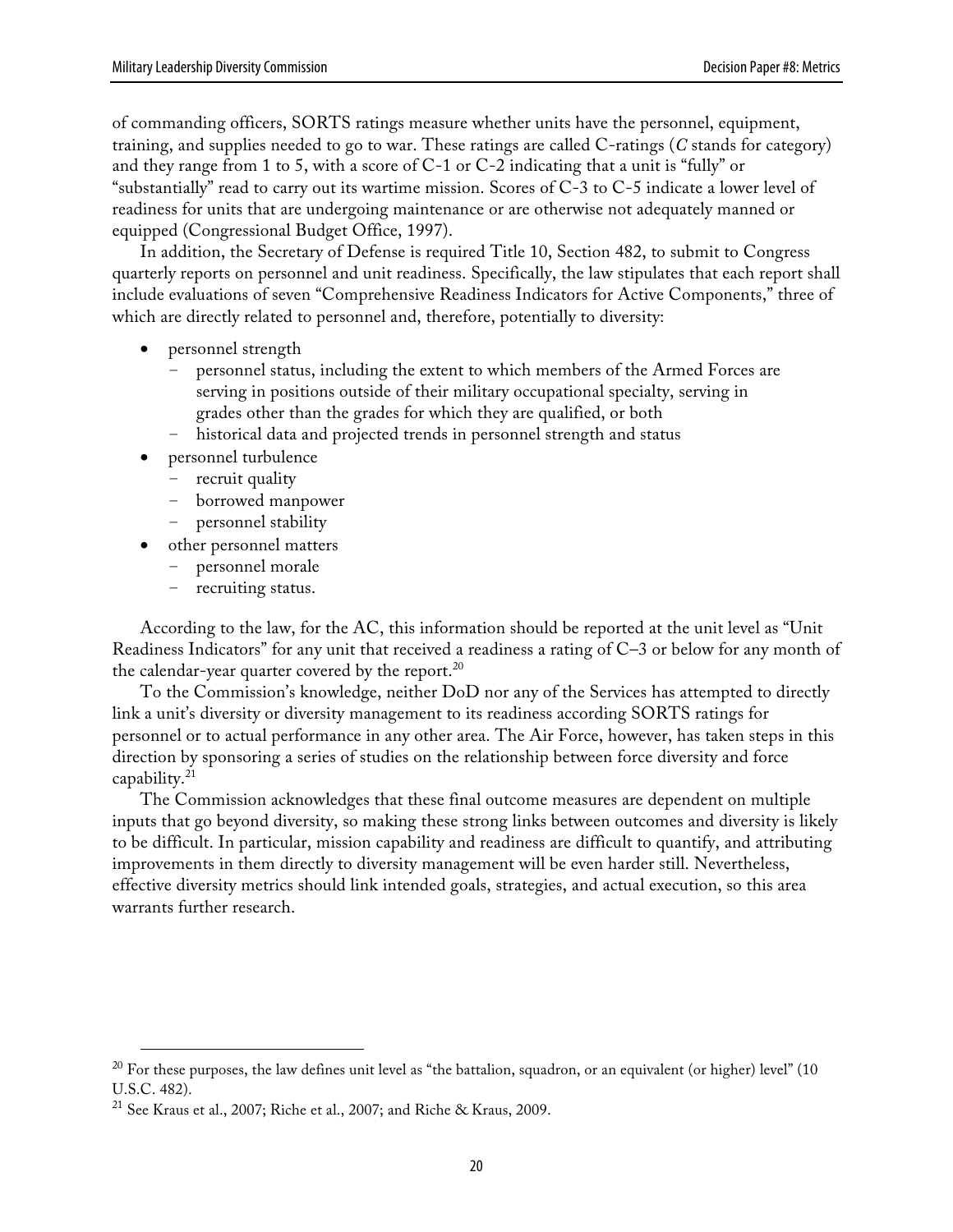# **DATA ISSUES**

As indicated, the Services are doing a lot to track demographic diversity throughout their ranks. In the course of its efforts to fulfill its charter's tasks, however, the Commission encountered several areas in which the data either fell short, were difficult to obtain, or were even entirely unavailable. These shortcomings fit in three categories: consistency, accuracy, and availability.

Based on information provided by DoD and Service representatives, it appeared that the data shortcomings were, at least in part, attributable to lack of enforcement of existing reporting requirements. As mentioned earlier, DoD has not required its components to submit annual MEOAs recently, and the last MEOA report, submitted in 2004, summarized data for FY 2002. The Commission wondered whether lack of coordination at the DoD level, including the lack of a DoD strategic diversity plan, was also a contributing factor.

### **Consistency Across Services**

Because the Services' diversity tracking efforts were not coordinated, each Service's data and reporting were developed to meet internal Service needs, and their systems and metrics vary in terms of key dimensions. For the purposes of the Commission's research effort, a particularly troublesome area of inconsistency was in how the Services analyze and present data by race (e.g., white, black, Asian) and ethnicity (i.e., Hispanic or Latino origin). For example, some Services reported race and ethnicity separately, such that shares by race total to 100 percent and shares by ethnicity total to 100 percent. In contrast, other Services created mutually exclusive race and ethnicity groups, such that Hispanics and Latinos of all races constitute one share of the whole and non-Hispanics of different races constitute the remaining shares of the whole. These inconsistencies existed despite the fact that there is explicit guidance from the Office of Management and Budget (OMB) on how federal agencies should collect and report data based on both race and ethnicity. As described in Issue Paper #1, the OMB guidance favors the latter approach.

The Services also measured key life cycle outcomes, such as retention and promotion rates, differently and reported them for different subgroups (e.g., line officers only versus all officers). This made it very difficult for the Commission subcommittees to make comparisons across Services, but, more importantly, it also made it difficult to formulate DoD-wide assessments of career progression patterns.

### **Accuracy**

One way to get around the inconsistencies inherent in data supplied by each Service is to use data from DMDC, which collects and maintains an archive of manpower, personnel, training, and financial databases for DoD (Klerman, 2009). However, the administrative data kept by DMDC reportedly varied in terms of quality. According to Klerman (2009), some variables can be "unpopulated" (i.e., missing) totally for some years or for some subpopulations and are sometimes nonsensical (e.g., not valid values), inconsistent across years, or simply implausible. One example of data processing errors includes race and ethnicity. In the early 2000s, DoD shifted from one coding of race and ethnicity to a different coding to comply with federal information policy. Thus, over the period of the shift, race and ethnicity data are not comparable. Furthermore, the shift appears to have occurred at different times in different Services and even at different times within a given Service.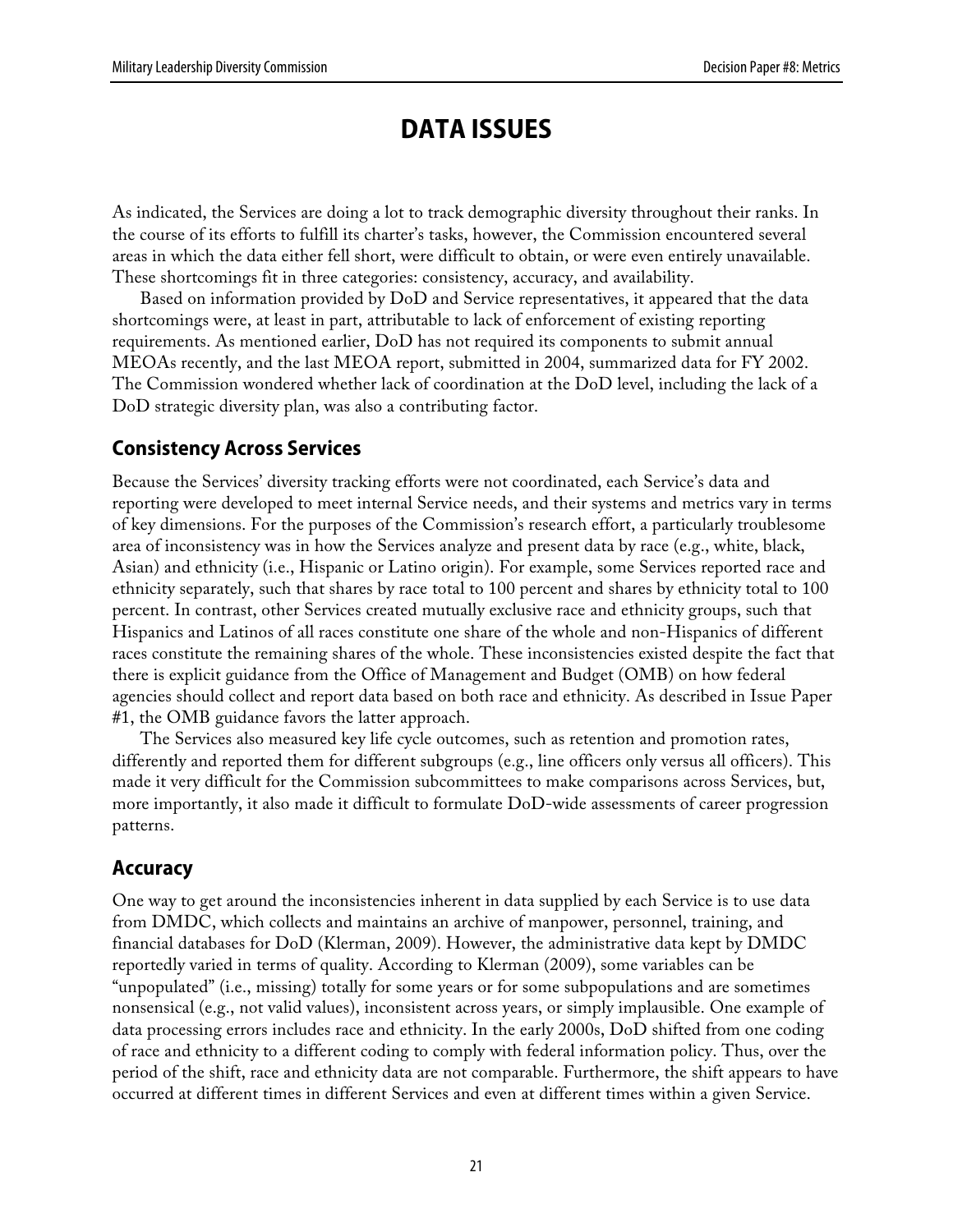In addition, military data—whether from DMDC or the Services—includes cases in which race and ethnicity is listed as unknown, which is not found in civilian data. This raises the question of how to conduct external comparisons. There are two options. The first is to drop the "unknown" category of personnel when analyzing the force by race and ethnicity. This may lead to a higher proportion of the force being categorized in some race and ethnicity categories than may actually be the case. The second option is to keep the unknown category but note that comparisons to the civilian population for this group are not available. In either case, this "unknown" group produces measurement error into representation indexes that measure representation against external populations.

### **Availability**

The issues associated with consistency and accuracy made getting and using data from the Services and DMDC difficult for an external body like the Commission. First, although the Services tried hard to comply with the Commission's requests for data on basic career outcomes by race, ethnicity, and gender, the fact that they could not turn to existing reports, such as an MEOA, made the Commission's requests quite burdensome. Second, the inconsistency across Services, combined with the time constraints of the Commission, made it impossible for the Commission to conduct rigorous original analyses using the Services' personnel data. Finally, in some cases, when detailed studies of career progression by race, ethnicity, or gender did exist, they were not approved for public release and were therefore not accessible to the Commission.

### **Summary**

The subcommittee found that DoD and the Services have some useful metrics in two of the three categories implicitly required by their adopted diversity definitions and diversity management goals. Their most well-developed metrics are EO metrics aimed at characterizing the racial, ethnic, and gender diversity in their forces and describing their diversity and/or EO climates. Neither DoD nor any of the Services, however, has yet developed a broader set of diversity metrics or made efforts to determine whether their diversity management efforts are achieving the stated goal of improved readiness and capability. In addition, DoD has not required the Services to report their diversity metrics and has not provided leadership or coordination of the development of a more expanded set of diversity metrics.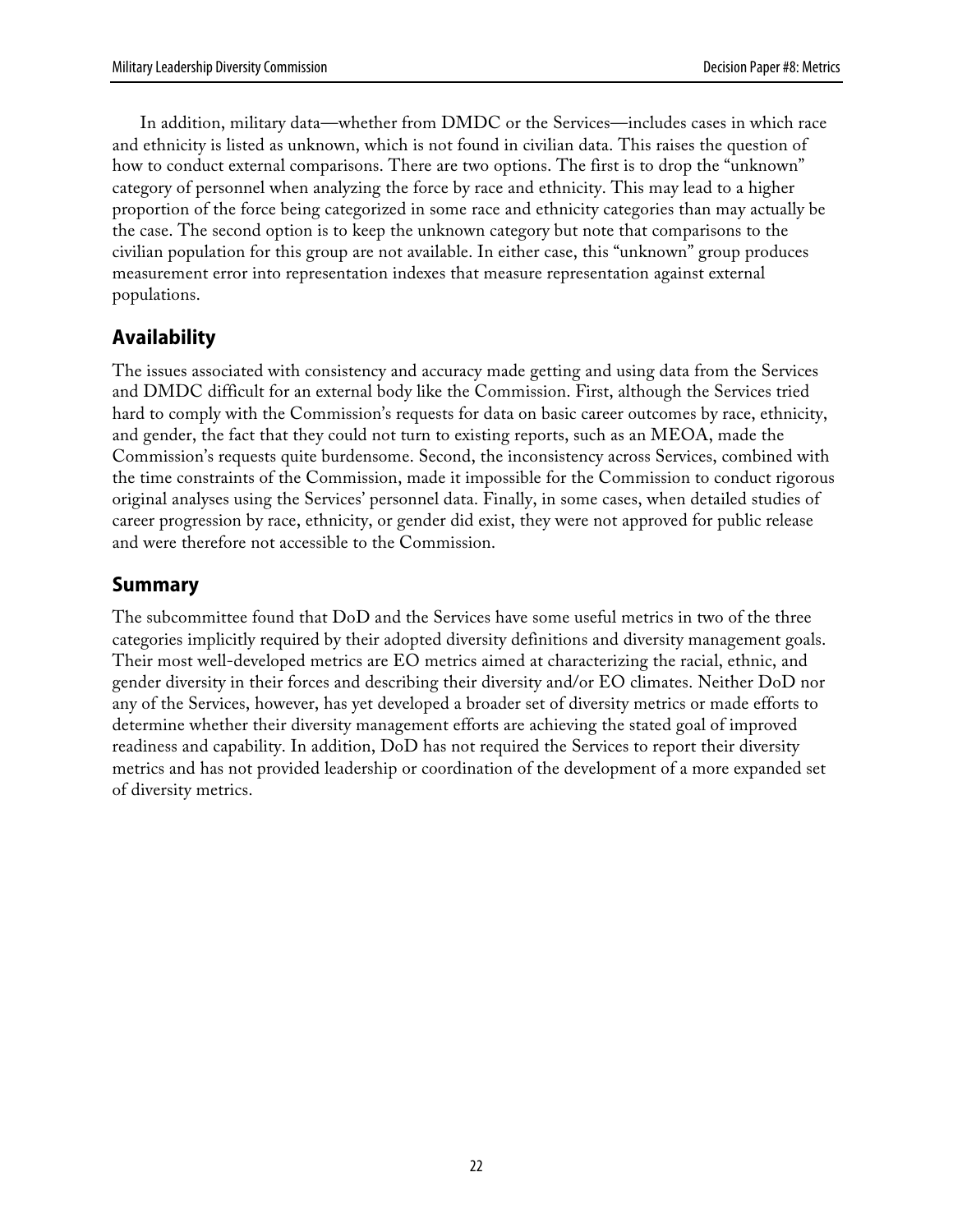# **PUBLIC AND PRIVATE SECTOR PRACTICE**

The subcommittee looked for examples of diversity metrics and benchmarks in the public and private sectors. This approach follows from another task in the MLDC charter, which mandated that the Commission examine "[t]he incorporation of private sector practices that have been successful in cultivating diverse leadership."22 In particular, although public and private sector organizations differ from the military Services in several key respects, they can still provide a useful basis for comparison because they have been actively involved in efforts to manage diversity using a wide variety of initiatives and have developed various metrics to assess the efficacy of these efforts.

The results of this investigation were somewhat limited because the subcommittee had access only to publicly available information. However, in general, the subcommittee found that the metrics being used by other public sector organizations and in the private sector are similar to those being used by the Services: They focus primarily on tracking race, ethnicity, and gender against various internal and external benchmarks at various points in the career life cycle and also include various types of climate assessments.

In addition, research indicates that the military is not alone in lacking direct links between diversity and organizational capability. In a review of the public administration research on diversity, Pitts and Wise (2010) describe a limited research base on the link between diversity and outcomes in for-profit firms and even less about this relationship in the public sector. An earlier study focusing on private sector firms also found that "basic HR data about individuals and groups could not be readily linked to business-level performance data" (Kochan et al., 2003). Kochan and colleagues also found that conducting cross-sectional research on private sector firms was difficult because companies were unwilling to use common data collection elements and methods instead of those metrics they had developed for their own use.

The investigation did, however, yield some insights, and these are summarized below.

### **Barrier Analyses in Federal Agencies**<sup>23</sup>

The U.S. Equal Employment Opportunity Commission (EEOC) enforces federal laws prohibiting employment discrimination. It covers both public and private sector employers, though the extent of coverage varies by type and size of employer. This subsection describes Management Directive 715 (EEO MD-715), which was issued in 2003 and applies to most federal employers.<sup>24</sup> EEO MD-715 provides policy guidance and standards for establishing and maintaining "effective affirmative programs of equal employment opportunity," and, in particular, it includes a requirement to undertake annual barrier analyses and to report their results. Although the metrics that compose a barrier analysis can fairly be considered EO metrics rather than diversity metrics, they are described

 $22$  This task was formally assigned to the Implementation and Accountability Subcommittee.

<sup>&</sup>lt;sup>23</sup> The information and quotations in this subsection come from the U.S. Equal Employment Opportunity Commission (2003).

<sup>&</sup>lt;sup>24</sup> U.S. Equal Employment Opportunity Commission, 2003, "applies to all executive agencies and military departments (except uniformed members) as defined in Sections 102 and 105 of Title 5 U.S.C. (including those with employees and applicants for employment who are paid from nonappropriated funds), the United States Postal Service, the Postal Rate Commission, the Tennessee Valley Authority, the Smithsonian Institution, and those units of the judicial branch of the federal government having positions in the competitive service."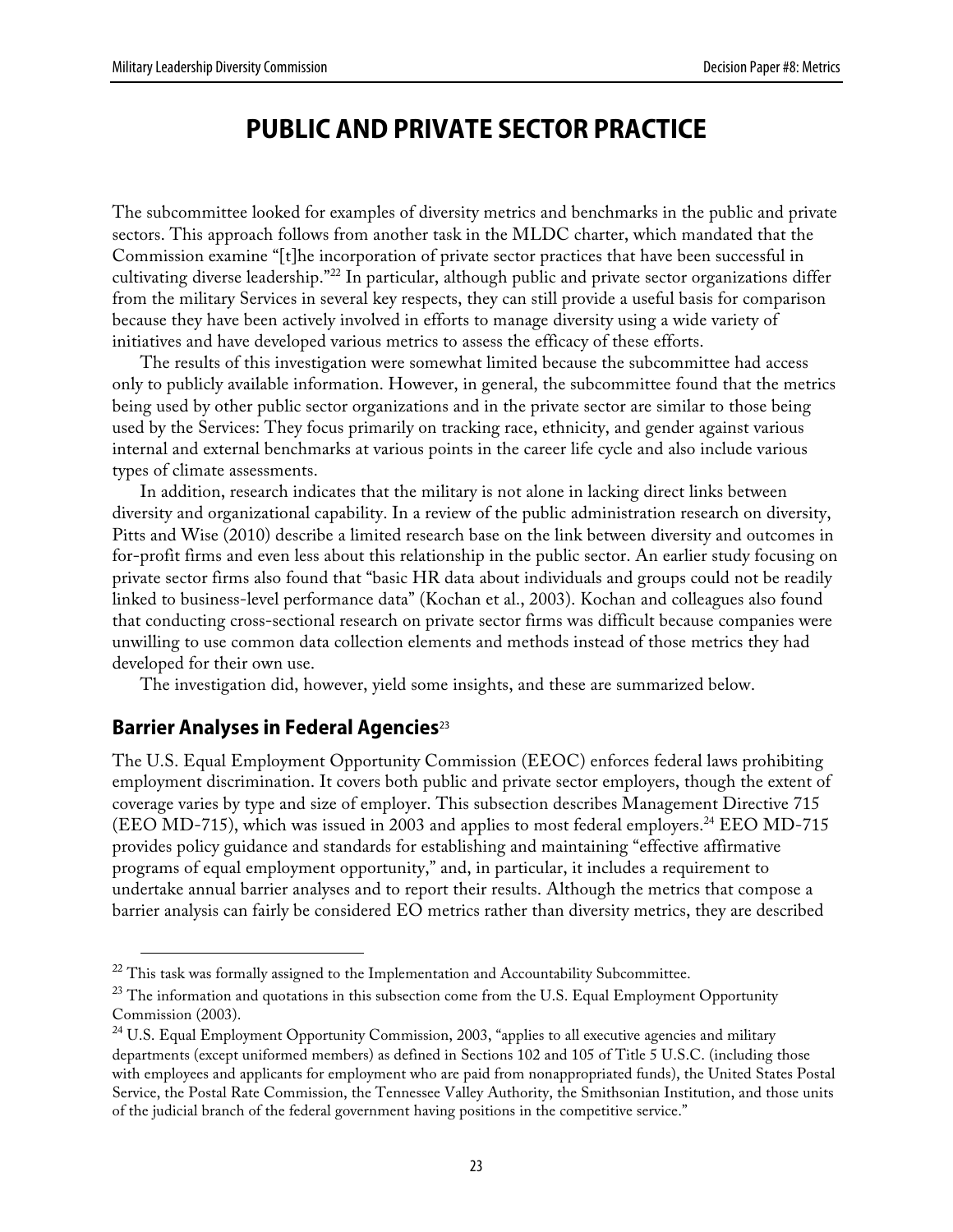here because the Commission will recommend in its forthcoming final report that the Services should conduct annual barrier analyses to review demographic diversity patterns across the military life cycle.

According to the instructions for complying with EEO MD-715, barrier analysis includes both barrier identification and elimination. Specifically, it is "the process by which agencies uncover, examine and remove barriers to equal participation at all levels of the workforce." The instructions go on to define a barrier as "an agency policy, principle or practice that limits or tends to limit employment opportunities for members of a particular sex, race, or ethnic background, or based on an individual's disability status."

In addition, the instructions explicitly note that barriers can result from conscious or unconscious bias, including "prejudice, stereotyping, fear, comfort level, or customer preference" and can be built into or embedded in an agency's "organizational and operational structures" and its "day-to-day procedures and practices." The instructions then provide the following example:

> [A]n agency may recruit new attorneys from a limited number of law schools. If these law schools enroll only a few or no Hispanic students, the agency's hiring pool will be limited to all or virtually all non-Hispanic applicants. Although neutral on its face, this practice and policy is a barrier as it will have the effect of limiting the employment opportunities of well-qualified Hispanic attorneys. It also will unnecessarily limit the pool of talented individuals from which agency officials may draw.

The remainder of the instructions describes a four-step process for completing the required barrier analysis:

- Analyze source material.
- Investigate to pinpoint actual barriers and their causes.
- Eliminate barriers.
- Plan assessment.

Although each step is necessary for the completion of the barrier analysis, which requires both barrier identification *and* elimination, Step 1 is the most relevant to the metrics focus here. In particular, EEO MD-715 requires each agency to take compulsory workforce snapshots and compare them with relevant benchmarks. Table 2 summarizes the required snapshots and typical benchmarks. The instructions also list other types of data and information that can be used to provide additional clues to the potential existence barriers.

Finally, the instructions for complying with the directive include the following guidance:

EEO MD-715 does not require the compilation of workforce data simply to produce a report to EEOC. Instead, agency attention should be devoted to what the compiled data reveals about the agency and its workforce. The process itself, barrier identification and elimination, is much more important than the end product of a report and workforce tables.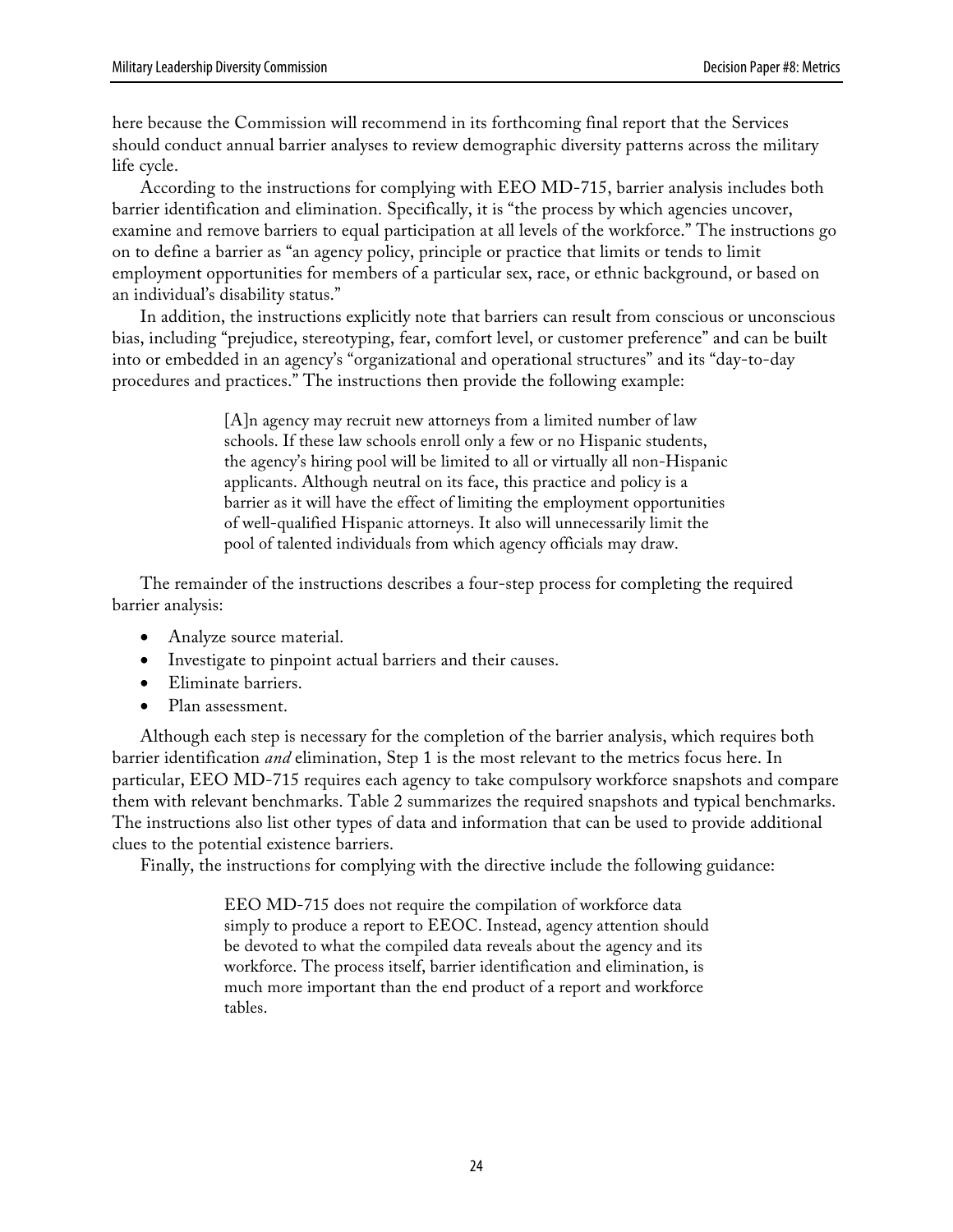| <b>Workforce Snapshot</b>                                      | <b>Typical Benchmark</b>                                             |
|----------------------------------------------------------------|----------------------------------------------------------------------|
| Total, Permanent, Temporary and Non-<br>Appropriated Workforce | National Civilian Labor Force (CLF)                                  |
| <b>Major Occupations</b>                                       | Relevant Civilian Labor Force (RCLF) for the Occupation <sup>a</sup> |
| <b>Grade Level Distribution</b>                                | Workforce                                                            |
| Applicants and Hires for Major Occupations                     | <b>RCLF/Recruitment Plan &amp; Efforts</b>                           |
| Promotions                                                     | Workforce/Feeder Grades                                              |
| <b>Career Development</b>                                      | Workforce                                                            |
| <b>Recognition and Awards</b>                                  | Workforce                                                            |
| Separations                                                    | Workforce/Rate Difference of Voluntary v. Involuntary                |

#### **Table 2. Workforce Snapshots Required by EEO MD-715 and Typical Benchmarks**

 $^{\rm a}$  The instructions specify that RCLF data should be used with the appropriate level of geographic detail, depending on whether the total workforce being evaluated is agencywide or facility specific.

SOURCE: U.S. Equal Employment Opportunity Commission, 2003.

### **Using Diversity Metrics in the Private Sector**

To learn about metrics used in the private sector, the subcommittee took two approaches. First, it examined metrics that were cited as exemplary, in that they were included in one or more of the following lists: "The 40 Best Companies for Diversity" (*Black Enterprise Magazine*, 2009); "Top 50 Companies for Diversity" (DiversityInc, 2010); and "100 Best Companies to Work For—Top Companies: Most Diverse" (*Fortune Magazine*, 2010). Since the exact criteria for effectiveness used in these lists were not always precisely specified, these metrics should be considered illustrative of ones used by companies considered successful with respect to managing diversity. Second, it invited testimony by diversity managers from major companies that are considered leaders in diversity management. This information was delivered by speakers at the June 2010 Commission public meeting.

#### **Best Practices Identified in the Media**<sup>25</sup>

Although the types of metrics used by private sector organizations appear to be similar to those used by the military, there also appear to be key differences in how these metrics are used in the private sector.

First, many of these companies emphasize the role of executives and top management in promoting diversity initiatives by taking charge of the development of diversity strategies and assuming ownership of them. This helps ensure that lower-ranking people in the organization take these strategies seriously. For example, leaders of one global consumer-products company have incorporated diversity management into their firm's business plan. They specify objectives, goals, and strategies, along with metrics for assessing them. These constitute what they refer to as the *glide paths* for promoting diversity and are a fundamental part of how the company conducts business. Specifically, "the top 35 officers have developed, along with the Global Diversity Office and Human

<sup>&</sup>lt;sup>25</sup> See Issue Paper #48 and Issue Paper #49 for a more detailed discussion of diversity metrics and diversity management practices used in the private sector.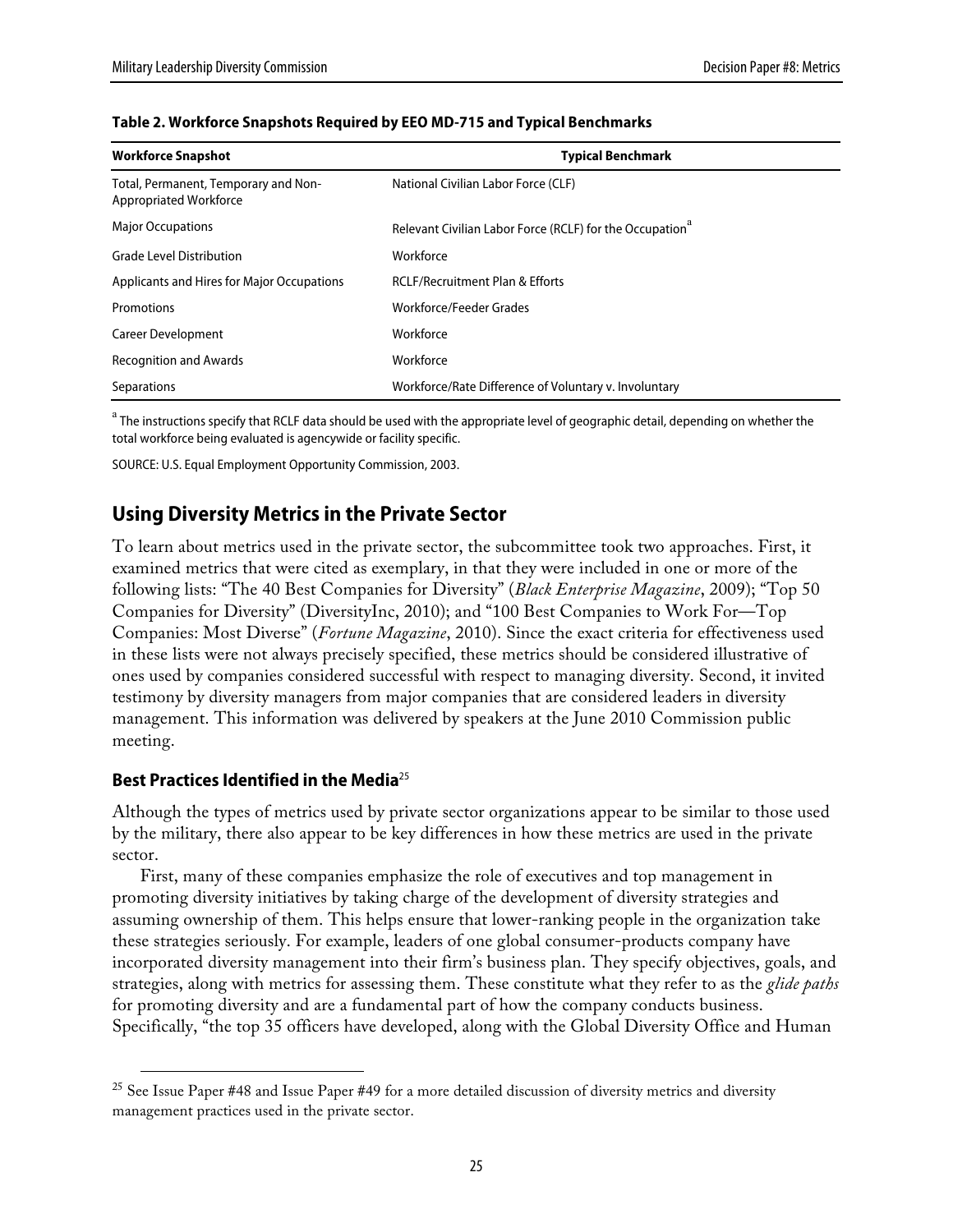Resources, forward-looking glide paths that will achieve full representation at all levels within the organization" (National Urban League, 2009, p. 25). These involve the following activities and metrics:

- developing five-year goals for attracting, developing, advancing, and retaining—at all organizational levels—workforce members who are demographically representative of the communities in which the company operates
- identifying and assessing annual milestones to evaluate progress toward goal attainment
- creating business plans that include assessments of the likelihood of attaining goals
- creating plans for developing employees so as to help achieve goals.

For leaders at this company, making progress along these fronts is a source of both professional pride and financial gain. Individual leaders and members of their business units can earn 10-percent increases in their stock options if they display exemplary performance, although precisely what this may be is unspecified.

Second, surveys that would be considered analogous to the military's unit climate assessments are used explicitly in managers' performance evaluations. For example, Allstate uses an annual Quality Leadership Measurement Survey to determine whether individual managers treat others with dignity and respect and whether people in a particular manager's unit can advance through the ranks regardless of race or gender. Responses to such questions are considered during annual performance reviews, which determine pay decisions (Babcock, 2009). Similarly, Sodexo uses a 360-degree assessment, the Sodexo Diversity Index, to determine the extent to which executives embody the company's positive values toward diversity. This instrument includes both quantitative measures (i.e., rating scales) and qualitative measures (i.e., open-ended questions) and taps both people's efforts to promote diversity and their successes in that regard. Such information is used to determine a portion of these employees' compensation (Sodexo, 2009).

A third set of metrics address the effectiveness of diversity-related training. Research indicates that not many companies formally assess the effect of their training initiatives, leaving it unclear what particular training efforts are most effective (Dobbin et al., 2007). Sodexo is an exception. According to Sodexo (2009), the company evaluates its training in two ways. First, it assesses diversity-related attitudes and behavior both before and after training to directly assess its impact. Second, it uses the Sodexo Diversity Index mentioned above as a more indirect indicator of training's impact.

### **Best Practices Identified in Expert Testimony**<sup>26</sup>

What was most compelling to the Metrics Subcommittee in this area was testimony provided before the Commission at the June 2010 meeting. One of the key takeaway messages from the testimonies was that diversity initiatives must be driven from the top—the chief executive officer (CEO) level and that there must be an accountability structure that includes metrics that support these initiatives. Simply put, collecting data without an idea of how to use it will not result in improvement. To drive improvement, the data must be linked to organizational goals, be demanded by leadership, and form the basis of an accountability structure. One diversity manager noted that any initiative needs to be aligned with the company's goals and values. In other words, if greater diversity is an initiative, what needs to be asked is how diversity aligns with the company's current goals and corporate initiatives.

<sup>&</sup>lt;sup>26</sup> Testimony was given by representatives from the following seven exemplar companies: Coca-Cola, General Electric, Georgia Power, Raytheon, Lockheed Martin, Northrop Grumman, and General Dynamics. The transcript of this testimony is available at Military Leadership Diversity Commission, 2010.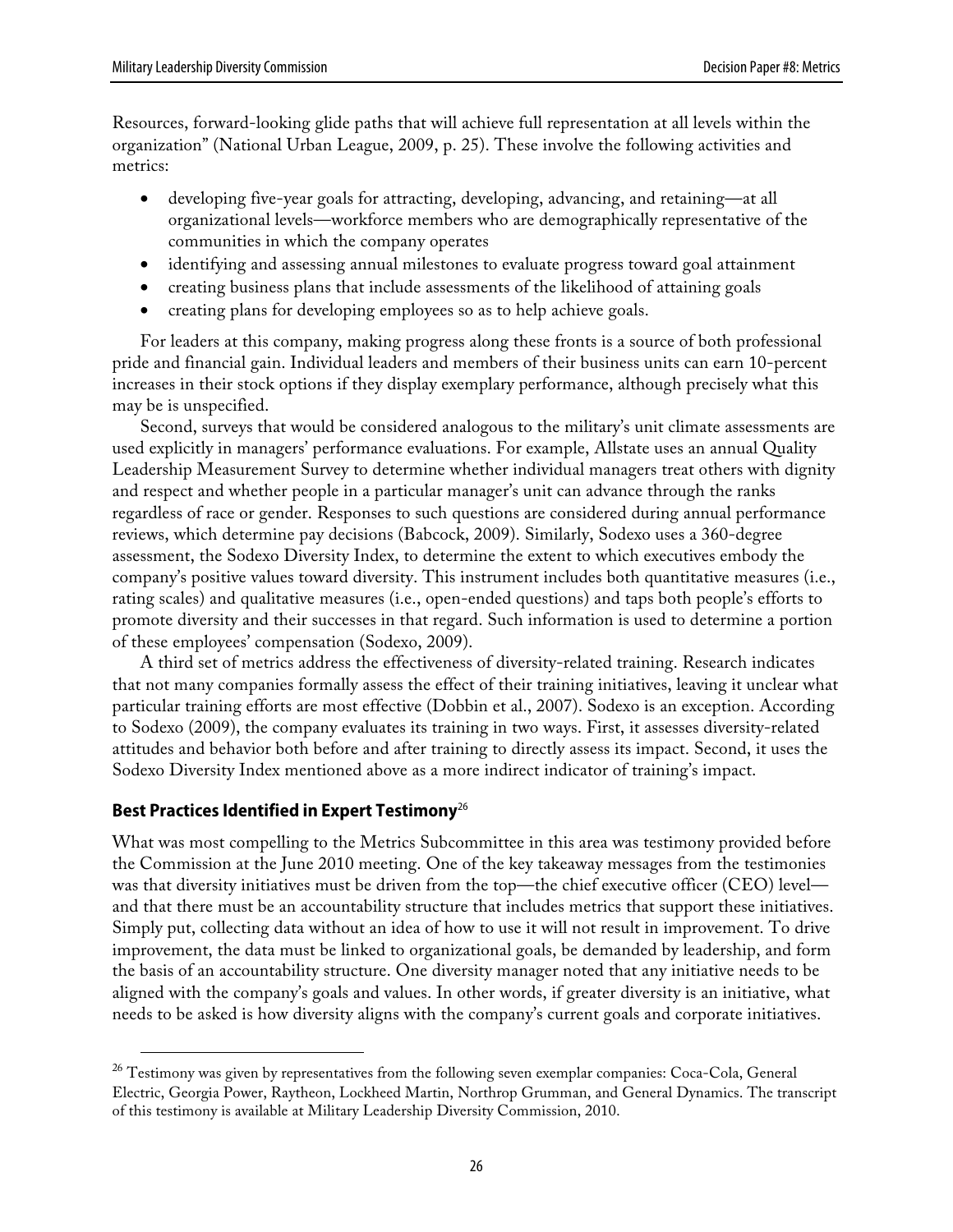Another manager described how metrics can describe diversity and diversity management and how reporting these metrics can promote universal accountability for these initiatives.

Interestingly, the subcommittee discovered that one of the most compelling examples of top-level leadership using metrics to drive progress toward diversity goals was found in the Navy. In his April 2010 briefing before the Commission, Captain Barrett described annual accountability reviews held by the Chief of Naval Operations (CNO) with the latter's enterprise and communities leaders. In these reviews, enterprise and community demographic diversity is evaluated overall and in terms of career path, promotion rates, retention rates, and key billets. The goal is to analyze data to determine root causes of trends, to identify barriers and methods of removing them, and to highlight progress. Three-year plans are mapped and include goals and performance measures. Successes are praised by the CNO and held up as best practices for others to build on.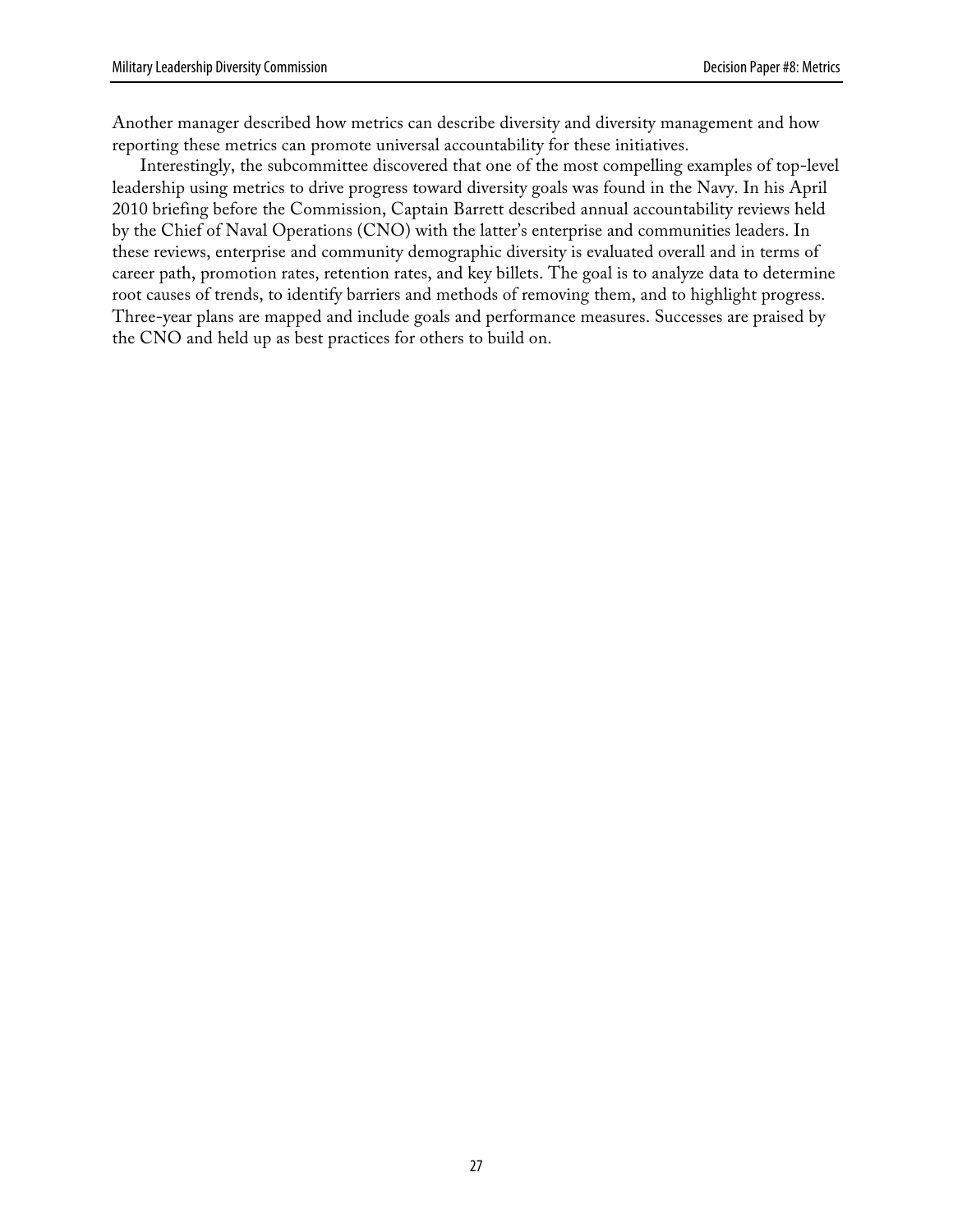# **THE PROPOSED STRATEGIC METRICS FRAMEWORK**

Based on testimony from private sector diversity leadership, the subcommittee members determined that diversity initiatives and their metrics need to be valued, created, and demanded by the top leadership (i.e., OSD) to drive improvement toward key organizational goals. Consequently, one of the Commission's recommendations is the creation of an OSD-driven strategic metrics system in order to improve diversity management. Here, the Metrics Subcommittee presents a framework that its members developed to further explicate the intentions behind this recommendation.

Metrics systems have three components: variables of interest, the method of measurement, and benchmarks used to determine if appropriate progress is made. The framework, described below, outlines variables of interest derived from a proposed end state and presents potential methods of measuring these variables as illustrative examples. The Commission expects that OSD will develop appropriate benchmarks based on its goals that take into account the different characteristics and missions of each of the Services. Although the Coast Guard falls organizationally under the Department of Homeland Security, the Coast Guard is one of the five Armed Forces. As such, it is expected that OSD would use this framework to monitor the Coast Guard force as well as the other Services, as the office does in some other matters.

## **Characteristics of Strategic Metrics**

In the proposed framework, strategic metrics should advance beyond being a large inventory of potentially useful indices by conveying information about values and priorities. Specifically, the subcommittee felt that these metrics should reflect best practices from the business literature in that they should be

- *Developed with an end state in mind and systematically linked to strategic goals.* Metrics should link intended goals, strategies, and actual execution. Metrics not linked to a strategic end state do not create value for organizations.
- *Clearly stated.* Metrics should be easily understood and communicated.
- *Value added.* Metrics should deliver value to the organization by providing information on key aspects of performance.
- *Actionable to drive improvements.* Good metrics provide information that has implications for a clear plan of action.
- *Tracked over time.* Metrics must be tracked over time to provide information on the trend in the metric, not simply its status at one moment in time.
- *Verifiable.* Metrics should be based on an agreed-on set of data and a documented process for converting data into the measure. Given the same data and process, independent sources should arrive at the same metric value.

### **The Strategic Metrics Framework Uses Private Sector Annual Reporting as a Model**

The Metrics Subcommittee entered this process considering how the Secretary of Defense would use a set of diversity metrics to have a discussion with the Service Secretaries, Service Chiefs, and senior enlisted members that would lead to change and improved practice. First, the subcommittee felt it helpful to look at this with a public accounting lens. Using this lens, under which DoD is thought of as a large company, the Secretary of Defense can be considered the CEO; the Service Secretaries,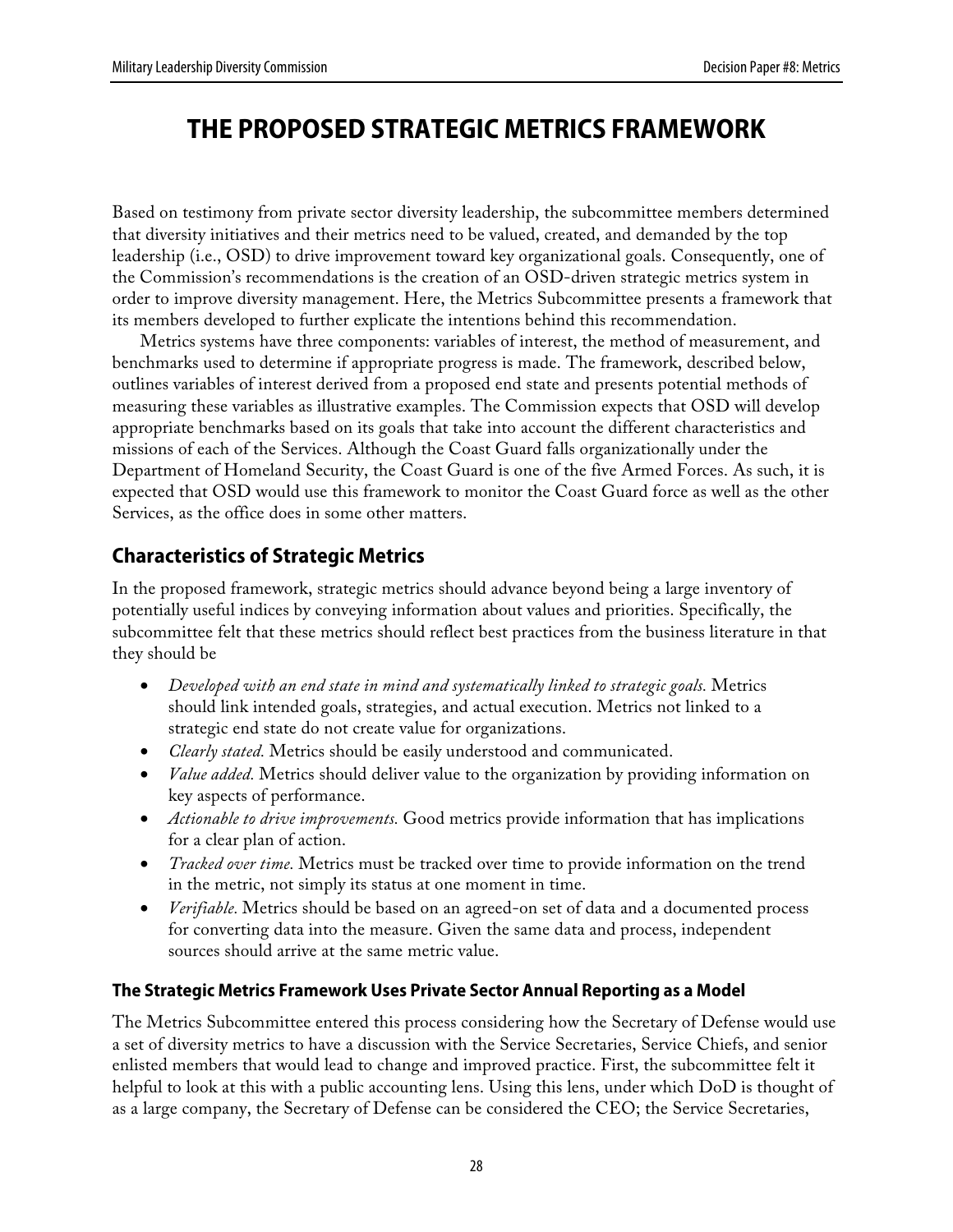Service Chiefs, and senior enlisted advisors the chief operating officers (COOs); Congress and the President the board of directors; and the American population the shareholders or stakeholders. All large companies create annual reports of key strategic metrics that allow the board of directors and shareholders to understand the organizations' performance, assets, and potential challenges.

Developing a strategic metrics set would allow the Secretary of Defense to hold the Service Secretaries and Service Chiefs accountable for achieving the desired end state, allow the President and Congress to hold the Secretary of Defense accountable for desired goals, and encourage confidence among and investment from the American public that could be manifest in increased propensity to serve.

### **Strategic Metrics and Reporting Are Linked to Desired End States**

The management literature and private and public sector practice describe strategic metrics sets as informing and communicating about progress toward desired goals or a desired end state. If metrics do not measure organizational priorities, they will not drive improvement. The Commission proposes a two-dimensional end state that reflects the priorities of the Secretary of Defense (the CEO), Congress and the President (the board of directors), and the American public (shareholders or stakeholders): (1) development of a dynamic and sustainable 20–30-year pipeline that yields an officer and enlisted corps that reflects the eligible U.S. population across all Service communities and ranks and (2) a military force that is able to prevail in today's wars, prevent and deter conflict, defeat adversaries and succeed in a wide range of contingencies, and preserve and enhance the all-volunteer force. These end states recognize that

- Congress and the American people expect the military to be drawn from all demographic groups in the United States. <sup>27</sup> However, currently, all racial and ethnic groups are not proportionally qualified to serve in the military. Thus, an expectation that the demographic diversity of the military should reflect the *eligible* population is reasonable and attainable.
- The military is a closed system that develops its officer and enlisted leaders over the course of 20–30 years. Unlike the private and public sectors and the civilian force within DoD, the Services cannot go outside of themselves to select senior military leadership.
- The Commission's recommended definition of diversity moves beyond demographic representation to diversity of mission-critical attributes, including structural and functional diversity.28
- The link between diversity and mission capability is effective diversity management and leadership.29

### **The Framework Links the End State with Strategic Metrics and Accountability**

The strategic metrics framework in Figure 1 shows that the Secretary of Defense plays the role of the CEO and is the central driver of the accountability system. The Secretary of Defense is responsible for establishing strategic metrics that link directly to the proposed end state (represented by a dashed line). Note that the Secretary of Defense and the Services each have a set of metrics. The

 $27$  There is a general belief "that a force reflecting society is  $\dots$  likely to respect societal values, advance societal goals, and receive societal support" (Kirby & Thie, 1997).

<sup>&</sup>lt;sup>28</sup> See Decision Paper #4 for the Commission's recommended definition and a discussion of how it was developed.

<sup>&</sup>lt;sup>29</sup> See Decision Paper #6 for evidence regarding this link.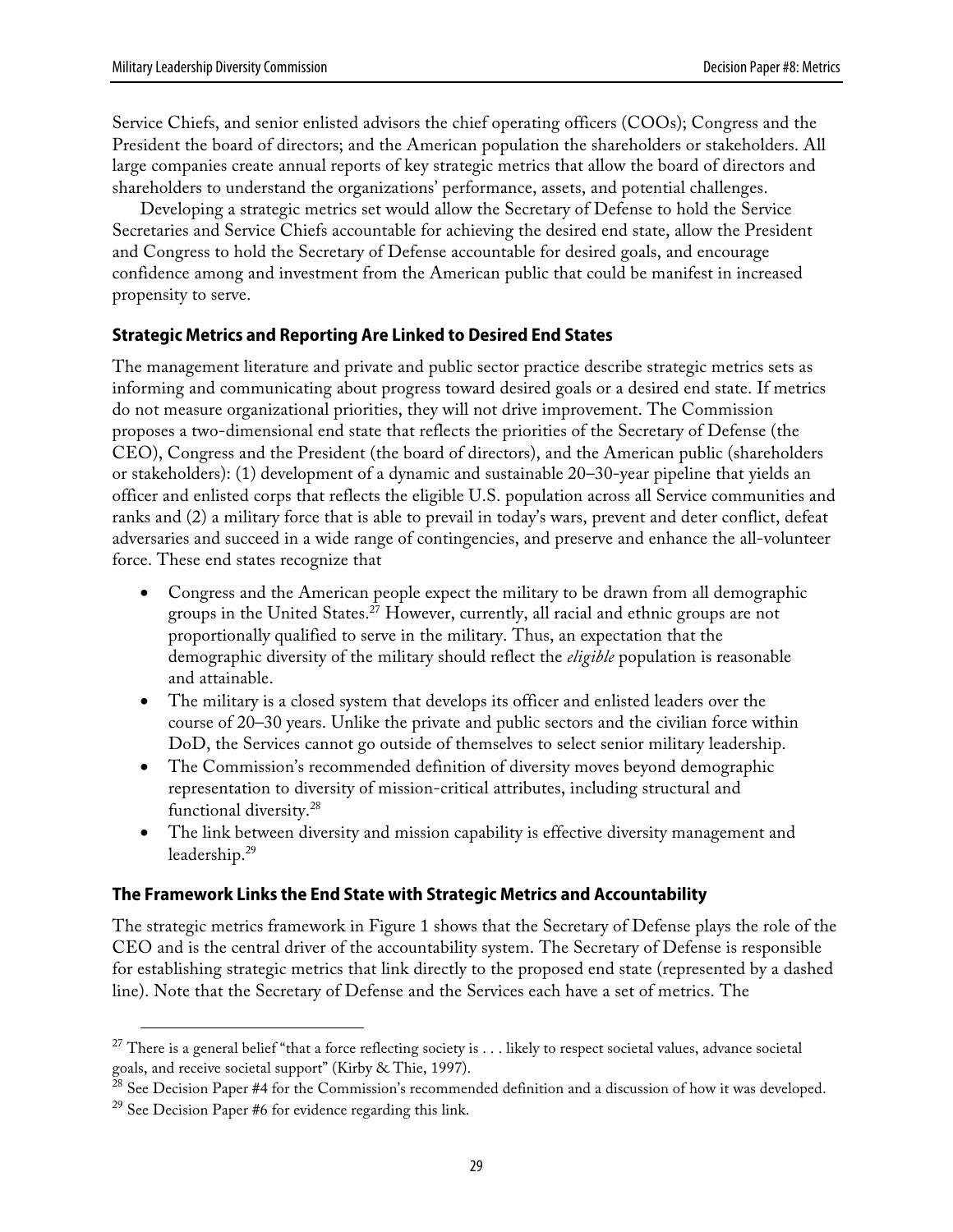subcommittee expects the Services' metrics to include but not be limited to common metrics established by OSD. In other words, the Services should not feel limited by the common metrics and should feel free to establish additional metrics and benchmarks for their own purposes.





The framework also shows a line of accountability and reporting, as the Service Secretaries, Service Chiefs, and senior enlisted advisors are accountable to the Secretary of Defense (represented by arrows in the figure). The subcommittee expects this relationship to be "real" and that the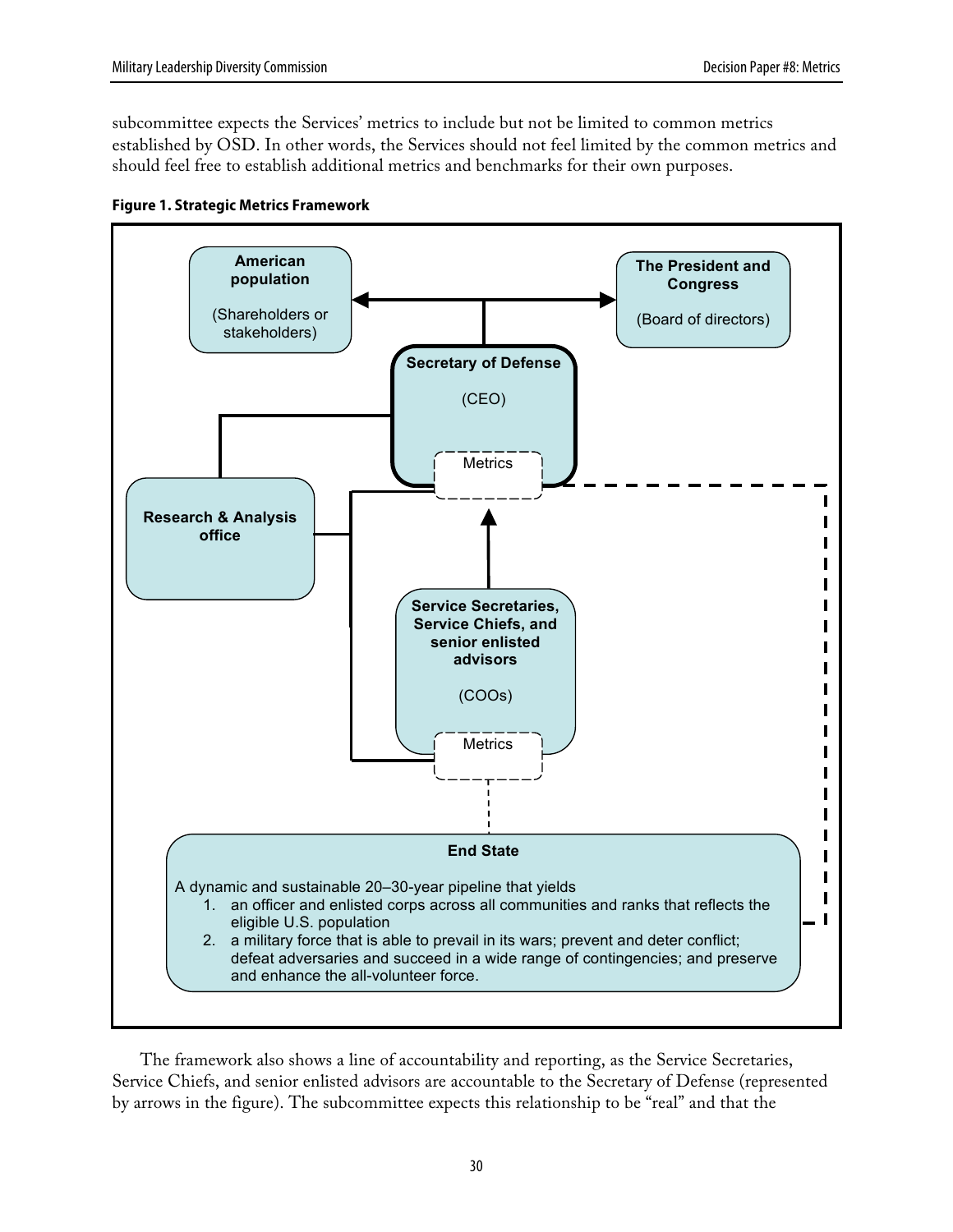Secretary of Defense would hold accountability review meetings with these Service leaders in order drive improvement and promote the sharing of promising practices among the Services.

Finally, the figure shows that, within the proposed framework, DoD's existing Research & Analysis office is responsible for generating and analyzing the strategic metrics and producing the annual report, $^{30}$  which is presented to the Secretary of Defense, who would then report to Congress, the President, and, ultimately, the American people. The report should present key strategic metrics, analyses of the root causes of potential concerns, potential action items for improvement, and instances of promising practice.

# **Key Questions Guide Strategic Metrics Development**

As described earlier, the literature shows that strategic metrics must be developed with an end state in mind, systematically linked to strategic goals, clearly stated, value added, actionable to drive improvements, and verifiable. In addition, it is critical that these strategic metrics be consistent with legal standards. Based on its review, the Commission firmly believes that the Secretary of Defense must "own" these strategic metrics and see them as key indicators of how DoD is accomplishing its diversity mission, which should directly link to the overall mission of DoD; therefore, the Secretary of Defense must ultimately be responsible for their development. Nevertheless, the Metrics Subcommittee provides general guidance on how to approach the development of the strategic metrics set and could provide illustrative examples of how they could be measured and analyzed for reporting.

Indeed, the end states point to a set of key questions that must be answered in annual reporting. In order to determine progress toward End State #1, one would need to answer the following questions:

- What is the demographic diversity of the officer and enlisted forces?
- Are there differences by community or rank, and what does that imply for the future leadership pool?

End State #2 demands tracking other types of diversity as well as evaluating the effectiveness of diversity management and leadership. This means answering the following questions:

- Does the structural diversity of the military match the requirements needed to meet the conflicts and potential contingencies outlined in the QDR?
- For the current QDR, this would require tracking (among other potential areas)
	- global linguistic, regional, and cultural ability, with special attention to regional expertise in Afghanistan and Pakistan
	- scientific expertise in information technology, engineering, and biological technology.
- Does the organizational climate support optimal readiness? Do responses to climate surveys differ across key diversity dimensions, including demographics, component, ranks, and military occupation?

To drive improvement, a key set of questions for each end state must be answered as well:

 $30$  This feature of the framework is consistent with recommendations from the Implementation and Accountability Subcommittee regarding organizational structure and oversight and monitoring. See Decision Paper #7.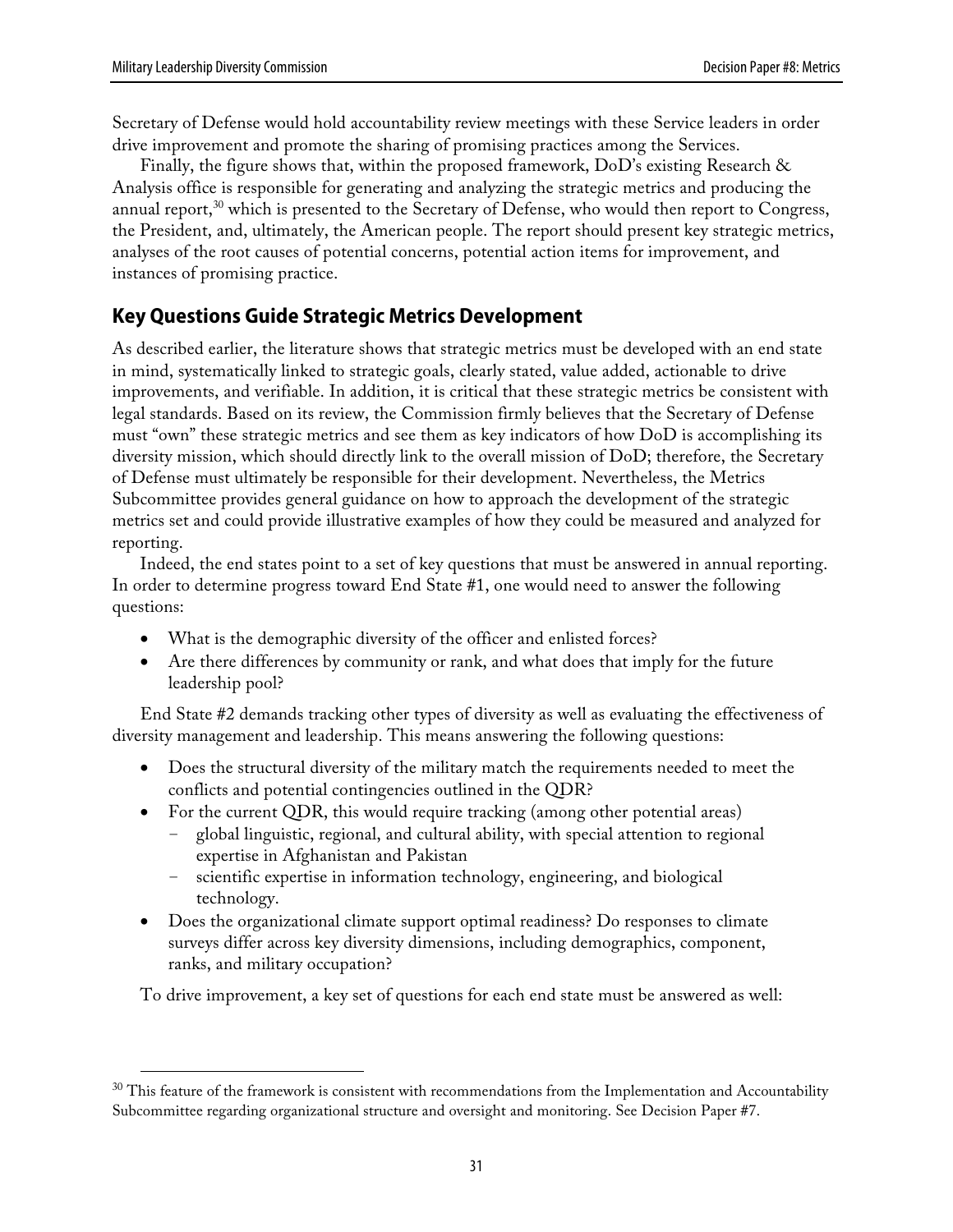- If there are problem areas, what is the root cause of those problems? What actions can be taken to drive improvement?
- If there are key areas of improvement, what drove those improvements? What effective practices can be shared with others?

Table 3 illustrates how the key questions of the end state can link to key variables, potential measures, analysis, and reporting.

| Table 3. Key Questions, Variables, Measures, Analysis, and Reporting for Strategic Metrics |  |  |  |  |
|--------------------------------------------------------------------------------------------|--|--|--|--|
|--------------------------------------------------------------------------------------------|--|--|--|--|

| <b>Questions</b>                                                                                                                                                       | <b>Variables</b>                                                                                                                                                                               | <b>Measures</b>                                                                                                                                                                                                                                               | Analysis                                                                                                                                                                                    | Reporting                                                                                                                                                                                                                                                               |
|------------------------------------------------------------------------------------------------------------------------------------------------------------------------|------------------------------------------------------------------------------------------------------------------------------------------------------------------------------------------------|---------------------------------------------------------------------------------------------------------------------------------------------------------------------------------------------------------------------------------------------------------------|---------------------------------------------------------------------------------------------------------------------------------------------------------------------------------------------|-------------------------------------------------------------------------------------------------------------------------------------------------------------------------------------------------------------------------------------------------------------------------|
| What is the demographic<br>diversity of the officer and<br>enlisted forces?                                                                                            | Male/female<br>White<br><b>Black</b><br>Hispanic<br>Asian<br>Pacific Islander<br>American Indian<br>Other<br>Multiracial                                                                       | Percentage in each<br>demographic category by benchmarks, past-year<br>enlisted and officer                                                                                                                                                                   | Compare to established<br>percentages, five-year<br>past percentages<br>Examine root causes of<br>"problem" areas                                                                           | Report all                                                                                                                                                                                                                                                              |
| Are there differences in<br>demographics by community<br>or rank, and what does that<br>imply for the future leadership<br>pool?                                       |                                                                                                                                                                                                | Percentage in each<br>demographic category<br>by rank and by<br>community<br>Percentage in each<br>demographic category<br>throughout the military<br>life cycle, to include<br>recruitment (contact,<br>application), accession,<br>promotion, and retention | Compare to established<br>benchmarks<br>Examine root causes of<br>"problem" areas                                                                                                           | Report life cycle figures in<br>appendix<br>Main report to focus on<br>areas of concern or<br>improvement<br>Report key communities<br>and ranks that influence<br>top leadership pool (e.g.,<br>O-6, Air Force pilots,<br>Combat Arms in the<br>Marine Corps and Army) |
| Does the organizational<br>climate support optimal<br>readiness? Are there<br>disparities in responses across leadership trust, and<br>key diversity dimensions?       | Examples include<br>diversity leadership,<br>unit cohesion,<br>inclusion.                                                                                                                      | Validated, reliable survey Disparity indices from<br>scales                                                                                                                                                                                                   | scale across diversity<br>dimensions, look for<br>statistically significant<br>differences<br>Examine based on unit<br>and community<br>Examine root causes of<br>"problem" areas           | Report overall climate<br>measure and statistically<br>significant differences<br>between groups                                                                                                                                                                        |
| Does the military force contain Global linguistic<br>the diversity of expertise<br>needed to meet the conflicts<br>and potential contingencies<br>outlined in the ODR? | expertise<br>Global regional<br>expertise<br>Global cultural ability<br>(current focus on<br>Afghanistan and<br>Pakistan)<br>Expertise in engineering<br>Expertise in biological<br>technology | Number with<br>occupational specialty<br>code or education                                                                                                                                                                                                    | Create ratios of current<br>needs and availability<br>and future needs and<br>availability for identified<br>areas of need based on<br>the ODR<br>Examine root causes of<br>"problem" areas | Report all ratios for QDR<br>identified needs                                                                                                                                                                                                                           |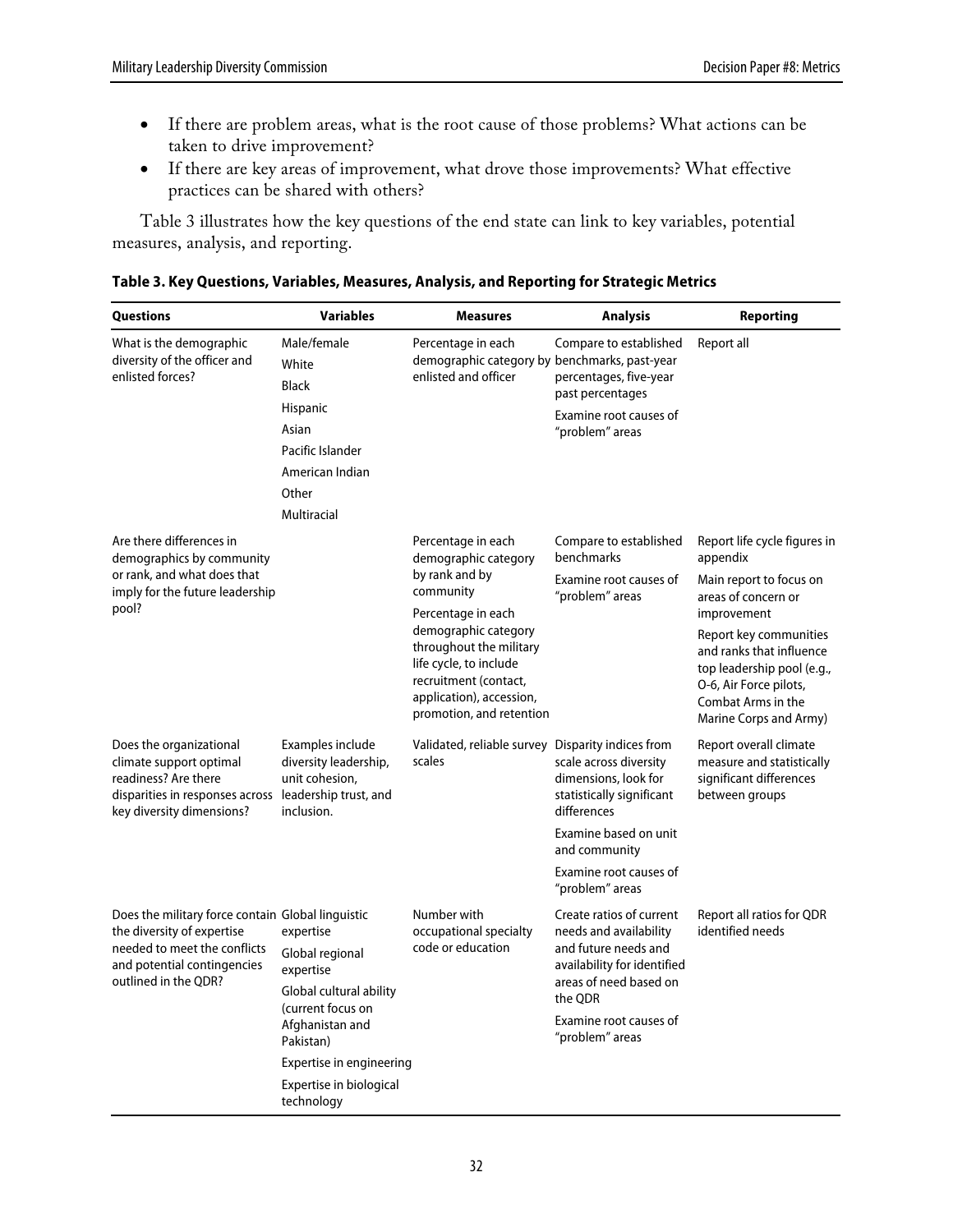# **RECOMMENDATIONS AND CONCLUSION**

### **Recommendations**

**Recommendation 1—**

**Congress should revise Title 10, Section 113, to require that:**

- **a. The Office of the Secretary of Defense develop a standard set of strategic metrics and benchmarks that enables the Secretary of Defense to track progress toward its goal of having a dynamic and sustainable 20–30 year pipeline that yields (1) an officer and enlisted corps that reflects the eligible U.S. population across all Service communities and ranks and (2) a military force that is able to prevail in its wars; prevent and deter conflict; defeat adversaries and succeed in a wide range of contingencies; and preserve and enhance the all-volunteer force.**
- **b. The Secretary of Defense meet at least annually with Service Secretaries, Service Chiefs, and senior enlisted advisors to drive progress toward diversity management goals.**
- **c. The Secretary of Defense send an annual report to Congress and the President on the progress made toward diversity goals in the Services, including the National Guard and Reserve.**
- **d. The Secretary of Defense report to Congress annually an assessment of the available pool of qualified minority and female candidates for the 3- and 4-star general and flag officer positions.**

The goal of the Commission's recommendation in this area is to establish a sustainable, institutionalized, strategic metrics system that will drive improvement toward diversity management goals. As described earlier, the subcommittee determined that commitment and interest from top leadership is required to ensure institutional commitment for diversity management and its contribution to goals of the military. The Commission seeks to institutionalize such leadership by requiring OSD to be accountable for reporting on the state of diversity to Congress, the President, and the American public. In order to institutionalize a practice of accountability for diversity management and the associated strategic metrics described in the strategic metrics framework from the previous section, the Commission recommends placing this structure into law and amending Title 10, Section 113.

Title 10, Section 113, already specifies a number of reporting responsibilities for the Secretary of Defense, so this proposed amendment is congruent with the responsibilities currently assigned to the Secretary of Defense under this title. The subcommittee provides sample draft Title 10 amendment language below.

Producing a 400-page report reporting only data is *not* the intention of these recommendations. The report must be actionable and must drive improvement; thus, reporting should focus on those key strategic metrics linked to the end state and should include analysis and action items. Similarly, the Commission expects the meetings between the Secretary of Defense and the Service leaders to be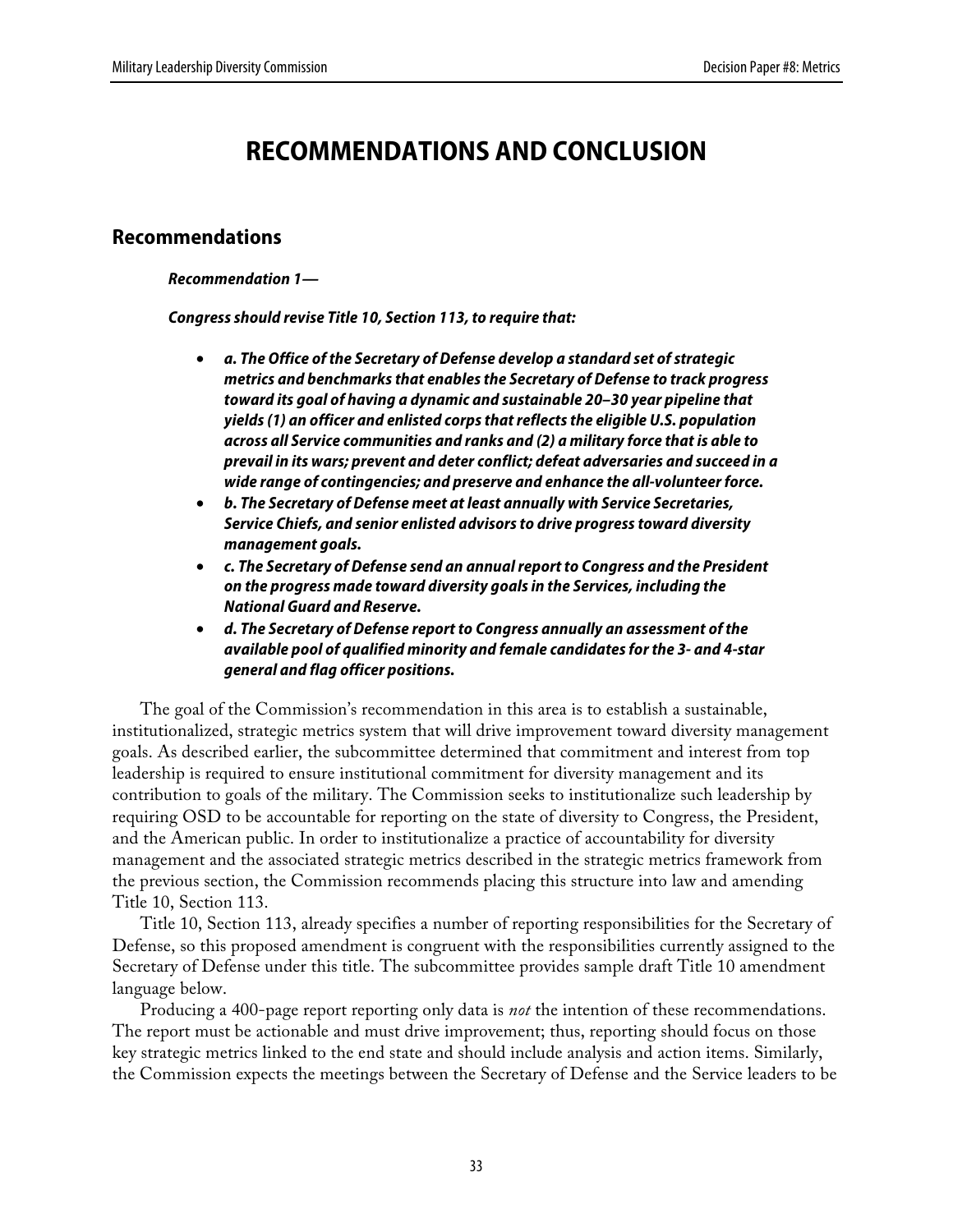focused on strategic issues that motivate progress and action, similar to the CNO accountability reviews conducted in the Navy.

Finally, because the Commission is especially concerned with the demographic diversity of the uppermost leadership in the military, it is explicitly recommending that the Secretary of Defense report to Congress annually an assessment of the available pool of qualified minority and female candidates for the 3- and 4-star general and flag officer positions. This reporting is intended to keep the military leadership mindful of developing a strong pipeline of general officer candidates from all races and ethnicities and from both genders.

The Commission recognizes that implementation of this recommendation is dependent on congressional action. The Commission encourages the charter's congressional authors to take on this recommendation and to champion it. However, OSD should not wait for congressional action to develop a strategic metrics set aligned to its desired end state and to hold accountability reviews with Service leadership. The draft Title 10 amendment language is as follows:

> (1) The Secretary of Defense shall transmit to Congress each year a report that contains a comprehensive net assessment of diversity in the military.

(2) Each such report shall include:

(A) demographic data for the Services, Reserves, and National Guards, by officer and enlisted ranks

(B) an examination of the demographic trends experienced during the five years immediately preceding the year in which the report is produced

(C) an overall assessment of the implication of demographic trends in communities and ranks on the future top leadership pool of the military

(D) an assessment of available pool of qualified minority and female candidates for the 3- and 4-star general and flag officer positions

(E) an assessment of the extent to which the military force contains the diversity of expertise needed to meet the current conflicts and future contingencies outlined in the QDR

(F) an assessment of the effectiveness of diversity management and leadership in helping to achieve capability goals

(G) a summary of areas of concern and action items to address those concerns.

(3) Prior to sending the report to Congress, the Secretary of Defense should meet with Service secretaries, Service chiefs, and the senior enlisted advisors to discuss established strategic metrics and benchmarks for progress toward diversity management goals.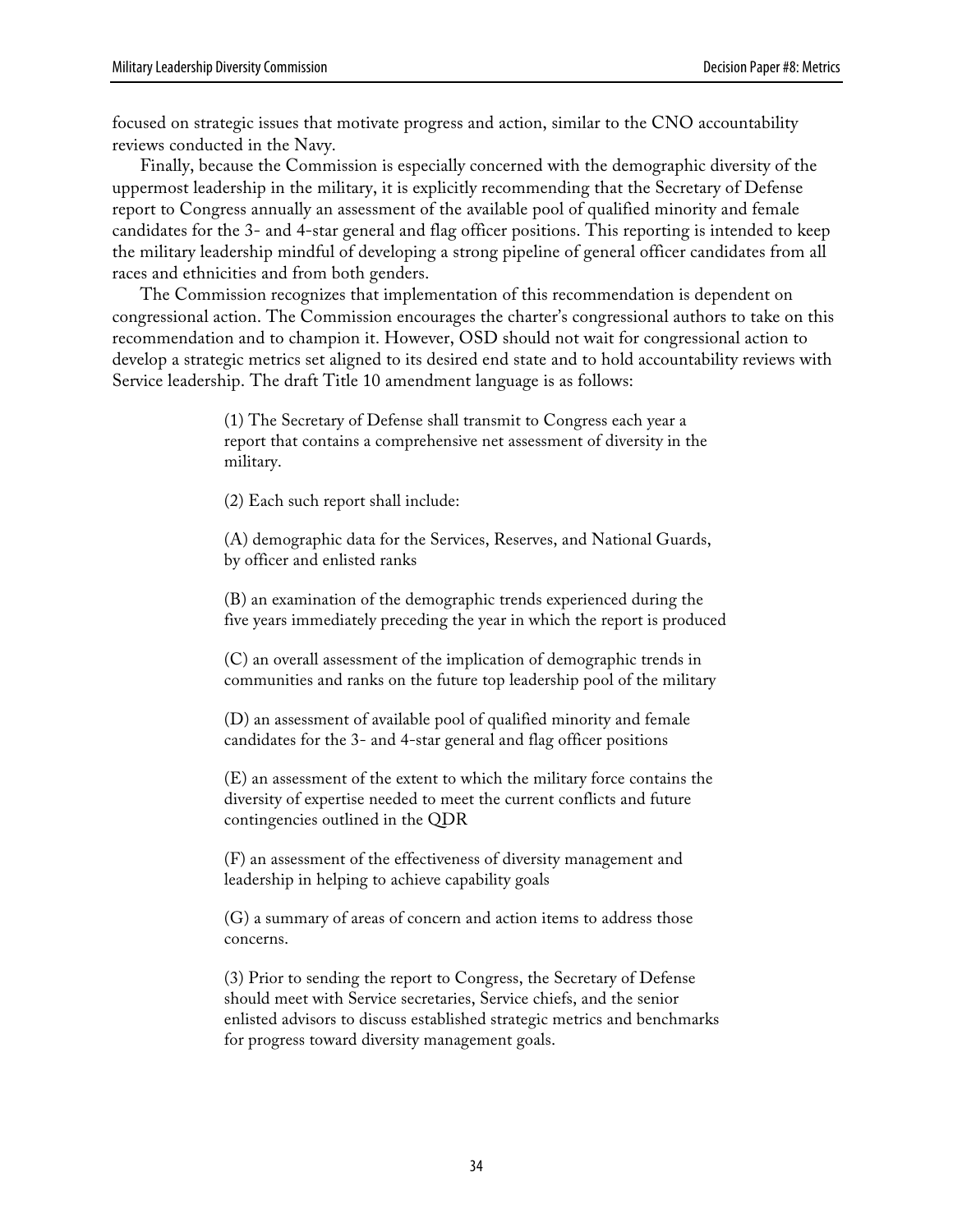#### **Recommendation 2—**

**The Office of the Secretary of Defense must revise and reissue existing DoD diversity policies to**

- **a. Require DoD to define clear measures of its diversity goals.**
- **b. Require DoD to establish standards that allow for the accurate collection and analyses of data needed to measure progress towards diversity goals.**
- **c. Provide oversight and support for the Services' respective diversity initiatives and metrics to ensure that, as a minimum, they align with the end state established by DoD.**

The second recommendation is also focused on institutionalizing policies and practice. To this end, the Commission recommends that OSD revise and reissue DoD diversity management policies so that DoD is required to accurately collect and analyze data to measure progress toward its diversity management goals and facilitate the Services' work on their respective diversity initiatives and metrics to ensure that they are in alignment with the end state established by OSD.

As indicated in Figure 1, the Commission is recommending that the Research and Analysis Office be responsible for collecting and analyzing the data needed to assess progress toward diversity goals. Note that the focus on tracking mission-critical skills outlined by the QDR requires that this office collect data not currently tracked or reported to DoD.

The recommendation includes specific language regarding establishing standards for data that would allow their accurate collection to promote analyses. As mentioned earlier, the Commission encountered several instances of inconsistent, inaccurate, or unavailable data during its investigations. Establishing standards for data and clear measures of diversity goals will alleviate these problems and can promote data use.

In addition, this recommendation asks OSD to play a more-active leadership role in guiding and monitoring the Services with their own Service-specific diversity work. The Commission believes in the power of leadership to drive improvement, and testimony from private sector companies and examples from the services confirmed that commitment and interest from the uppermost leadership can drive progress in diversity efforts. Based on testimony received from the Services, the Commission does not believe that their programs would be considered unaligned with the goals of these recommendations. In addition, these recommendations do not preclude the Services from pursuing their own specialized initiatives and establishing their own benchmarks to meet Servicespecific goals.

#### **Recommendation 3—**

### **DoD and the Services must track regional and cultural expertise and relevant Reserve Component civilian expertise and must continue to track language expertise on military accession and throughout servicemembers' careers in order to better manage personnel with mission-critical skill sets.**

The third recommendation asks DoD and the Services to track relevant dimensions of diversity beyond race, ethnicity, and gender. As described earlier, currently, DoD and the Services measure diversity in terms race, ethnicity, and gender, even though their definitions of diversity go beyond these attributes. The Commission believes that DoD and the Services should match their measures of diversity to its definitions and track a broader range of attributes that are important to the military.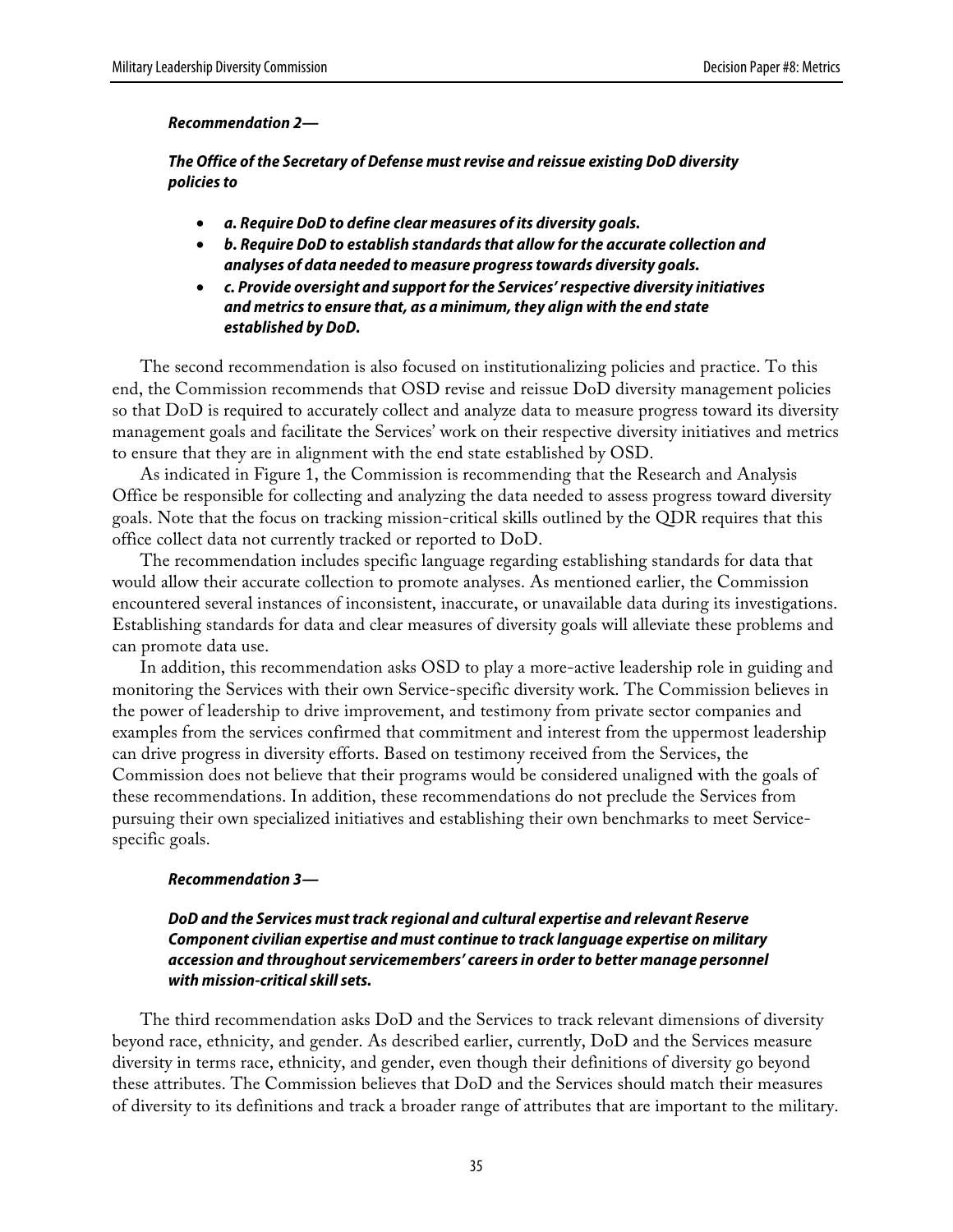Specifically, the recommendation highlights language, cultural, and relevant RC civilian expertise, which are not currently part of standard personnel files.

Language and cultural capabilities and RC civilian expertise are increasingly mission-critical skills. For instance, the current QDR prioritizes the need for language and cultural skills related to Iraq, Afghanistan, and Pakistan. Given that no one can predict where the next conflict might be and what future regional expertise would be needed, it is prudent to track all language and cultural expertise, not just those specified by the current QDR. In addition, certain Reserve Component civilian areas of expertise can be a critical aid to missions, particularly those focused on peacekeeping and nation-building. These can be tracked using codes for education and occupational specialties that are maintained and updated throughout servicemembers' careers. For more on the issue of RC civilian expertise, see Decision Paper #9.

#### **Recommendation 4—**

**The Secretary of Defense must ensure that all qualified candidates (including minorities and women) have been considered for the nomination of every 3- and 4-star position. If there were no qualified minority and/or female candidates, then a statement of explanation should be made in the package submitted to the Senate for the confirmation hearings.**

The fourth recommendation is only indirectly related to measurement, benchmarks, and the proposed metrics framework. It stems from the interests of the subcommittee members and relates the requirement in the first recommendation that the Secretary of Defense report to Congress annually an assessment of the available pool of qualified minority and female candidates for the 3 and 4-star general and flag officer positions. The fourth recommendation requires that all qualified candidates, including minorities and women, be considered for the nomination of every 3- and 4-star position.

Together with Recommendation 1d, this recommendation is intended to help prevent adverse consequences from any unconscious bias that might enter the system of appointing general and flag officers. In particular, placing continued emphasis on instances when no female or minority candidates were available for consideration is expected to continually raise the question of why this is the case.

For example, research by the Branching and Assignments and Promotion subcommittees indicates that an inability to get key assignments may be hampering career advancement for female and minority officers at lower levels. The following statement from Admiral Mike Mullen, Chairman of the Joint Chiefs of Staff, suggests that this may also be a factor at the highest levels: "We know how to make [general officers]. We've been doing it a long time, and it's actually pretty simple. You put them in the right jobs, and if they do well, they get promoted." 31 The Chairman also noted that once the Navy began diversifying assignment of officers, records of minority candidates and female candidates were equally competitive with those of white males.

### **Conclusion**

This paper outlined the investigation and thinking of the Metrics Subcommittee. Overall, the subcommittee strongly believed that OSD should lead diversity efforts within DoD, and a set of

<sup>&</sup>lt;sup>31</sup> This statement was made at the Air Force Diversity Senior Leaders Working Group on October 18, 2010. See Parrish, 2010.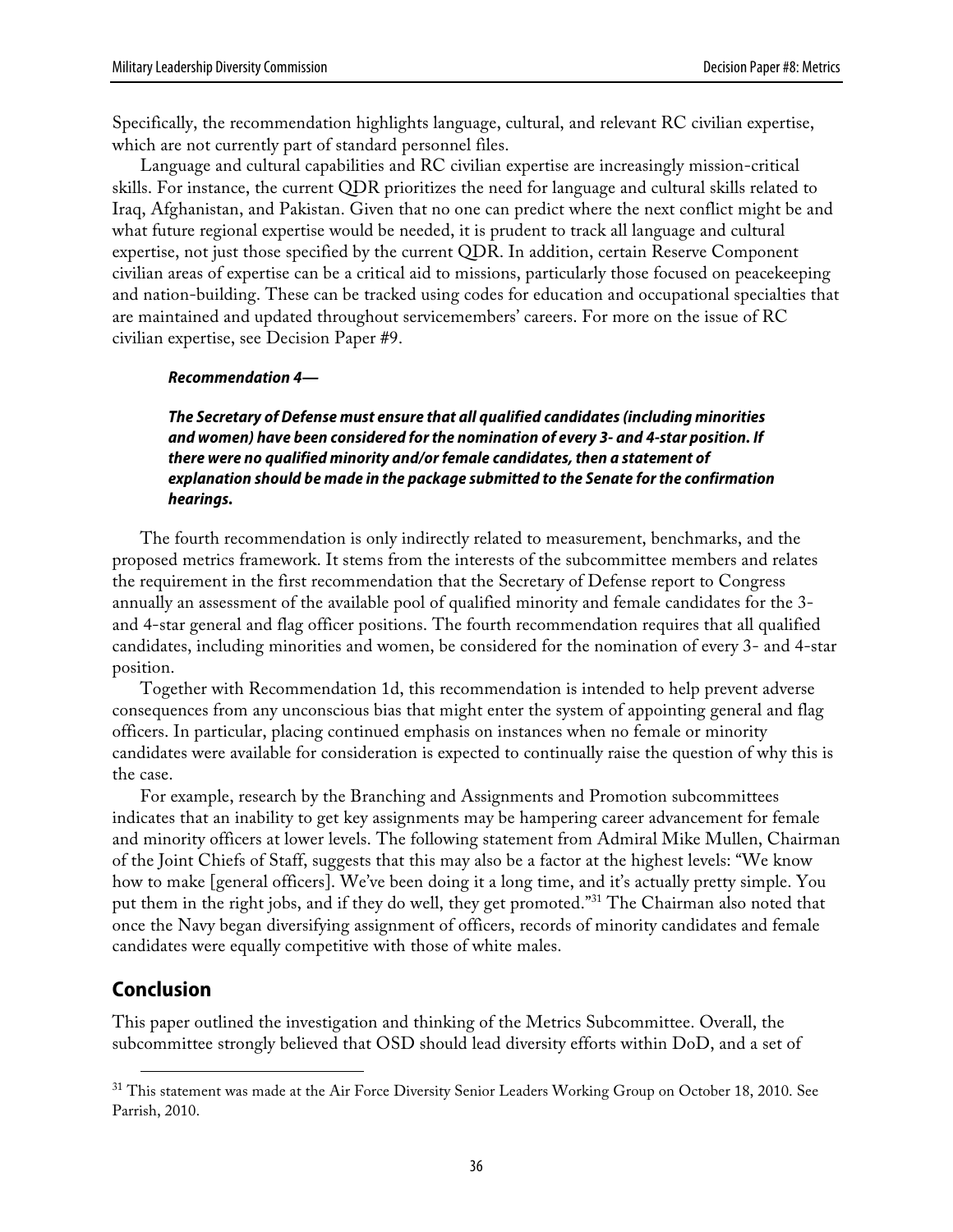strategic metrics needs to be developed and championed by the topmost leadership in order to drive improvement. Thus, the subcommittee's recommendations focused on creating an institutionalized, OSD-driven accountability and strategic metrics system in order to improve diversity management throughout the military.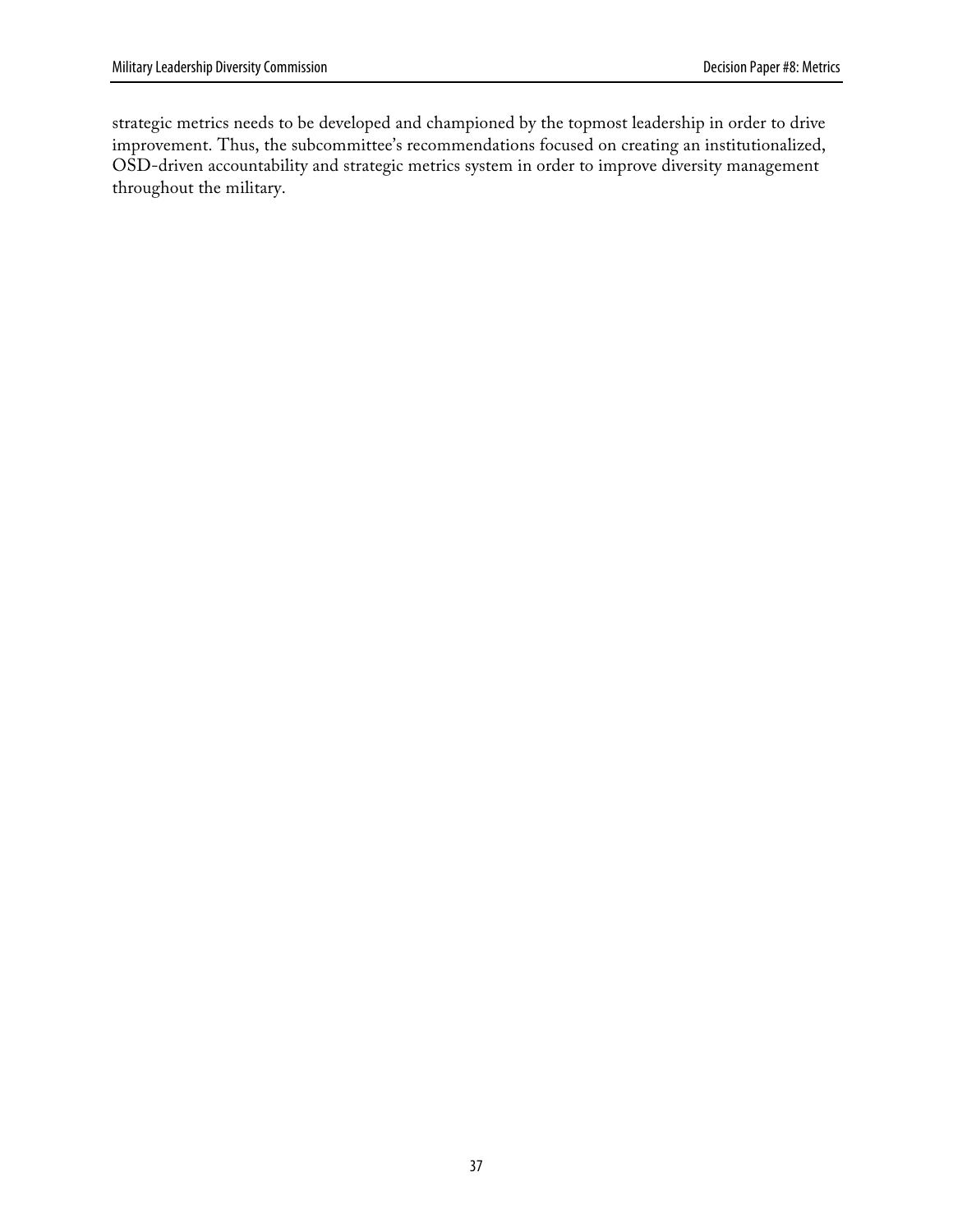# **APPENDIX A: DEOMI CLIMATE SCALE DESCRIPTIONS**

| <b>Scale</b>                            | <b>Description</b>                                                                                                                                                                                                 |  |
|-----------------------------------------|--------------------------------------------------------------------------------------------------------------------------------------------------------------------------------------------------------------------|--|
| <b>EO/EEO-related scales</b>            |                                                                                                                                                                                                                    |  |
| Sexual harassment and<br>discrimination | Perceptions of how extensively sexual harassment and discrimination (such as gender-<br>insensitive language, sexist jokes, and sexually suggestive language) are thought to<br>occur within the respondent's unit |  |
| Differential command behavior           | Perceptions of differential treatment on the basis of race and ethnicity                                                                                                                                           |  |
| Positive EO behaviors                   | Perceptions of how well majority and minority members get along in the unit and are<br>integrated in the unit's functioning. This scale addresses how frequently positive actions<br>occur.                        |  |
| Racist behaviors                        | Perceptions of overt racist behaviors, such as name-calling and telling racist jokes                                                                                                                               |  |
| Age discrimination                      | Perceptions of whether older people are discriminated against because of their age                                                                                                                                 |  |
| Religious discrimination                | Perceptions of discrimination based on religion                                                                                                                                                                    |  |
| Disability discrimination               | Perceptions of instances of discrimination because of disabilities or handicaps                                                                                                                                    |  |
| Organizational climate-related scales   |                                                                                                                                                                                                                    |  |
| Organizational commitment               | Degree to which members "bond" with the organization                                                                                                                                                               |  |
| Trust in the organization               | Whether people perceive the organization as a place where people trust and care for<br>each other                                                                                                                  |  |
| Workgroup effectiveness                 | Perception of how productive and effective the unit is in accomplishing its mission                                                                                                                                |  |
| Workgroup cohesion                      | How well groups work together, cooperate on projects, and care for and trust each other                                                                                                                            |  |
| Leadership cohesion                     | Perception of how leaders above work together and trust each other                                                                                                                                                 |  |
| Job satisfaction                        | Degree of satisfaction with current job                                                                                                                                                                            |  |

### **Table A.1. DEOCS Climate Factor Scales and Descriptions**

SOURCE: Defense Equal Opportunity Management Institute, 2009.

NOTE: DEOMI refers to the organizational climate scales as "organizational effectiveness" scales.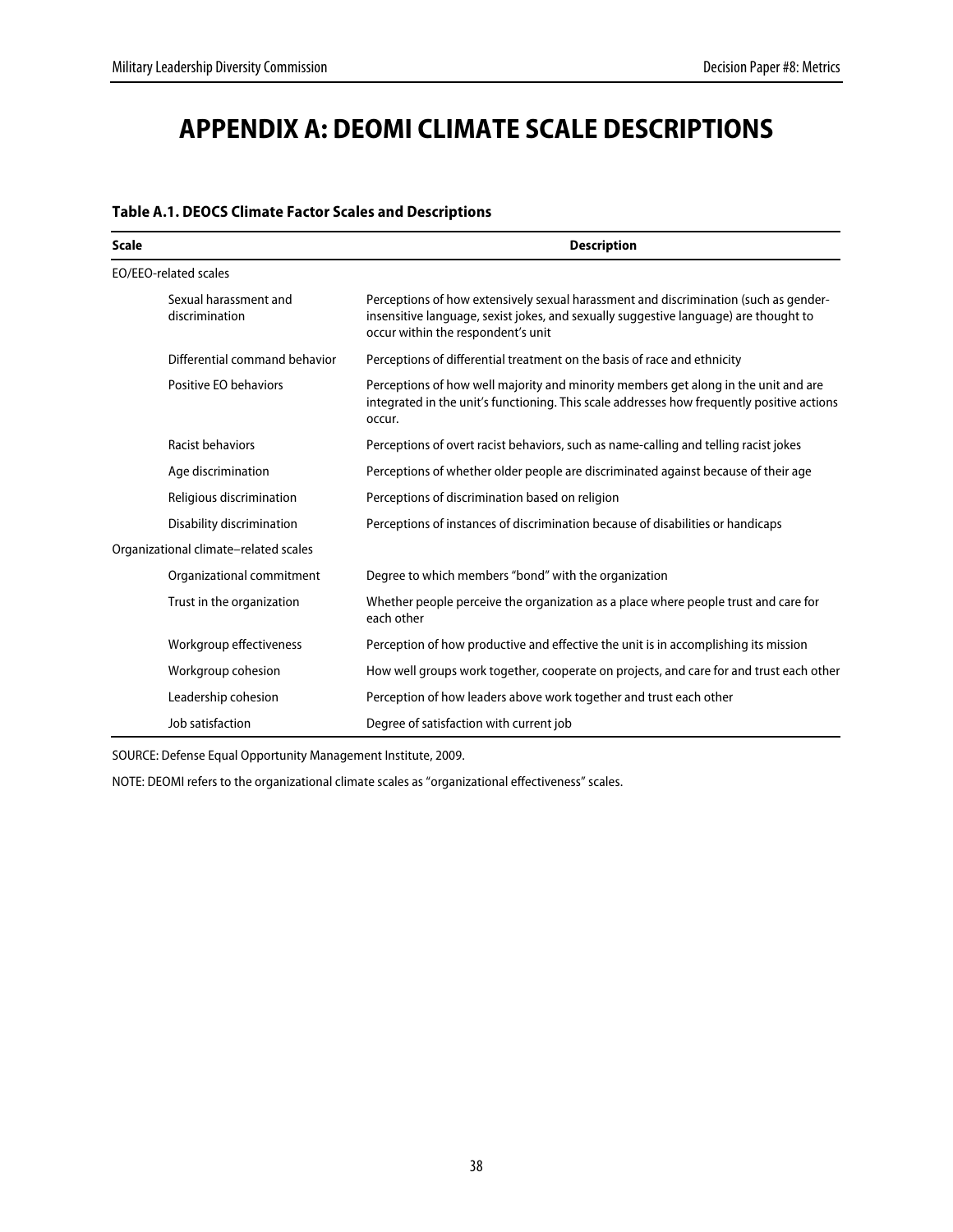### **Table A.2. DDMCS Items**

| <b>Construct and Definition</b>                                                                                                                                     | <b>Survey Items</b>                                                                                              |
|---------------------------------------------------------------------------------------------------------------------------------------------------------------------|------------------------------------------------------------------------------------------------------------------|
| Inclusion: Reflects respondents' perceptions of how well the<br>organization recognizes and integrates the attributes of the<br>workforce into the work environment | My immediate supervisor is able to recognize my strengths.                                                       |
|                                                                                                                                                                     | My immediate supervisor offers an environment in which I feel<br>comfortable sharing my ideas.                   |
|                                                                                                                                                                     | I can depend on my immediate supervisor to consider my<br>suggestions.                                           |
| Benefits: Reflects the degree to which the organization recognizes<br>the value of the workforce                                                                    | Diverse viewpoints add to mission success.                                                                       |
|                                                                                                                                                                     | An environment of mutual respect and integrity enhances critical<br>thinking.                                    |
|                                                                                                                                                                     | A workforce with different backgrounds and approaches leads to<br>the creation of better processes and routines. |
| Justice: An indicator of how people perceive the organization as<br>following fair personnel practices and policies                                                 | I am well informed about career enhancement opportunities<br>(education).                                        |
|                                                                                                                                                                     | My organization fosters an environment of mutual respect and<br>integrity.                                       |
|                                                                                                                                                                     | In my organization, key assignments are determined by merit.                                                     |

SOURCE: Defense Equal Opportunity Management Institute, n.d.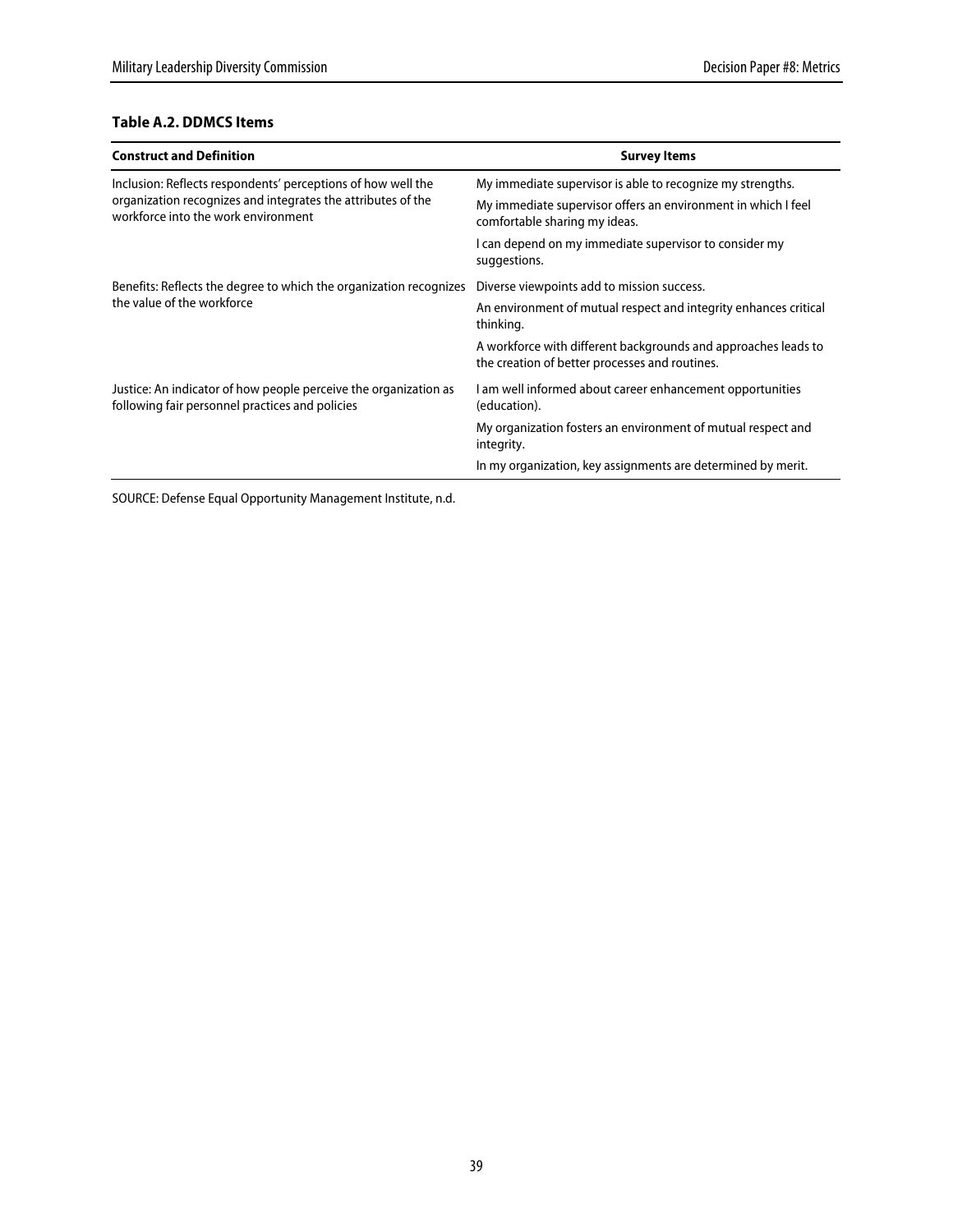# **REFERENCES**

Asch, B. J., Buck, C., Klerman, J. A., Kleykamp, M., & Loughran, D. (2009). *Military enlistment of Hispanic youth: Obstacles and opportunities* [MG-773-OSD]. Santa Monica, CA: RAND Corporation.

Babcock, P. (2009, April 13). Diversity accountability requires more than numbers. *Society for Human Resource Management*.

Barrett, K. (2009, September 19). *Military Leadership Diversity Commission*. Briefing presented to the Military Leadership Diversity Commission Meeting in Arlington, VA.

Barrett, K. (2010, April). Remarks to the Military Leadership Diversity Commission in Fishkill, NY.

Becton, J. W., Jr., et al. (2003, February 19). Amicus curiae brief in support of respondent, *Gratz v Bollinger*, 123 S. Ct. 2411, 539 U.S. 244, June 23, 2003, and *Grutter v Bollinger*, 123 S. Ct. 2325, 539 U.S. 306, June 23, 2003.

Black Enterprise Magazine. (2009, July). The 40 best companies for diversity.

Bob Stump National Defense Authorization Act for Fiscal Year 2003, Pub. L. 107-314, 116 Stat. 2461, Subtitle G, Sec. 561, Racial and ethnic issues; Gender issues: Surveys, December 2, 2002, codified at 10 U.S. Code § 481, January 3, 2007.

Boudreau, J. W., & Ramstad, P. M. (1998). *Human resource metrics: Can measures be strategic?* [CAHRS Working Paper #98-10]. Ithaca, NY: Cornell University, School of Industrial and Labor Relations, Center for Advanced Human Resource Studies.

Brighit, C. M., Doefield, C. A., & Stone, Y. E. (1998). Perceived barriers and biases in the medical education experience by gender and race. *Journal of the National Medical Association*, *90*, 681–688.

Brown, S. P., & Leigh, T. W. (1996). A new look at psychological climate and its relationship to job involvement, effort, and performance. *Journal of Applied Psychology*, *81*, 358–368.

Congressional Budget Office. (1997, September). *Paying for military readiness and upkeep: Trends in operation and maintenance spending*. Washington, D.C.

Defense Equal Opportunity Management Institute. (n.d.). *The Defense Equal Opportunity Management Institute (DEOMI) Diversity Management Climate Survey (DDMCS) Version 1.0*. Retrieved March 1, 2010, from http://www.deomi.org/diversitymgmt/documents/DDMCSTalkingPaper.pdf

Defense Equal Opportunity Management Institute. (2008). *Talking paper on DEOMI Organizational Climate Survey (DEOCS*). Patrick Air Force Base, FL: Defense Equal Opportunity Management Institute.

Defense Equal Opportunity Management Institute. (2009, October 15). *The Defense Equal Opportunity Management Institute (DEOMI) Organizational Climate Survey (DEOCS) version 3.3*. Retrieved May 6, 2010, from http://www.deocs.net/DocDownloads/DEOCS\_Description.pdf

DiversityInc. (2010, March 19). *Top 50 companies for diversity*. Retrieved March 30, 2010, from http://diversityinc.com/article/7347/The-2010-DiversityInc-Top-50-List/

Estrada, A. X., Stetz, M. C., & Harbke, C. R. (2007). Further examination and refinement of the psychometric properties of the MEOCS with data from reserve component personnel. *International Journal of Intercultural Relations*, *31*, 137–161.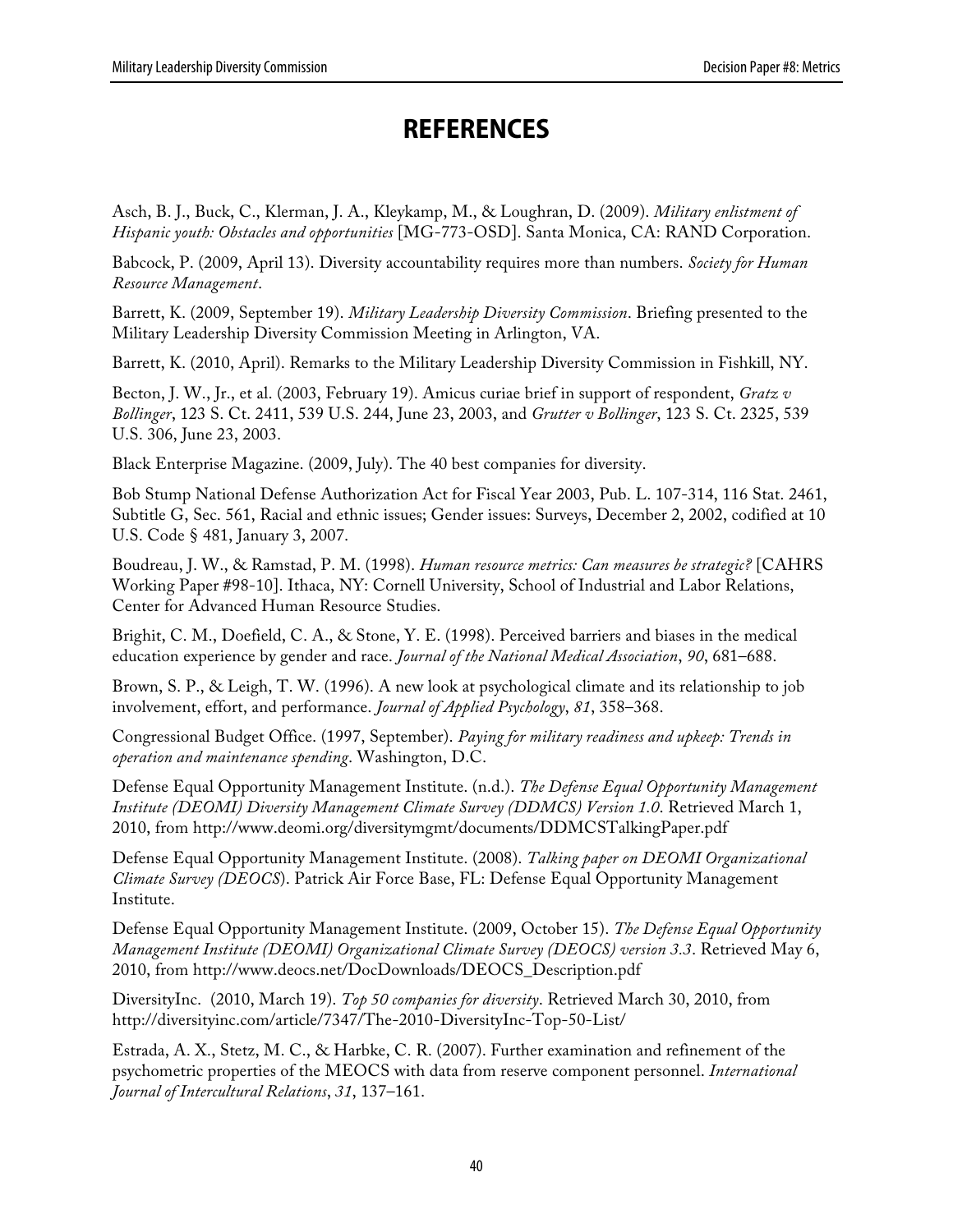Fortune Magazine. (2010, February 8). *100 best companies to work for—Top companies: Most diverse*. Retrieved January 12, 2010, from

http://money.cnn.com/magazines/fortune/bestcompanies/2010/minorities/index.html

Harrell, M. C., & Miller, L. L. (1997). *New opportunities for women: Effects on readiness, cohesion, and morale* [MR-836-OSD]*.* Santa Monica, CA: RAND Corporation.

Holvino, E., Ferdman, B. M., & Merrill-Sands, D. (2004) Creating and sustaining diversity and inclusion in organizations: Strategies and approaches. In M. S. Stockdale & F. J. Crosby (Eds.), *The psychology and management of workplace diversity* (pp. 245–276). Malden, MA: Blackwell Publishing.

Kaplan, R. S., & Norton, D. (1992). The balanced scorecard—measures that drive performance. *Harvard Business Review*, *1*, 71–79.

Kirby, S. N., Harrell, M., & Sloan, J. (2000, Summer). Why don't minorities join special operations forces? *Armed Forces and Society*, *26*(4), 523–545

Klerman, J. A. (2009). *Data for DoD manpower policy analysis* [TR-486-OSD]. Santa Monica, CA: RAND Corporation.

Kochan, T., Bezrukova, K., Ely, R., Jackson, S., Joshi, A., Jehn, K., Leonard, J., Levine, D., & Thomas, D. (2003). The effects of diversity on business performance: Report of the Diversity Research Network. *Human Resource Management*, *42*, 3–21.

Kraus, A., & Riche, M. F. (2006). *Air Force demographics: From representation to diversity.* Alexandria, VA: CNA.

Kraus, A., Hodari, A. K., Riche, M. F., & Wenger, J. (2007). *The impact of diversity on Air Force mission performance: Analysis of deployed servicemembers' perceptions of the diversity/capability relationship.* Alexandria, VA: CNA.

Lawler, E. E., Hall, D. T., & Oldham, G. R. (1974). Organizational climate: relationship to organizational structure, process, and performance. *Organizational Behavior and Human Performance*, *11*, 139–155.

Lim, N., Cho, M., & Curry, K. (2008). *Planning for diversity: Options and recommendations for DoD leaders*. Santa Monica, CA: RAND Corporation.

Matton, J. N., & Hernandez, C. M. (2004). A new study identifies the "makes and breaks" of diversity initiatives. *Journal of Organizational Excellence*, 47–58.

McGregor, J. (2005). Metrics. *Journal of Object Technology*, *4*(2), 49–58.

McIntyre, R. M., Bartle, S. A., Landis, D., & Dansby, M. R. (2002). The effects of equal opportunity fairness attitudes on job satisfaction, organizational commitment, and perceived work group efficacy. *Military Psychology*, *14*, 299–319.

Melnyk, S., Stewart, D. M., & Swink, M. (2004). Metrics and performance measures in operations management: Dealing with the metrics maze. *Journal of Operations Management*, *22*, 209–217.

Military Leadership Diversity Commission. (2009). *How requirements shape the demographic profile of the eligible population* [Issue Paper #5]. Arlington, VA: Military Leadership Diversity Commission.

Military Leadership Diversity Commission. (2010). *Requirements and the demographic profile of the eligible population: The use of standardized aptitude tests in determining eligibility for military service* [Issue Paper #10]. Arlington, VA: Military Leadership Diversity Commission.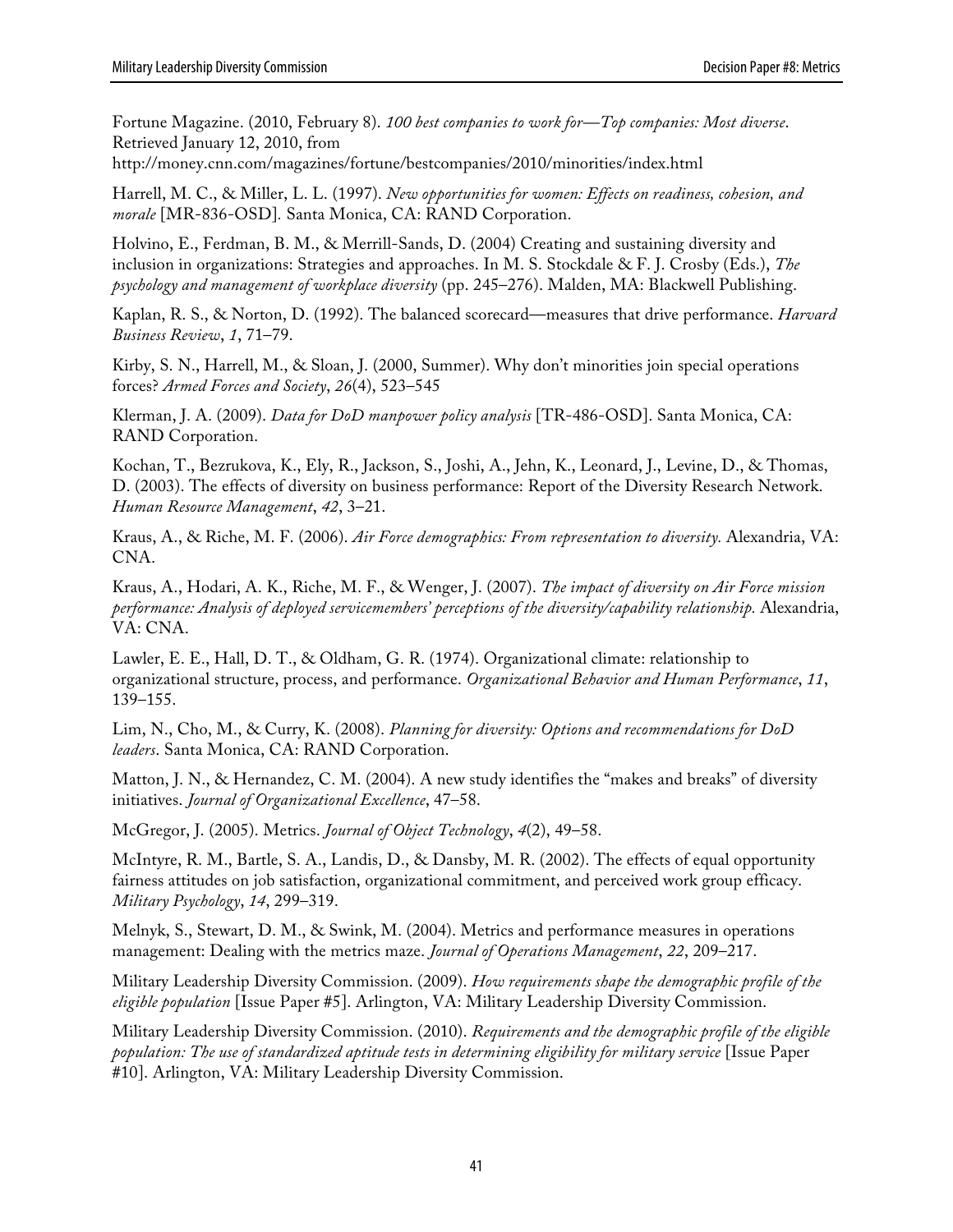Military Leadership Diversity Commission. (2010). *Requirements and the demographic profile of the eligible population: Differences in racial/ethnic and gender-specific educational-attainment trends* [Issue Paper #11]. Arlington, VA: Military Leadership Diversity Commission.

Military Leadership Diversity Commission. (2010). *Business case arguments for diversity and diversity programs and their impact in the workplace* [Issue Paper #14]. Arlington, VA: Military Leadership Diversity Commission.

Military Leadership Diversity Commission. (2010). *Gender and racial/ethnic profiles of active-duty officer accessions, FY73–FY08* [Issue Paper #46]. Arlington, VA: Military Leadership Diversity Commission.

Military Leadership Diversity Commission. (2010, June). *June meeting*. Retrieved January 21, 2011, at http://mldc.whs.mil/index.php/activities/june-meeting

Military Leadership Diversity Commission. (2011). *Outreach and recruiting* [Decision Paper #1]. Arlington, VA: Military Leadership Diversity Commission.

Military Leadership Diversity Commission. (2011). *Branching and assignments* [Decision Paper #2]. Arlington, VA: Military Leadership Diversity Commission.

Military Leadership Diversity Commission. (2011). *Retention* [Decision Paper #3]. Arlington, VA: Military Leadership Diversity Commission.

Military Leadership Diversity Commission. (2011). *Promotion* [Decision Paper #4]. Arlington, VA: Military Leadership Diversity Commission.

Military Leadership Diversity Commission. (2011). *Diversity leadership* [Decision Paper #6]. Arlington, VA: Military Leadership Diversity Commission.

Military Leadership Diversity Commission. (2011). *Implementation and accountability* [Decision Paper #7]. Arlington, VA: Military Leadership Diversity Commission.

Military Leadership Diversity Commission. (2011). *National Guard and Reserve* [Decision Paper #6]. Arlington, VA: Military Leadership Diversity Commission.

Miller, F. A. (1998). Strategic culture change: The door to achieving high performance and inclusion. *Public Personnel Management*, *27*, 151–160.

Mor Barak, M. E., Cherin, D. A., & Berkman, S. (1998). Organizational and personal dimensions in diversity climate. *Journal of Applied Behavioral Science*, *34*(1), 82–104.

Naff, K., & Thompson, R. (2006). *The impact of teams on the climate for diversity in government: The FAA experience.* Washington, DC: Federal Aviation Administration.

National Defense Authorization Act for Fiscal Year 1996, Pub. L. 104–106, Stat. 272, Subtitle III, Sect. 361(a)(1), Quarterly reports: personnel and unit readiness, February 10, 1996, codified at 10 U.S. Code § 482, January 3, 2009.

National Urban League. (2009). *Diversity practices that work: The American worker speaks*. New York: National Urban League.

Neumayer, L. (2002). Perceptions of women medical students and their influence on career choice. *The American Journal of Surgery*, *183*(2), 146–150.

Office of Diversity Management and Equal Opportunity. (2010, April). *Questions for OSD and Service briefers*. Briefing presented to the Military Leadership Diversity Commission in Washington, DC.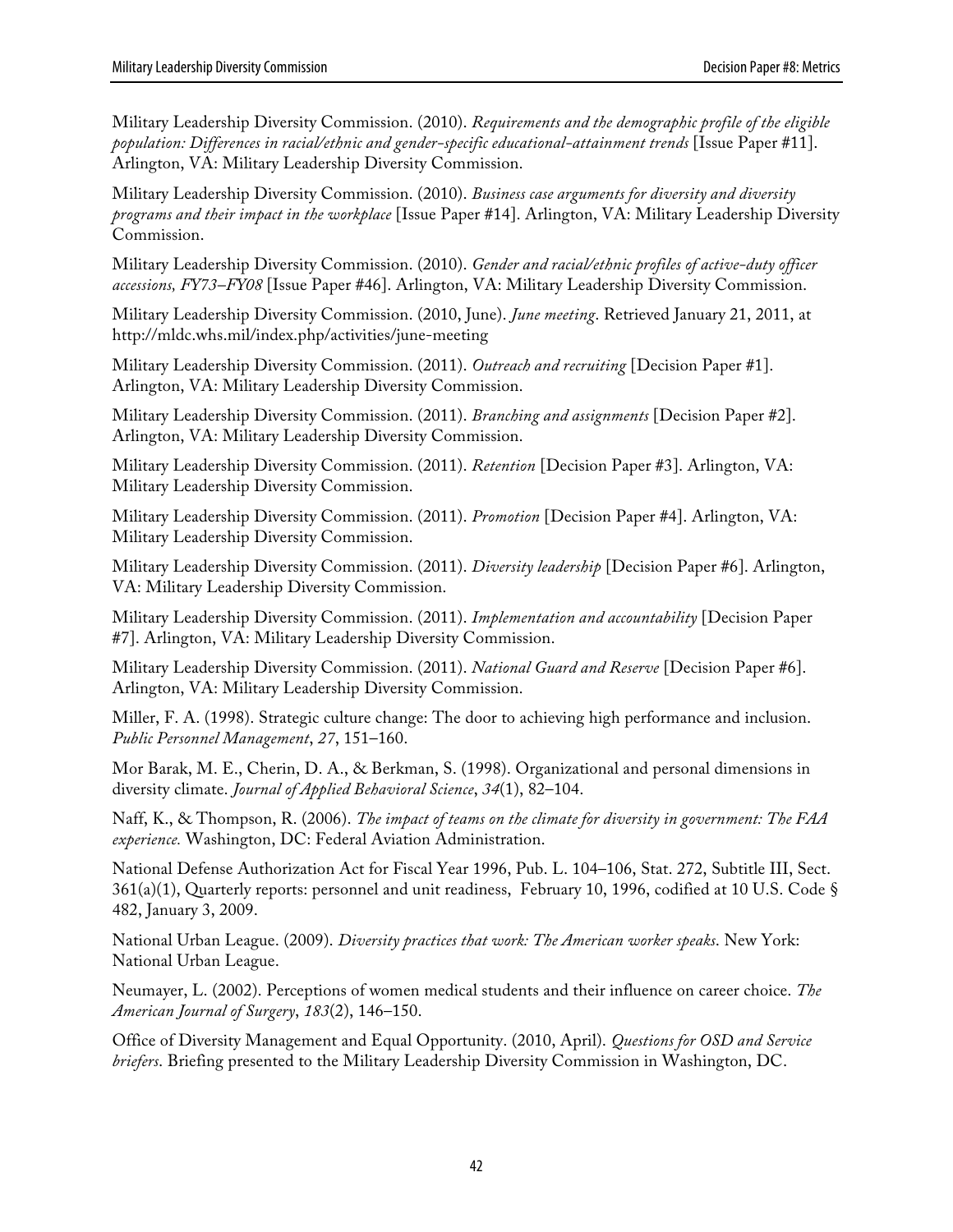Parks, K. M., Crepeau, L., & McDonald, D. P. (2008). *Psychometric properties for the DEOMI Diversity Climate Scale (DDCS): Overview and final scale* [DEOMI Technical Report].

Parrish, K. (2010, October 18). *Mullen: U.S. military needs more diversity*. Washington, DC: American Forces Press Service.

Patterson, M. G., West, M. A., Shackleton, V. J., Dawson, J. F., Lawthom, R., Maitlis, S., Robinson, D. L., & Wallace, A. M. (2005). Validating the organizational climate measure: Links to managerial practices, productivity and innovation. *Journal of Organizational Behavior*, *26*, 379–408.

Pelled, L. H., Eisenhardt, K. M., & Xin, K. R. (1999). Exploring the black box: An analysis of work group diversity, conflict, and performance. *Administrative Science Quarterly*, *44*, 1–28.

Pitts, D., & Wise, L. R. (2010). Workforce diversity in the new millennium: Prospects for research. *Review of Public Personnel Administration*, *30*(1), 44–69.

Pritchard, R. D., & Karasick, B. W. (1973). The effects of organizational climate on managerial job performance and job satisfaction. *Organizational Behavior and Human Performance*, *9*, 126–146.

Riche, M. F., Kraus, A., & Hodari, A. K. (2007). *The Air Force diversity climate: Implications for successful total force integration.* Alexandria, VA: CNA.

Riche, M. F. & Kraus, A. (2009). *Approaches to and tools for successful diversity management: Results from 360-degree diversity management case studies.* Alexandria, VA: CNA.

Roberson, Q. M. (2006) Disentangling the meanings of diversity and inclusion in organizations. *Group & Organization Management*, *31*, 212–236.

Sayles, A. (2010, April). Remarks to the Military Leadership Diversity Commission in Fishkill, NY.

Sodexo. (2009). *2009 annual diversity and inclusion report*. Gaithersburg, MD: Sodexo.

Thomas, R. R. (1990). From affirmative action to affirming diversity. *Harvard Business Review*, *68*(2), 97–107.

U.S. Air Force. (n.d.). *Unit climate assessment survey*.

U.S. Army Research Institute for the Behavioral and Social Sciences. (2009). *Fall 2009 sample survey of military personnel*. Arlington, VA: U.S. Army Research Institute for the Behavioral and Social Sciences.

U.S. Census Bureau, Population Division. (2008, August 14). *Percentage of future population by race and Hispanic origin for the U.S., 2010 to 2050* [NP 2008-T6]. Washington, DC.

U.S. Coast Guard. (n.d.). *Diversity strategic plan: Recognizing diversity as a mission readiness issue*. Washington, DC: Office of Diversity Management.

U.S. Coast Guard. (2008). *2008 Coast Guard organizational assessment survey*.

U.S. Department of Defense. (1988, February 29). Affirmative Action Planning and Assessment Process [DoDI 1350.3].

U.S. Department of Defense. (1995, August 18). Department of Defense Military Equal Opportunity (MEO) Program [DoDD 1350.2].

U.S. Department of Defense. (2009, February 5). Diversity management and equal opportunity (EO) in the Department of Defense [DoDD 1020.02].

U.S. Department of Defense. (2010, February). *Quadrennial defense review report*. Washington, DC: U.S. Department of Defense.